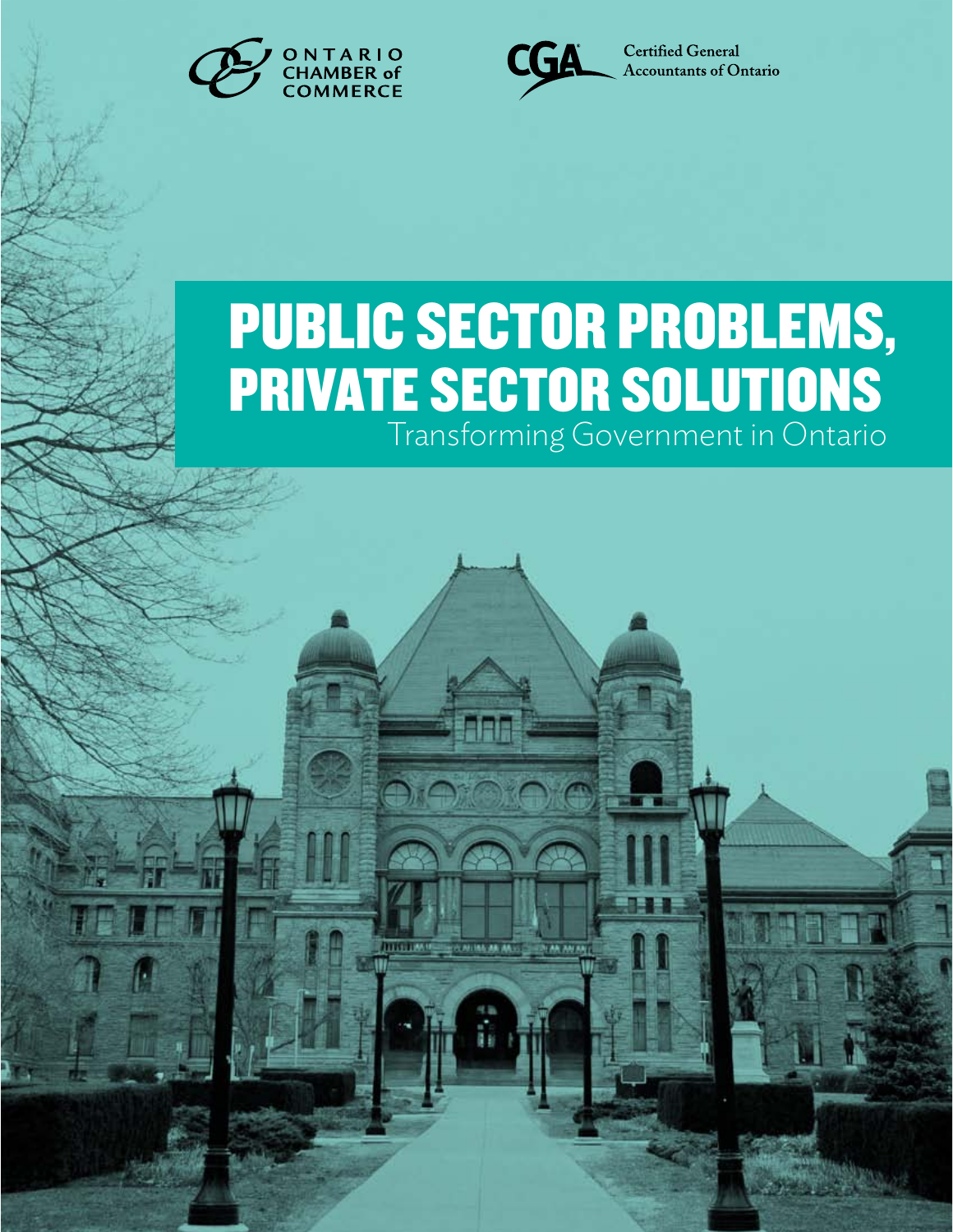## PUBLIC SECTOR PROBLEMS, PRIVATE SECTOR SOLUTIONS: Transforming government in ontario

### Contents

| Letter from the Ontario Chamber of Commerce<br>& the Certified General Accountants of Ontario |     |
|-----------------------------------------------------------------------------------------------|-----|
| The 9 Steps to Successful Alternative Service Delivery                                        | ii. |
| Introduction                                                                                  |     |
| Part 1: What is Alternative Service Delivery?                                                 | 5   |
| Part 2: Getting Alternative Service Delivery Right: A General Framework                       | 9   |
| Part 3: The Potential for Alternative Service Delivery in Ontario                             | 25  |
| Conclusion                                                                                    | 33  |
| Works Cited and Consulted                                                                     | 34  |
| About the Ontario Chamber of Commerce   Certified General Accountants of Ontario              | 37  |
| Members of the Alternative Service Delivery Taskforce                                         | 38  |



Follow us @CGA\_Ontario



occ.on.ca Follow us @OntarioCofC

Authors: Liam McGuinty, Ontario Chamber of Commerce Josh Hjartarson, Ontario Chamber of Commerce Ted Wigdor, Certified General Accountants of Ontario Robert Dryden, Ontario Chamber of Commerce Public Sector Problems, Private Sector Solutions: Transforming Government in Ontario ©2013 Ontario Chamber of Commerce Print ISBN: 978-0-9868179-5-3 PDF ISBN: 978-0-9868179-6-0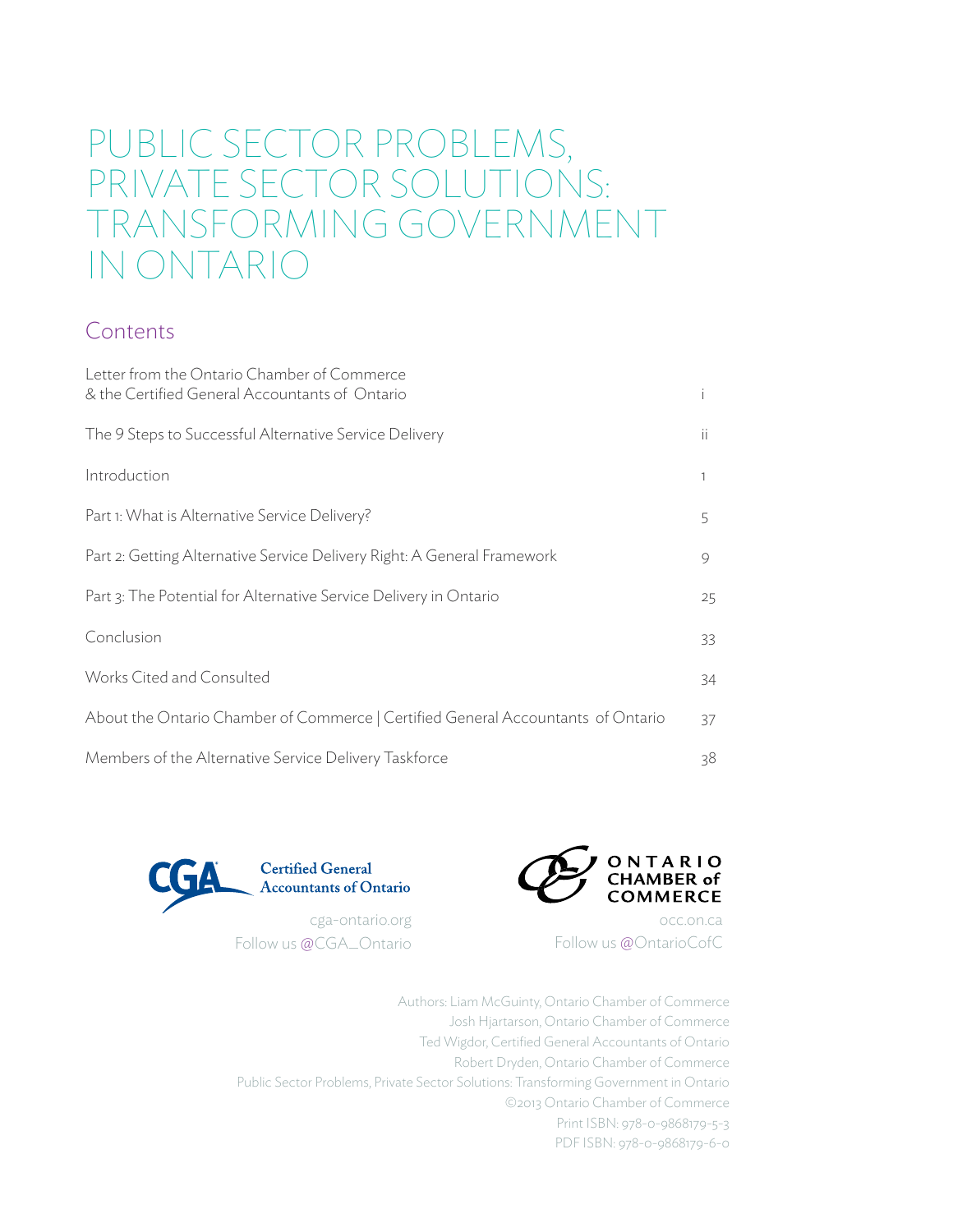## MESSAGE FROM THE ONTARIO CHAMBER OF COMMERCE and THE ERTIFIED GENERAL ACCOUNTANTS of ONTARIO

The Ontario Chamber of Commerce (OCC) and the Certified General Accountants of Ontario (CGA Ontario) are profoundly optimistic that the province of Ontario has all the assets to prosper in the global economy.

However, Ontario faces some important challenges that require all of us to work together. This is the spirit of the enclosed paper. Our two organizations have joined together to propose ideas on how we might address two significant barriers to our future prosperity.

The first barrier is fiscal—a \$12 billion deficit, a rising debt-to-GDP ratio of nearly 40 percent.

The second is a rising demand for services as the public ages, workforce shrinks and the economy, overall, restructures.

Something has to give. Clearly, Ontario cannot continue on its current path or it will find itself drowning in debt.

To ease the fiscal challenge and respond to citizen expectations, government must transform itself and adopt new service delivery models.

Alternative service delivery (ASD) offers a promising means to either lower or contain costs and improve service delivery across many, but not all, public services.

The motive here is not ideological. Our members value public services but want to ensure that government retains the resources and the capacity to meet future demands so that Ontario can emerge stronger from this period of economic transition.

We strongly believe that given the province's fiscal constraints, the status quo is not an option. Now is the time for transformation.

We do not expect everyone to agree with our conclusions. However, we do hope that this paper helps steer a principled conversation about the future of government in this province.

We look forward to a continuation of the dialogue.

Ada P. O'Dette

Allan O'Dette President & CEO Ontario Chamber of Commerce

Gooks

Doug Brooks, FCGA CEO Certified General Accountants of Ontario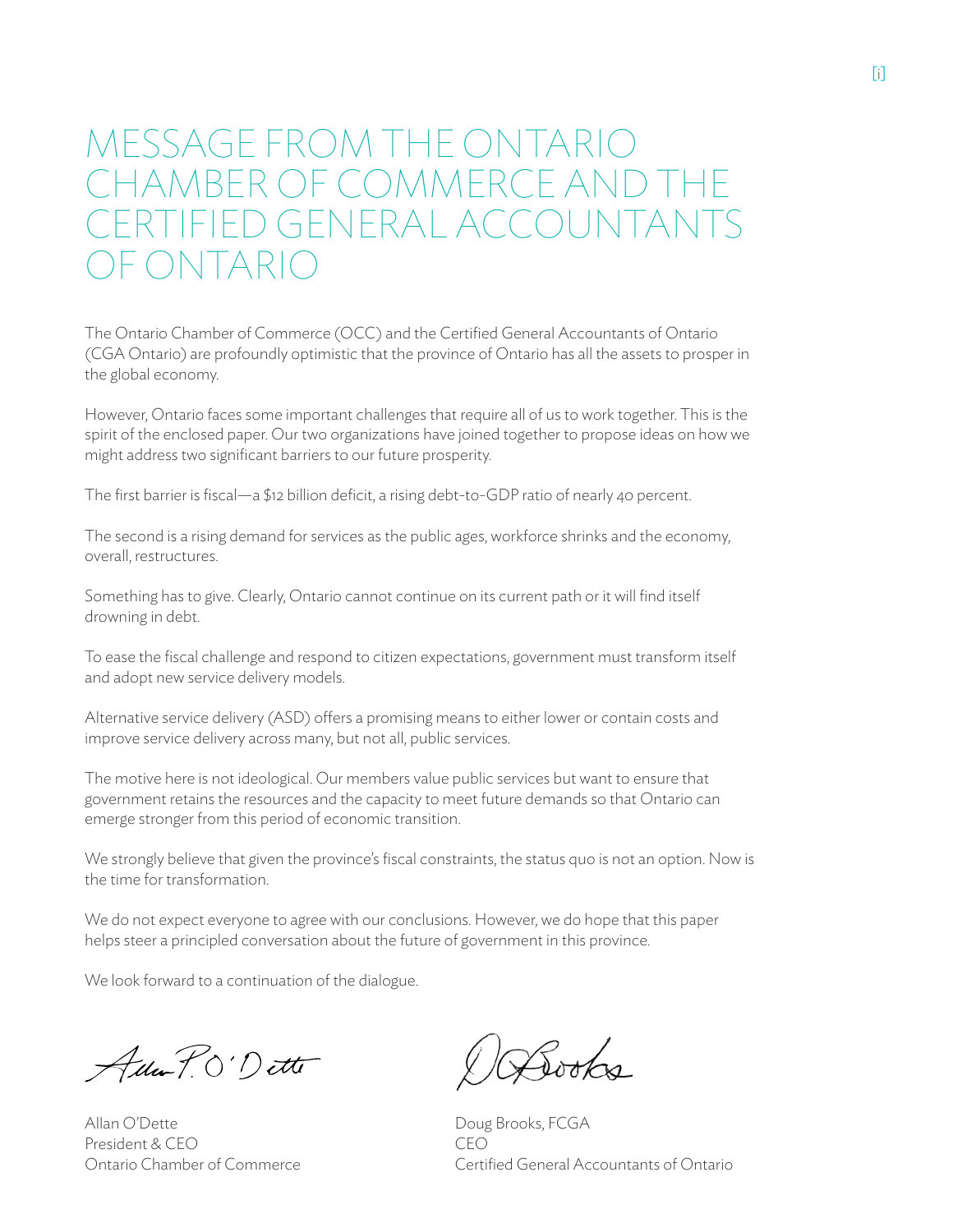# The 9 Steps to Successful Alternative Service Delivery

#### 1. Publicize the successful examples of ASD in order to generate greater public support..

One of the greatest barriers to ASD's implementation is attitudinal. Negative public perceptions of ASD are rooted in some high profile privatization failures. Those negative examples must be counterbalanced with successful examples of ASD.

#### 2. Senior government officials must show sustained leadership, particularly through the transition phase of ASD.

- ASD models are by definition disruptive, which can create resistance on the part of the bureaucracy.
- ASD can take 1-2 years to implement and hiccups can happen. Top-level leadership is necessary to ensure follow through.

#### 3. Make procurement for service delivery solutions-focused and collaborative, and ensure the process is lean.

- Procurement for ASD must become outcome-focused rather than input-focused. Procuring for paper and printers is very different than procuring for job training services.
- In order to shift to outcome-focused procurement, the process must become more collaborative by soliciting vendor input in the design phase. Collaborative procurement will encourage outside the box solutions that may not be on the government's radar.
- Government must eliminate the needless complexity of the procurement process in order to make it easier for businesses, particularly small and medium-sized enterprises, to participate.

### 4. Ensure bureaucratic incentives and processes are aligned to support the implementation of an ASD model.

ASD requires the know-how and skill to re-engineer processes, tackle legacy systems, and manage new technologies on both sides of the contract. Government must build the capacity necessary to support ASD.

### 5. Contracts should be of an appropriate length—longer in the cases where high up-front capital costs must be taken on by the service provider. Contracts should have performance contingent escape clauses on both sides.

- In some instances of ASD, the service provider must build new infrastructure to facilitate the service's transformation. These up-front capital costs are typically borne by the service provider.
- In recognition of the amortization period required to recover up-front costs, government should offer longer contracts where appropriate.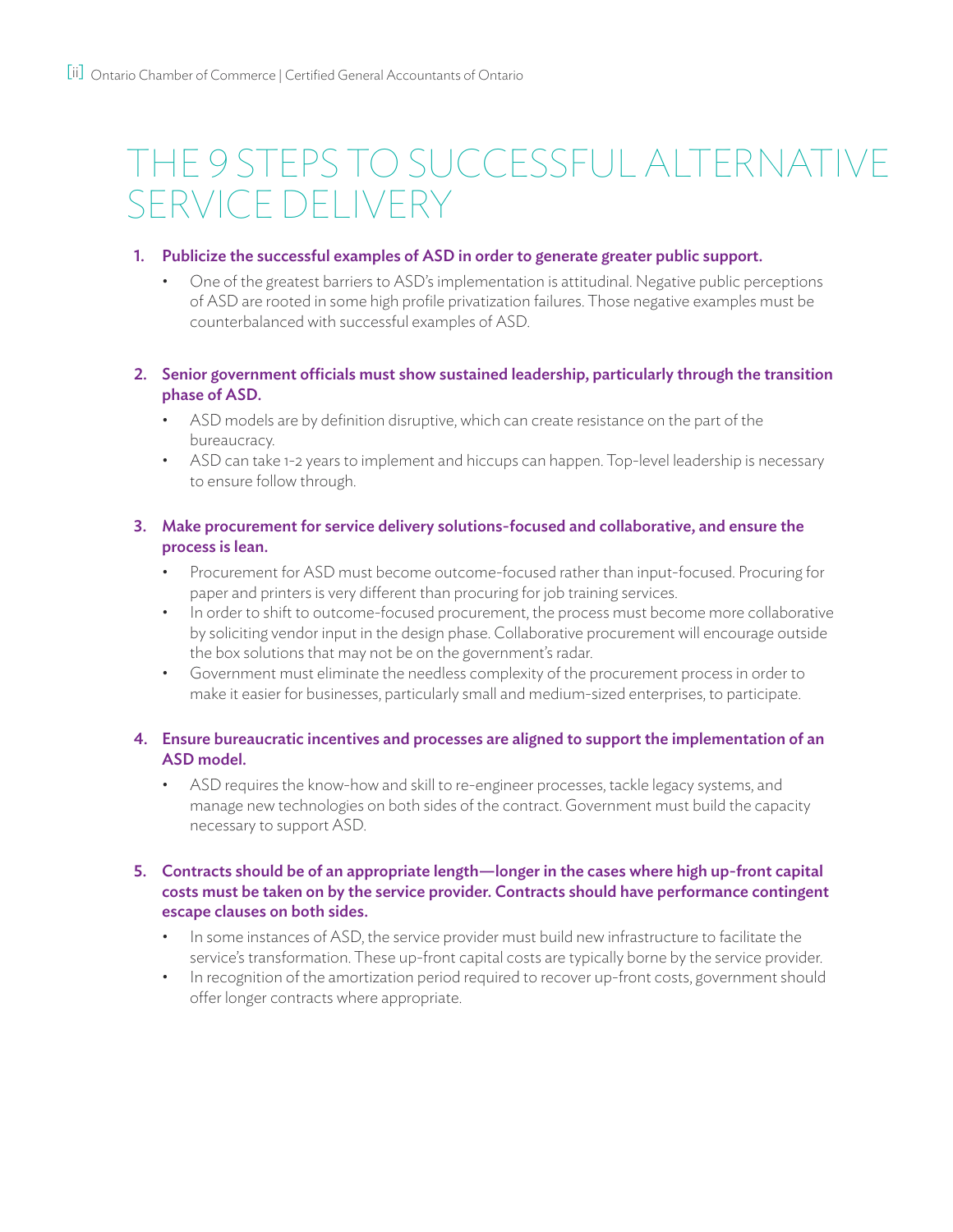#### 6. Government should include pay-for-performance provisions in ASD agreements.

Among other benefits, pay-for-performance provisions establish clear lines of accountability and place the bulk of the risk on the private service provider. In doing so, they help mitigate public resistance to ASD.

#### 7. Where relevant, government should pay less for simpler cases and more for complex ones in order to incent providers to take on tougher cases.

Structure ASD agreements to include a tiered model of fee payments, based on the degree of complexity of the cases in question, so that the service provider has the incentive to tackle more complex cases.

#### 8. The Province, in partnership with the private sector, should conduct a government-wide ASD audit as a means of identifying areas where the public would benefit from the introduction of an ASD model. Government should make the results of the audit public.

- The audit must be be led by a third party or parties. As one of our taskforce members put it, "asking government departments to audit themselves is like asking them to sever their own limbs." An independent secretariat reporting directly to the Secretary of Cabinet is one option. The third party must seek input from the private sector.
- The audit should gauge the suitability for shifting a given service to an alternative model of delivery based on a number of criteria, including the potential cost savings and the risk to public interest from any potential service disruption.

#### 9. The OCC and CGA Ontario recommend a two-phase approach to the implementation of ASD across government departments.

A two-phase approach, that tackles less complex service transformation to start, recognizes the political sensitivities associated with adopting new service delivery models and the need to build up the capacities to design and procure them.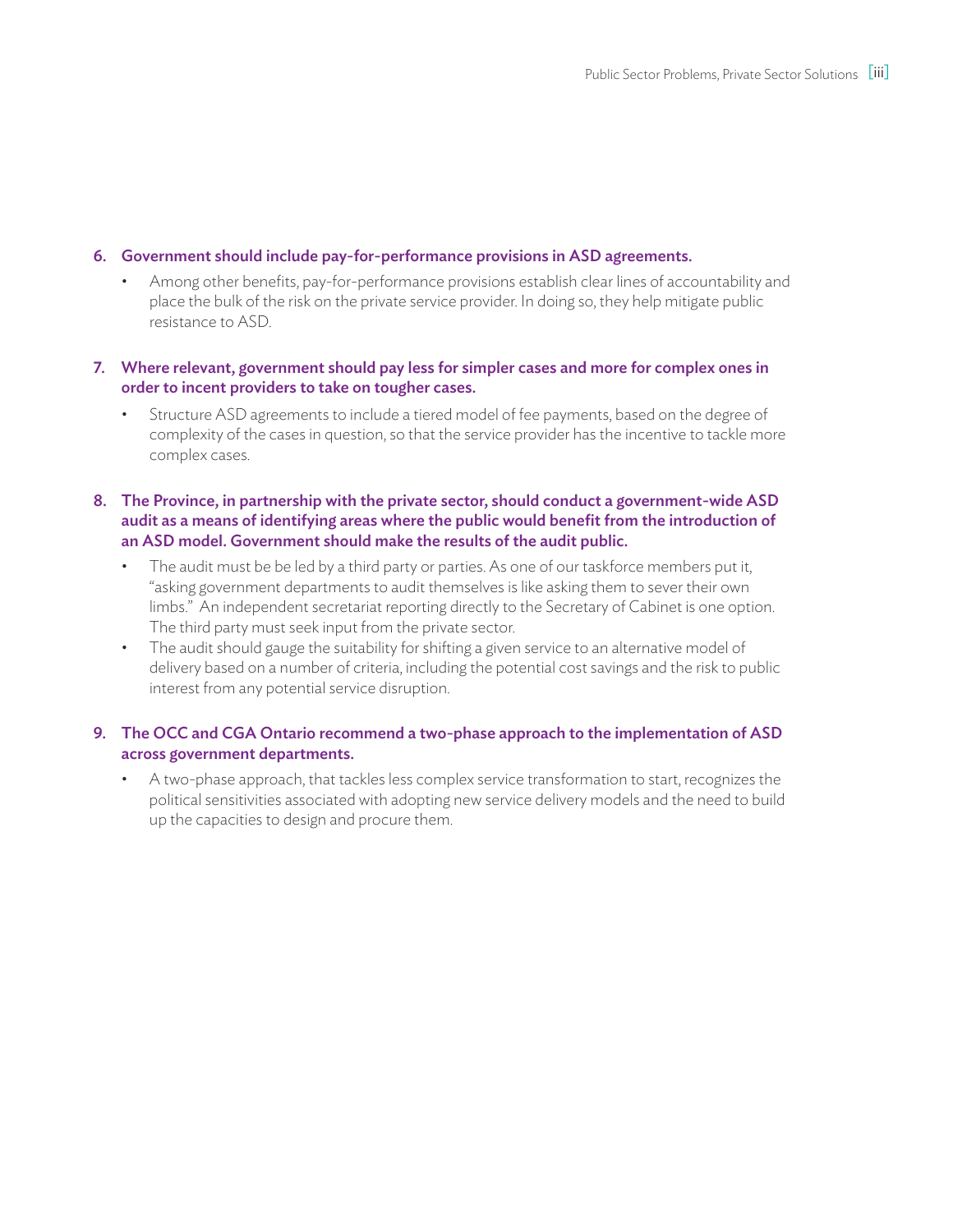# Introduction

Ontario's fiscal challenges are daunting. The 2012 Ontario Budget committed the government to an annual average growth in program spending of 1 percent between 2011–12 and 2014-15. However, the debt will grow by \$60 billion to just under \$300 billion, or 42 percent of GDP during this same period.

Spending cuts alone will not solve the province's fiscal woes. Government would have to double the pace of reductions and cut spending by \$2.5 billion a year in order to meet its goal of returning to fiscal balance by 2017- 18 (Minister Dwight Duncan, Speech to the Canadian Club, January 22, 2013).

The stakes are high. The province risks a credit rating downgrade if further action is not taken to address Ontario's debt and deficit. Further downgrades would drive up the cost of borrowing and erode confidence in the overall economy. A one point increase in the cost of borrowing would crowd out another \$500 million in funding available for vital public services such as health and education.

Recent history reveals two fundamental truths about austerity. First, austerity that focuses exclusively on across-the-board cuts typically fails to deliver long-term reductions (Commission on the Reform of Ontario's Public Services, 2012). Second, austerity that delivers declines in service quality invariably alienates citizens and public servants.

Add to these truths the fact that Ontario, like many jurisdictions around the world, confronts an aging population, skills shortages that require public investment, and increased demand from social programs to help citizens adjust to structural shifts in the labour market. The result is a paradox—how do we meet new and growing demands on public services while addressing the deficit and debt?

The Government of Ontario, like many governments across the world, is "caught in an unsustainable position between the desire to deliver better public service outcomes and the unaffordability – and often, the ineffectiveness – of doing so using today's ways of working" (Accenture, 2012).

To meet Ontario's fiscal challenges, citizens and public servants alike must re-evaluate the fundamental role of government in service delivery and seek new business models. Focus must be shifted away from processes and placed squarely on how best to achieve desired outcomes.

Spending cuts alone will not solve the province's fiscal woes. Government would have to double the pace of reductions and cut spending by \$2.5 billion a year in order to meet its goal of returning to fiscal balance by 2017-18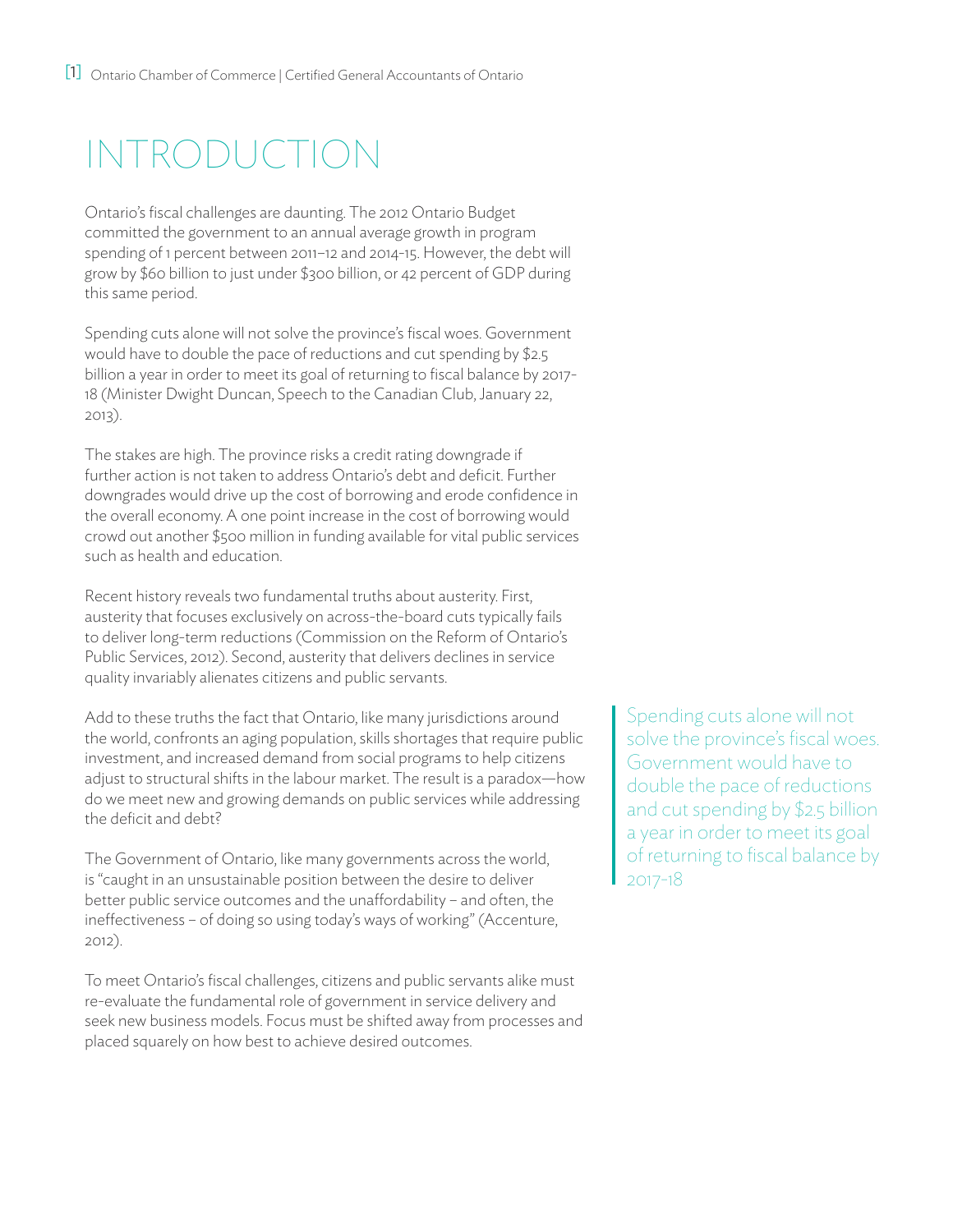As noted by the Commission on the Reform of Ontario's Public Services, the goal is not to simply cut costs. "The imperative to restrain spending should instead be an opportunity to reform programs and service delivery" (Commission on the Reform of Ontario's Public Services, 2012).

This paper argues that government can achieve cost savings in many areas without sacrificing service quality by partnering with the private and notfor-profit sectors to deliver public services through ASD.

Furthermore, where absolute cost savings are unachievable, ASD is often able to contain costs in a context of growing demand.

The objectives of this paper are threefold.

First, the paper aims to dispel the myths around ASD. One of the greatest barriers to ASD's implementation is attitudinal—the fear that ASD is a euphemism for privatization. Negative public perceptions of ASD are rooted in some high profile privatization failures. However, we demonstrate that ASD has delivered program savings and better services in many instances across the OECD, including in Ontario.

Second, the paper argues that ASD failures are usually a result of improperly structured contracts between governments and service providers. The paper makes nine recommendations on how to structure contracts between government and private and not-for-profit service providers that will enable governments to harness the benefits of ASD while maintaining adequate oversight, accountability, and the capacity to define public policy objectives.

Third, the paper identifies some areas of service delivery in Ontario that are potential candidates for ASD (see page 28). Our analysis is preliminary. A central recommendation is that government undertake a rigorous audit of publicly delivered services to determine where the public would be better served by moving to an ASD model.

We note that not every public service is suitable for an ASD model. There may be good public policy reasons to retain government's full capacity in many areas.

However, the Government of Ontario has achieved its recent deficit reduction targets by tackling the "low hanging fruit." It is now time for transformative measures. ASD is one important method of transforming government.

We note that not every public service is suitable for an ASD model.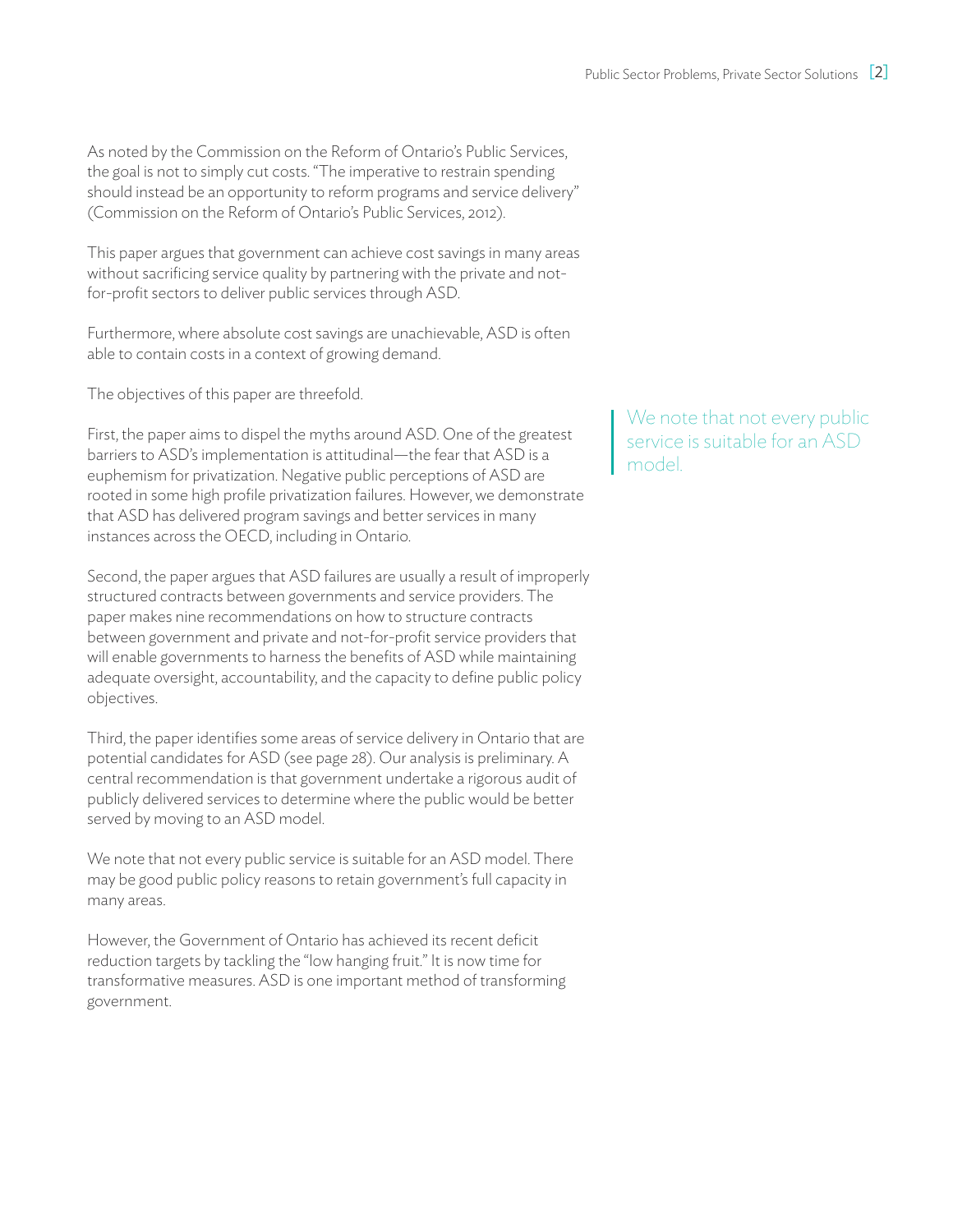## WHAT WE DID

The OCC and CGA Ontario undertook an extensive literature review on ASD, on identifying both positive and negative examples and uncovering best practices.

We also undertook extensive consultation with experts from the public, private, and not-for-profit sectors. The OCC and CGA Ontario hosted five focus groups made up of health, human services, and government experts, whose participants were asked the following questions:

- 1. What areas of government activity are particularly promising for ASD in Ontario?
- 2. What are the lessons for Ontario from ASD innovations elsewhere?
- 3. How should public-private sector relationships be structured to protect the quality and accessibility of services, while taking advantage of the private sector's capacity to innovate and find efficiencies?

Finally, this paper has undergone extensive peer review. Not all participants in our focus groups and peer review agreed with our conclusions. But, we have listened to and incorporated as many comments as possible. We are confident that most of the participants will see their views reflected.

> "We have successfully delivered real cost savings to government by connecting government with private sector innovations. Not all service delivery areas are appropriate for this model. But many are. And, the evidence that ASD can help lower costs is mounting." *John Bethel, Leader - National Health Care Advisory Practice Ernst & Young*

> "ASD opens the window to improved productivity, which is vital in a context of growing demands for services and increasing fiscal pressure on government departments."

*Leslie Wolfe, Project Director, MAXIMUS*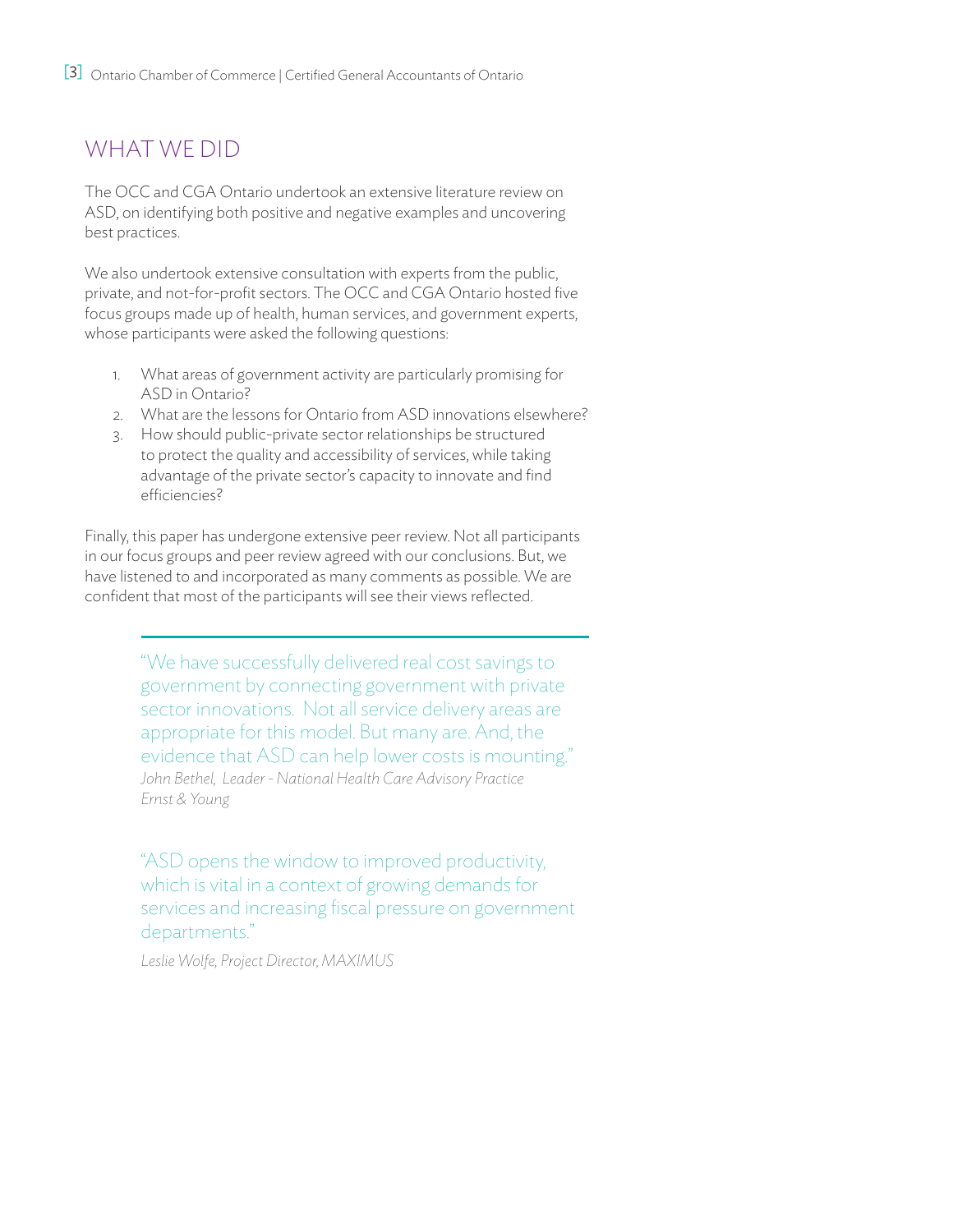WHAT IS ALTERNATIVE SERVICE DELIVERY?

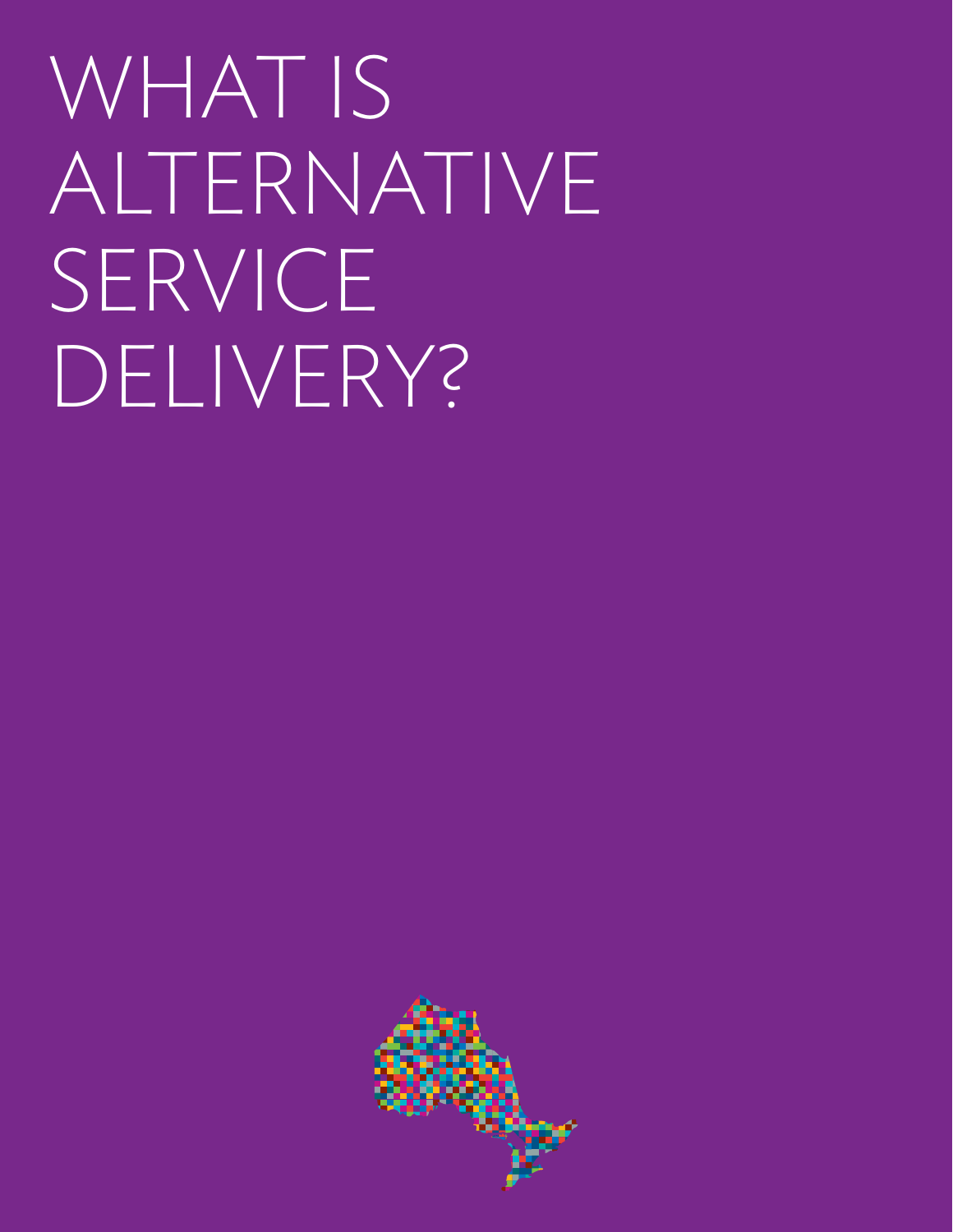# PART 1: WHAT IS Alternative Service DEI IVERY?

ASD is the process of public sector restructuring that transfers responsibility for the delivery of public services to non-government entities, often through partnerships with the private and not-for-profit sectors.

We believe there are four key reasons to pursue ASD.

First, government must find ways to solve what Accenture calls, the "public service productivity puzzle"—the need to deliver better outcomes for the same or lower costs (2012). Productivity in the public sector is difficult to measure, "but such numbers as there are all point in the same direction. With a few small exceptions, government lags behind the private sector" (The Economist, 2011; see also Deloitte, 2013; McKinsey & Quarterly, 2011).

The private sector has some levers for improving productivity that the public sector does not, including financial capital (in a context of mounting public debt), access to technology (in a context where government investment in IT lags), and new business models that have been tried and tested elsewhere.

Second, and related, private sector managers face starker incentives and market signals that are simply less urgent among public sector managers —including the incentive to enhance worker productivity, continuously examine supply chains for efficiencies, harness technology, and leverage economies of scale and scope.

Third, improving government efficiency and productivity is an important part of returning to growth. Governments across the OECD comprise nearly 50 percent of total GDP. As Accenture notes, "government is in itself an engine of potential economic growth too large and powerful to ignore" (2012).

Improving its productivity and performance will generate considerable multiplier effects: "Even if government were to cost the same but produce more (better educated workers, decent health care, roads without holes, simpler regulation), the effect on private sector productivity would be electric" (Economist, 2011).

Fourth, by vacating certain service delivery areas, governments can create greater opportunities for the private sector to generate wealth, create jobs, and deliver innovation that can be marketed and sold elsewhere (see *Successful ASD versus Unsuccessful ASD* on page 11 for an example of ASD delivery in Ontario that is beginning to market its products elsewhere).

Alternative service delivery is the process of public sector restructuring that transfers responsibility for the delivery of public services to nongovernment operators, often through partnerships with the private and not-for-profit sectors.

Government is in itself an engine of potential economic growth too large and powerful to ignore.

*Accenture, 2012*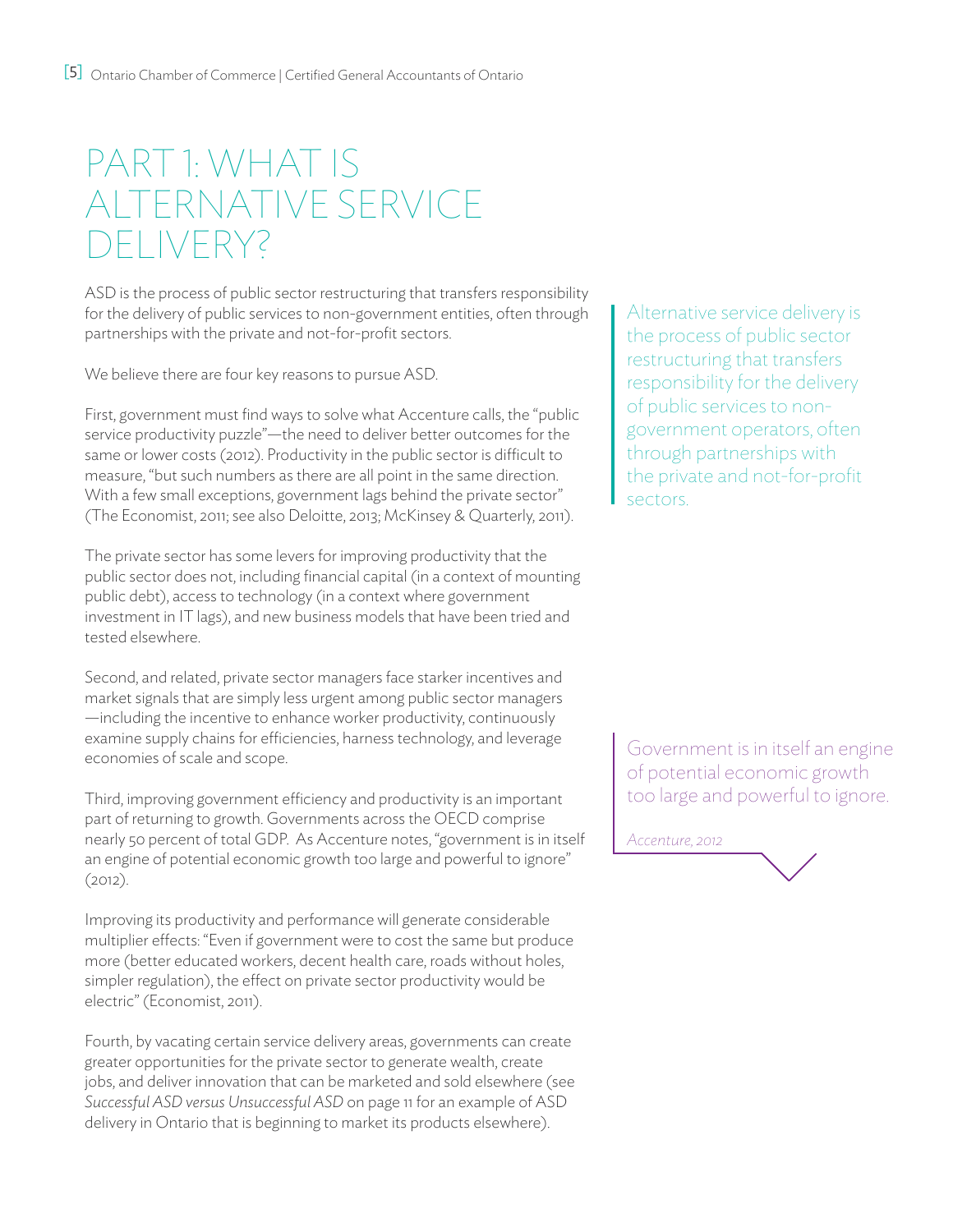There are two caveats to our argument. First, ASD is not a panacea for the fiscal challenges confronting government. Transformative changes must also be made to areas other than service delivery. ASD is, however, an important part of how the government can return to balance.

Second, ASD has produced decidedly mixed results across the OECD. In some areas, the cost savings are elusive and service quality has declined. However, early efforts provide useful lessons on the pitfalls of ASD and how they can be avoided. Importantly, there are numerous examples where ASD has met the twin objectives of reducing government expenditures while improving service quality.

In fact, ASD is already delivering results in Canada, and specifically in Ontario. Some prominent examples are featured in this paper. A core question is how to generate more of these successes.

### TWO MYTHS ABOUT ALTERNATIVE SERVICE DELIVERY

### 1. Alternative Service Delivery is privatization

ASD is not privatization, which refers to the transfer of ownership of a public sector enterprise to the private sector. ASD separates policy direction from service delivery. In ASD arrangements, government makes the policy decisions and regulates while the service provider operates the program.

The separation of policy and delivery confers several benefits. First, it allows governments to focus on policy design and define desired outcomes. Second, it can foster competition between service providers and harness the private sector's capacity to innovate and find efficiencies. Third, it can encourage flexible service delivery capable of responding to changing circumstances (Osborne & Gaebler, 1992).

Operationalized, ASD is a replay of the old axiom that "government should steer, not row." ASD is not divestment of government responsibility for the delivery of public goods. Instead, ASD is a partnership.

The ASD model puts government in the driver's seat. When ASD is structured properly, government retains control of policy direction. The service provider, for their part, does the heavy lifting on the delivery side.

*Kithio Mwanzia, Director of Policy and Government Relations, Greater Niagara Chamber of Commerce, ASD Taskforce member*

Operationalized, ASD is a replay of the old axiom that "government should steer, not row." ASD is not divestment of government responsibility for the delivery of public goods. Instead, ASD is a partnership.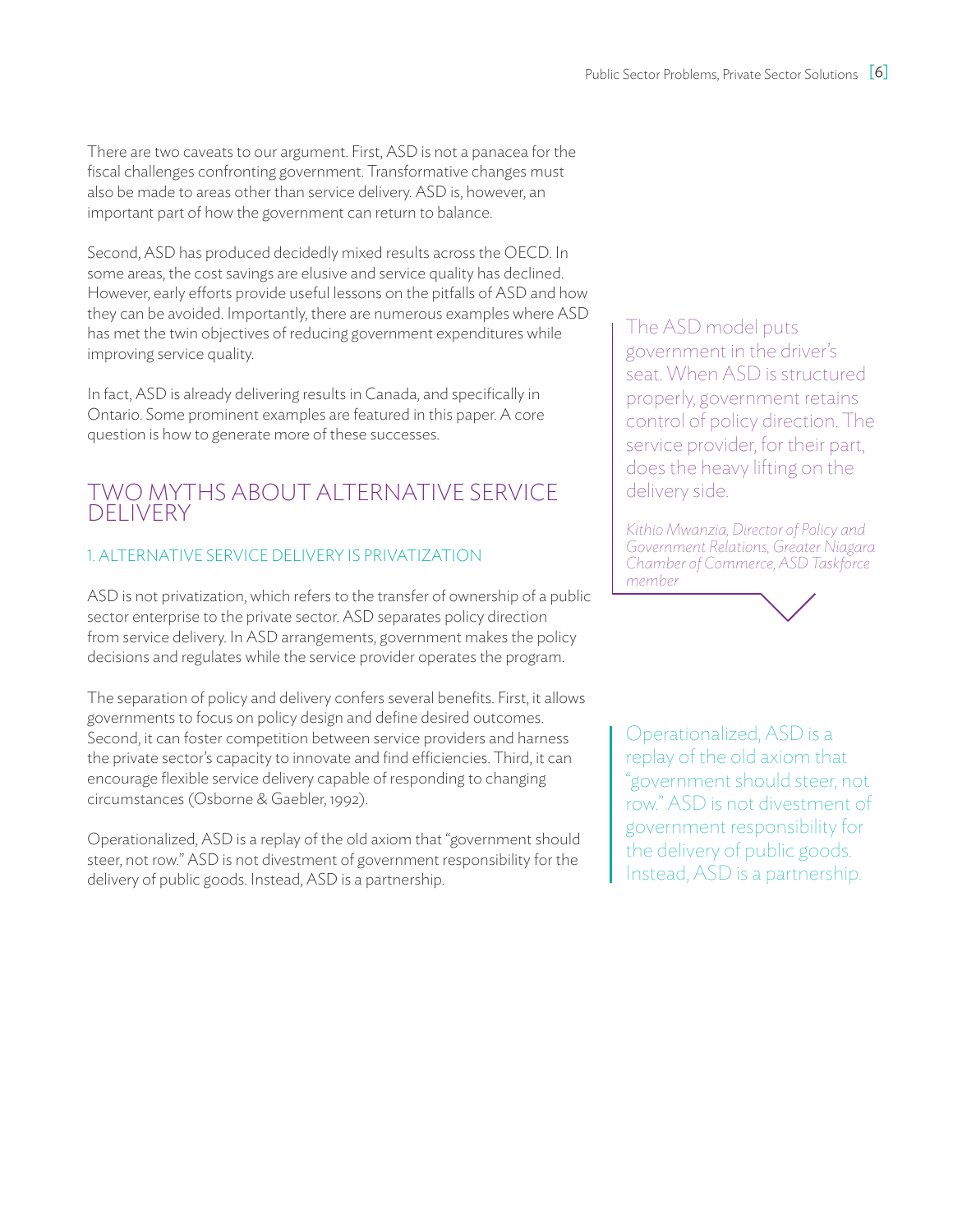### 2. The primary objective of Alternative service Delivery is to cut the public sector wage bill and tear up collective agreements

The primary objective of ASD is transformation of service delivery models and innovation. ASD is transformational and necessitates, by definition, the application of new business models. It is most effective when the competencies, the processes, and the technologies previously absent in the delivery of public services are put in place.

Because of its transformative nature, redundancies may be found, job descriptions may be re-written, and organization charts and pay scales examined and modified, particularly in labour intensive services.

In this context, the private operators we spoke to emphasized that strong relationships with public sector unions are critical to successful ASD. They stressed the need for ongoing and regular dialogue with public sector unions in order to help maintain labour relations.

As noted by one focus group member, "if a government shifts to an ASD model as a way to bust unions and lower wages, the model will fail. A successful ASD model is one where transformational change is the primary objective and labour is a partner in the implementation process and in finding solutions."

Collective agreements are not a prohibitive barrier to ASD. We work with both union and nonunionized employees, and have found success in both scenarios.

*Stuart Macfarlane, Vice President Sales, Maximus Canada*



If a government shifts to an ASD model as a way to bust unions and lower wages, the model will fail.

*ASD Focus Group Member*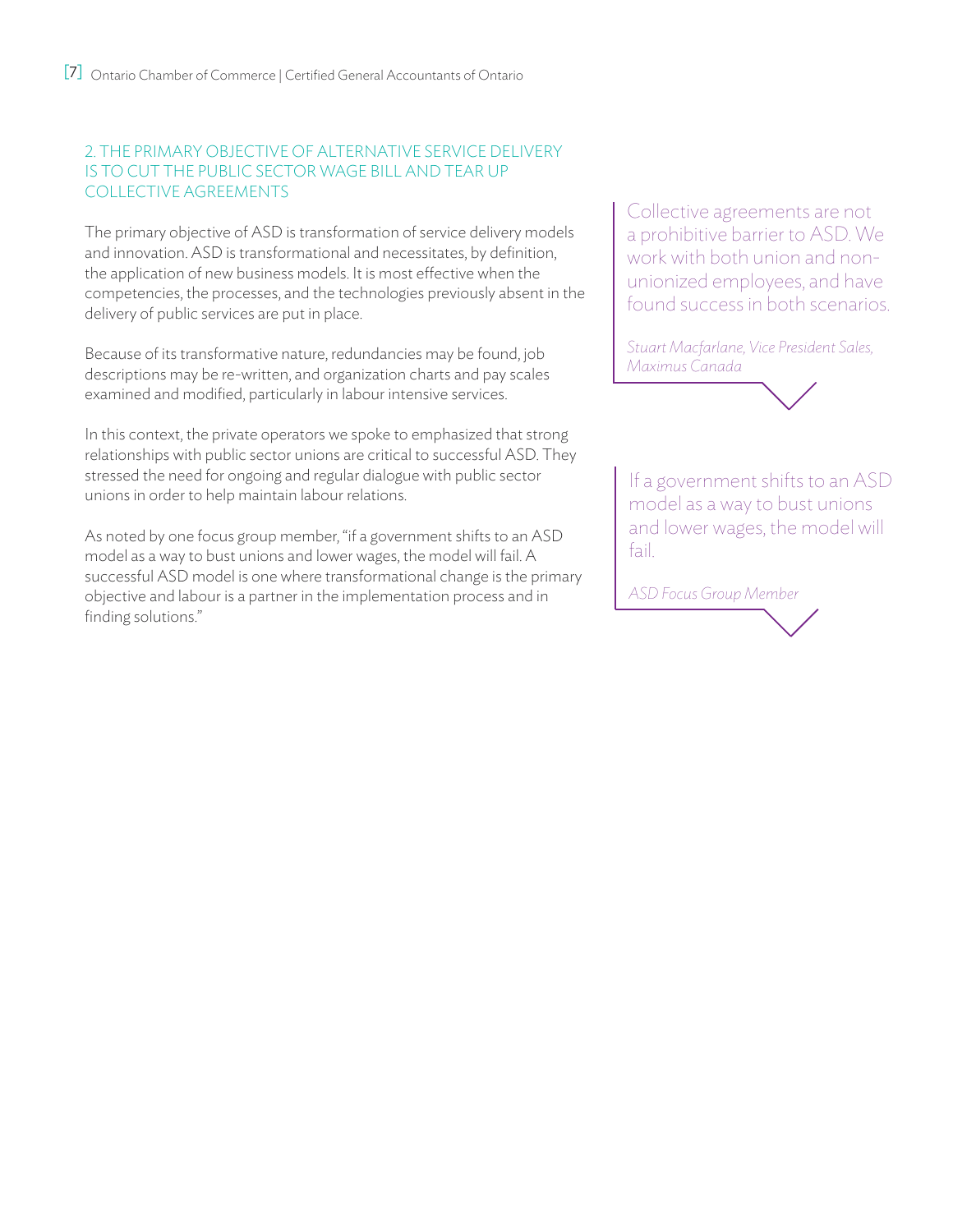GETTING ALTERNATIVE SERVICE DELIVERY RIGHT: A GENERAL FRAMEWORK

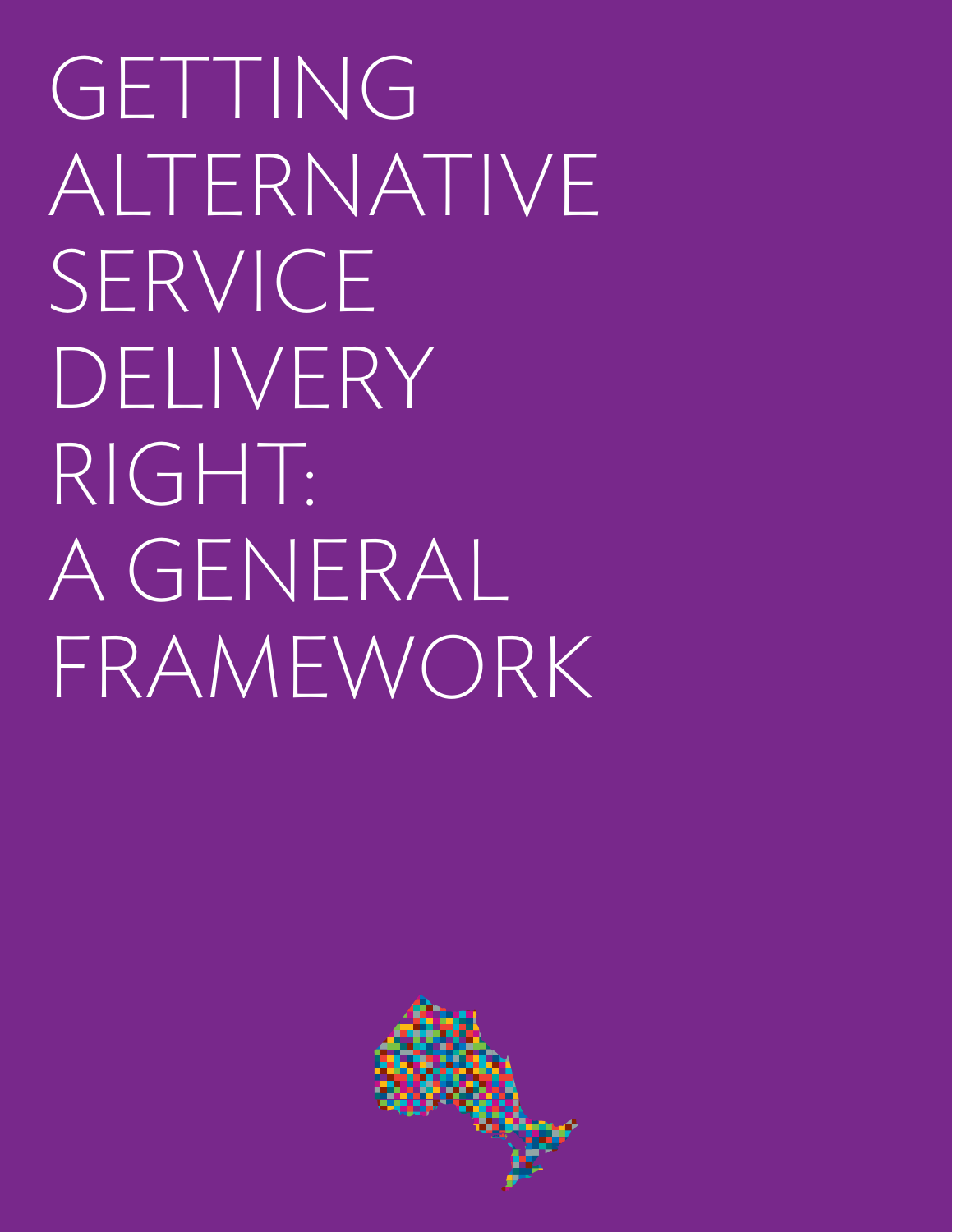# PART 2: GETTING ALTERNATIVE SERVICE DELIVERY RIGHT: A GENERAL FRAMEWORK

This section makes recommendations on how ASD *should* be done, by outlining how contracts can be structured to create win-win situations for government, the public, and the service provider.

## recommendation 1

Publicize the successful examples of ASD in order to generate greater public support.

Some of the biggest barriers to ASD are attitudinal. Negative perceptions of ASD can be traced to a) confusion between ASD and privatization; b) resistance to the private sector profiting in the provision of public goods; and c) high profile failures of ASD, in concert with minimal promotion of the successful examples of ASD.

Attitudinal barriers are perhaps highest in the health services. The notion of *public health care* is as ingrained in Canadian culture as hockey and the maple leaf. The OCC's own survey demonstrates business reticence for greater private sector involvement in the delivery of public goods.

### Chart 1: Business is Unsure About Introducing More Private Delivery in the Health Care System



*Stewart Kennedy, MD, President, Ontario Medical Association, 2011*



*Results based on the following question: Ontario's debt is approaching \$300 billion. Its deficit is over \$12 billion. Should introducing more private delivery of health care be one of the priority action items for reducing the debt and deficit?*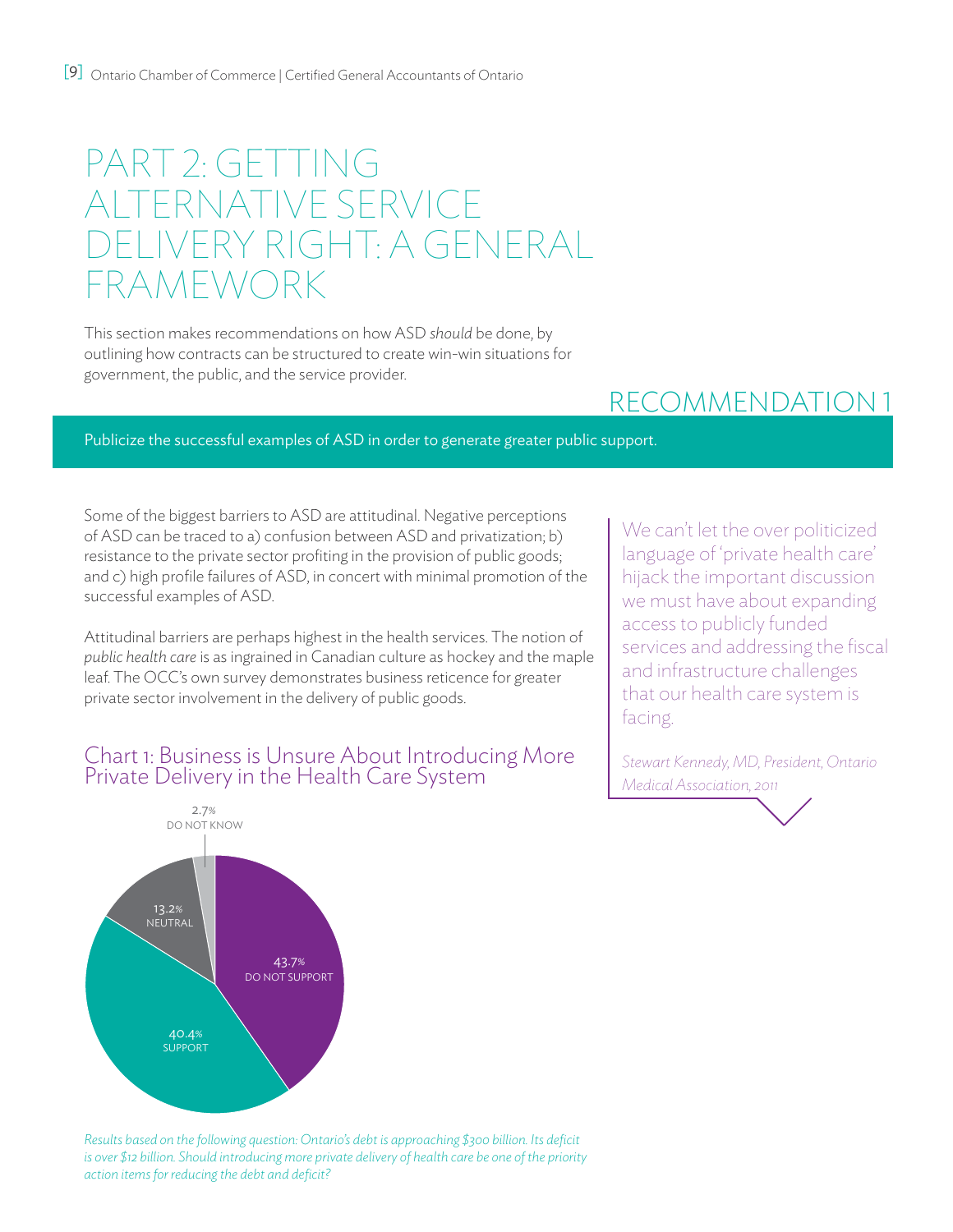

### Chart 2: Tepid Business Support for More Private Delivery of Training and Social Services

*Results based on the following question: Ontario's debt is approaching \$300 billion. Its deficit is over \$12 billion. Should introducing more private delivery of training, social services, and other non-health related services be one of the priority action items for reducing the debt and deficit?* 

We are not advocating for a "private" health care system or attacking the single-payer system. Similarly, we are not asking the government to abdicate its role in the human services. We are calling for a greater role for private providers in systems that remain publicly funded and publicly governed.

Note also that the *Canada Health Act* does not prevent health care services from being delivered by private operators. Rather, it prevents private health care funding. In Canada, roughly 70 percent of health care is financed publically however, almost all of it is delivered privately, usually by not-forprofit organizations (Deber, 2002).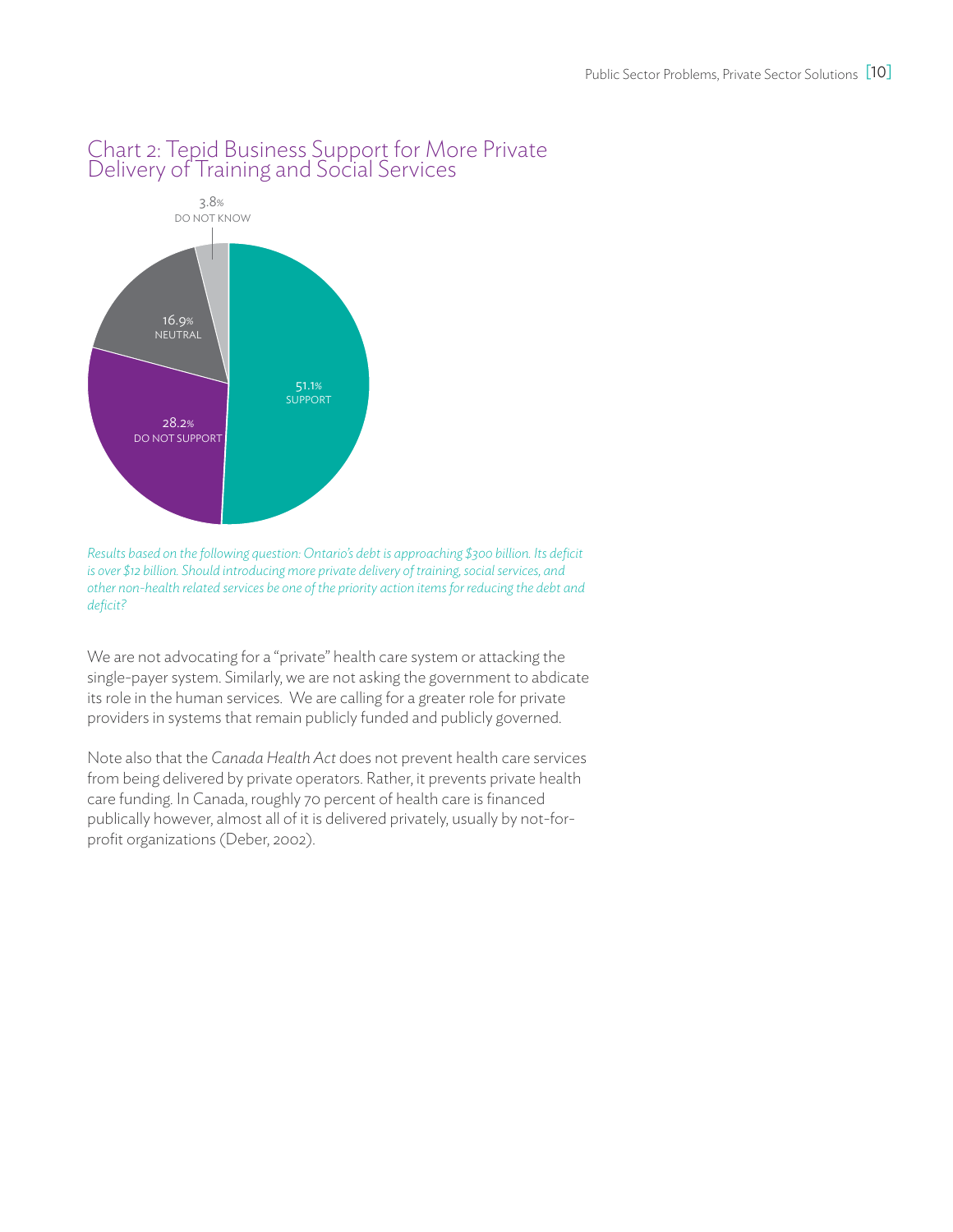## The Solution:

Government and business must do a better job in explaining the differences between ASD and privatization, and ASD's potential to assist in improving public sector productivity. ASD has helped government meet growing demands for services in a context of finite dollars (see examples on pages 16, 17, 18 and 21).

In addition, ASD innovations in the health sector have not compromised the single-payer model of health care delivery in Ontario and in other similar jurisdictions. In fact, many of the Nordic countries—often labeled as "big government" states—make extensive use of private service delivery. As *The Economist* recently noted,

So long as public services work, (the Nordic countries) do not mind who provides them. Denmark and Norway allow private firms to run public hospitals. Sweden has a universal system of school vouchers, with private forprofit schools competing with public schools. Denmark also has vouchers but ones that you can top up. When it comes to choice, Milton Friedman would be more at home in Stockholm than in Washington, DC (2013).

### Successful ASD versus Unsuccessful ASD in Ontario

### Successful ASD: Ontario's Electronic Land Registration System

Ontario's Electronic Land and Registration System (ELRS) is operated and maintained by a private company, Teranet. In 2010, the Government of Ontario agreed to a 50 year extension of Teranet's license to provide electronic land registration and writ services to Ontarians.

Results: Shifting Ontario's ELRS to a private service provider has proven a success for both government and Teranet. Under the terms of their contract with Teranet, the government received an initial payment of \$1 billion and a 50 year stream of royalty payments in exchange for exclusive electronic land registration and writ services. The government maintains control over fee increases. As a result of their success in Ontario, Teranet has been contracted to operate Manitoba's land registration system.

### Unsuccessful ASD: ORNGE

ORNGE is a publicly funded not-for-profit that operates Ontario's air ambulance services under a performance agreement with the Ministry of Health and Long-Term Care. Since 2005, ORNGE has been responsible for all of Ontario's air ambulance operations.

**Results:** ORNGE made unilateral changes to its corporate structure that muddied its reporting relationship. ORNGE also had too much autonomy with respect to defining and reporting on performance measures, while the government did not perform adequate oversight with respect to ORNGE's financial reporting and results. Note, however, that anecdotal evidence suggests that air ambulance services in Ontario have improved over the past several years.

The poorly structured nature of the government's agreement with ORNGE is partly to blame for the controversy in which ORNGE has been mired for the past few years.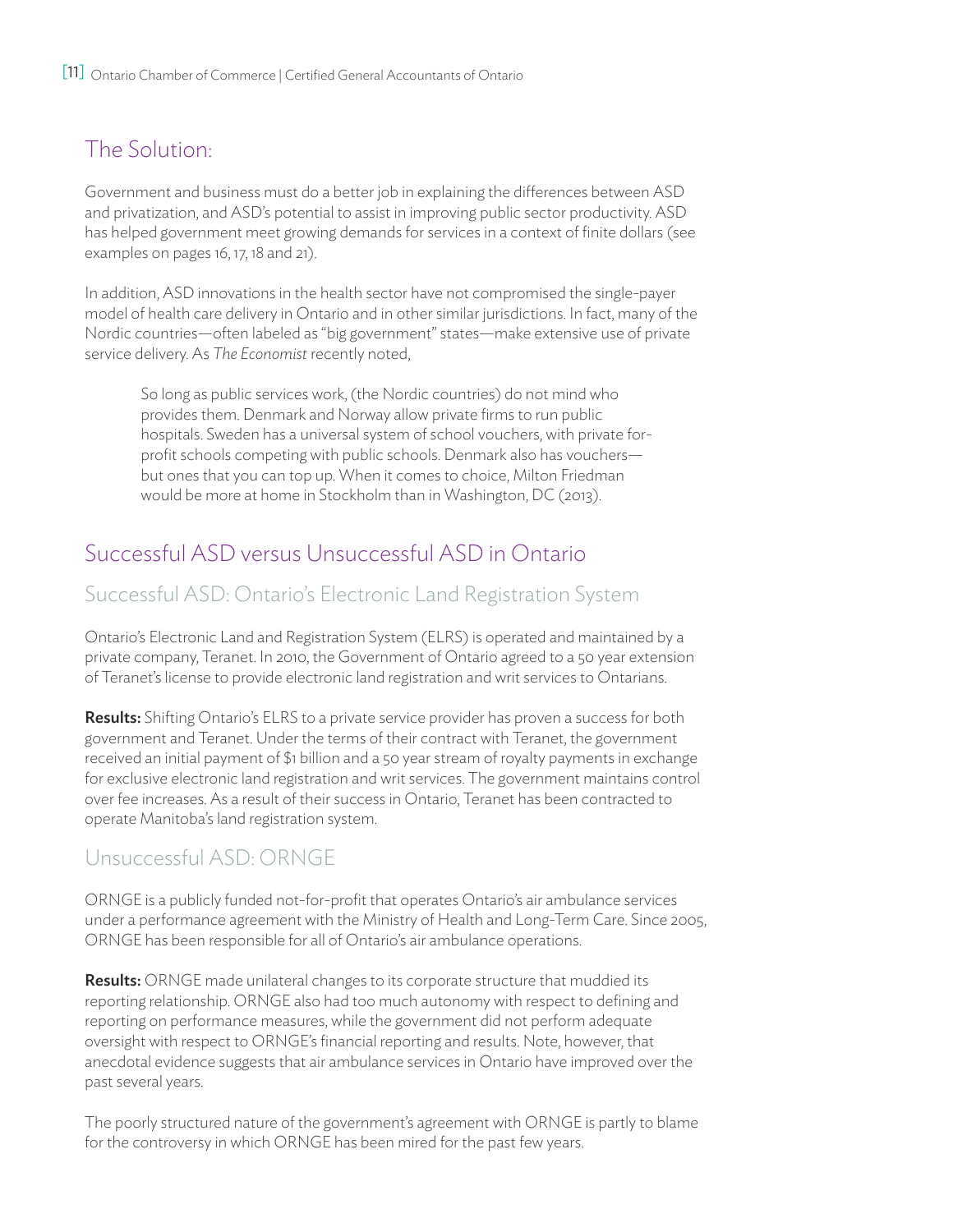## recommendation 2

Senior government officials must show sustained leadership, particularly through the transition phase of ASD.

Senior leadership at the political and bureaucratic levels is a prerequisite for successfully implementing ASD models. This leadership is required throughout the ASD process, not just when an agreement is signed.

Our taskforce members and focus group participants cited numerous examples where senior management in government champion and procure ASD, but more junior staff have serious reservations because they are worried about their job security or concerned about provoking backlash from stakeholders, the public, and/or their political masters. This resistance can create barriers to implementation.

ASD models by definition are disruptive. As noted by one experienced provider, "there are going to be issues." Job descriptions may change among the inherited and retained organizations, new processes implemented, and staff laid-off. There may be periods where cheques are not in the mail as fast, data transfers are incomplete, and client satisfaction initially dips. The transition to new service delivery can take more than a year to complete. Risk aversion to follow through on transformation in processes can be a real barrier to successful ASD.

### The Solution:

The absence of senior leadership is fatal in instances where ASD takes time to achieve its full positive effects. *ASD requires top-level leadership on the government side, particularly throughout the transition phase.* Transformational change, including ASD, rarely works where strong leadership is absent, particularly during the transition phase. As one taskforce member noted, "a situation whereby a Deputy Minister or Assistant Deputy Minister signs a contract and considers their job done is a recipe for failure."

Risk mitigation dictates much of the bureaucracy's approach to transformational change. In the absence of sustained toplevel leadership and incentive structures that reward efficiency gains, ASD may be perceived as a threat instead of a solution.

*Deron Clements, VP Business Development, KPMG, ASD Taskforce member*

## recommendation 3

Make procurement for service delivery solutions-focused and collaborative, and ensure the process is lean.

Procuring staplers and services are not the same. For the former, needs and parameters are clear. As long as the technical requirements are met, the lowest bid typically wins the contract.

Procuring service delivery transformation is much more complex than procuring inputs (MRIs, for example) and requires new and solutions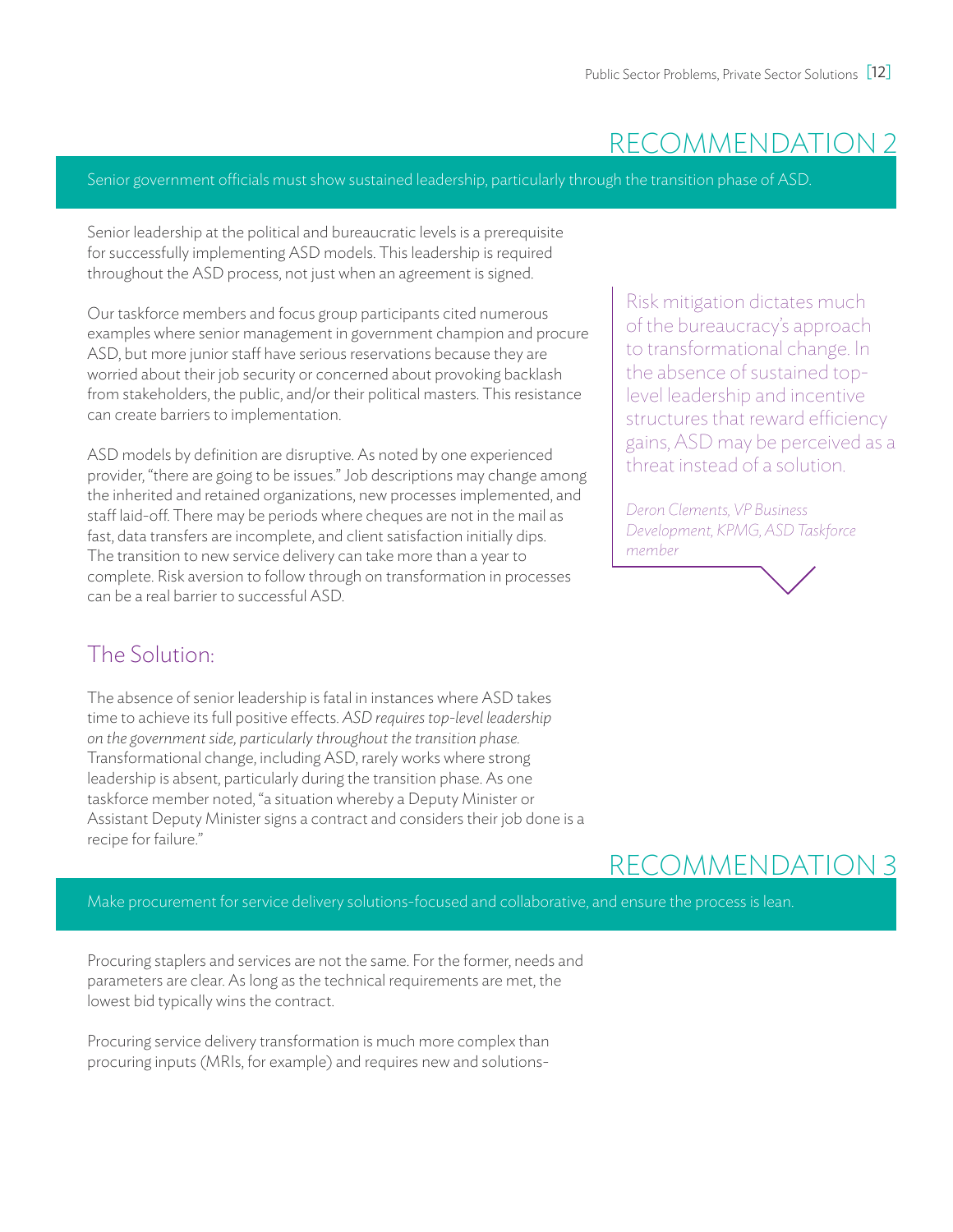driven approaches, particularly in a context when problems to be addressed are complex and the range of solutions are unclear. This point is perhaps obvious.

However, as noted by one of our Taskforce members, "instead of government procuring for the MRI itself, why not procure on the basis of health care quality metrics and service objectives, for example—wait times" (Nicole Dekort, VP Government Affairs, MEDEC, ASD Taskforce member).

The entire governance umbrella for the procurement process is focused on securing the lowest-cost for inputs rather than generating solutions to achieve desired outcomes. The result is a bias towards status quo solutions, inside the box thinking, and, in the long run, higher costs to the taxpayer.

## The Solution:

We propose three steps.

*First, procurement should focus on solutions, not on inputs.*

Second, when complex service delivery transformation is contemplated, *procurement should provide for collaboration in problem and solution definition during the Request For Proposal (RFP) process.* Vendors are extremely limited in how they can both define the problem and propose innovative solutions.

Furthermore, in a context where government has procured advice in problem definition and analysis of the options, the vendor of said advice is precluded from participating in the RFP for delivery of the solutions, even if they are among the most qualified to deliver these solutions. There may be times when this is appropriate, but there should not be a blanket rule that prevents it.

A collaborative approach to the procurement process confers numerous advantages, chief among those is that a vendor can provide government with a new understanding of the scale and scope of challenges they face or the possibilities in terms of what a transformed service could look like.

There are multiple players delivering ASD in many jurisdictions that can leverage business models and technology from their international operations in proposing and developing solutions. Enabling these firms to participate earlier in the RFP process will facilitate outside the box solutions that may not be on the government's radar.

Taking the last Request for Proposal, dusting it off, and adding some performance goals will prove insufficient.

*John Challinor, Director of Corporate Affairs, Nestle Waters Canada, ASD Taskforce member*

Even if you approach government suggesting that the focus [of the RFP] is too narrow or that the problem can be solved in more effective ways than envisioned in the original RFP, you risk disqualifying yourself.

*Dipak Pandya, Director Consulting & Deals, PWC, ASD Taskforce member*

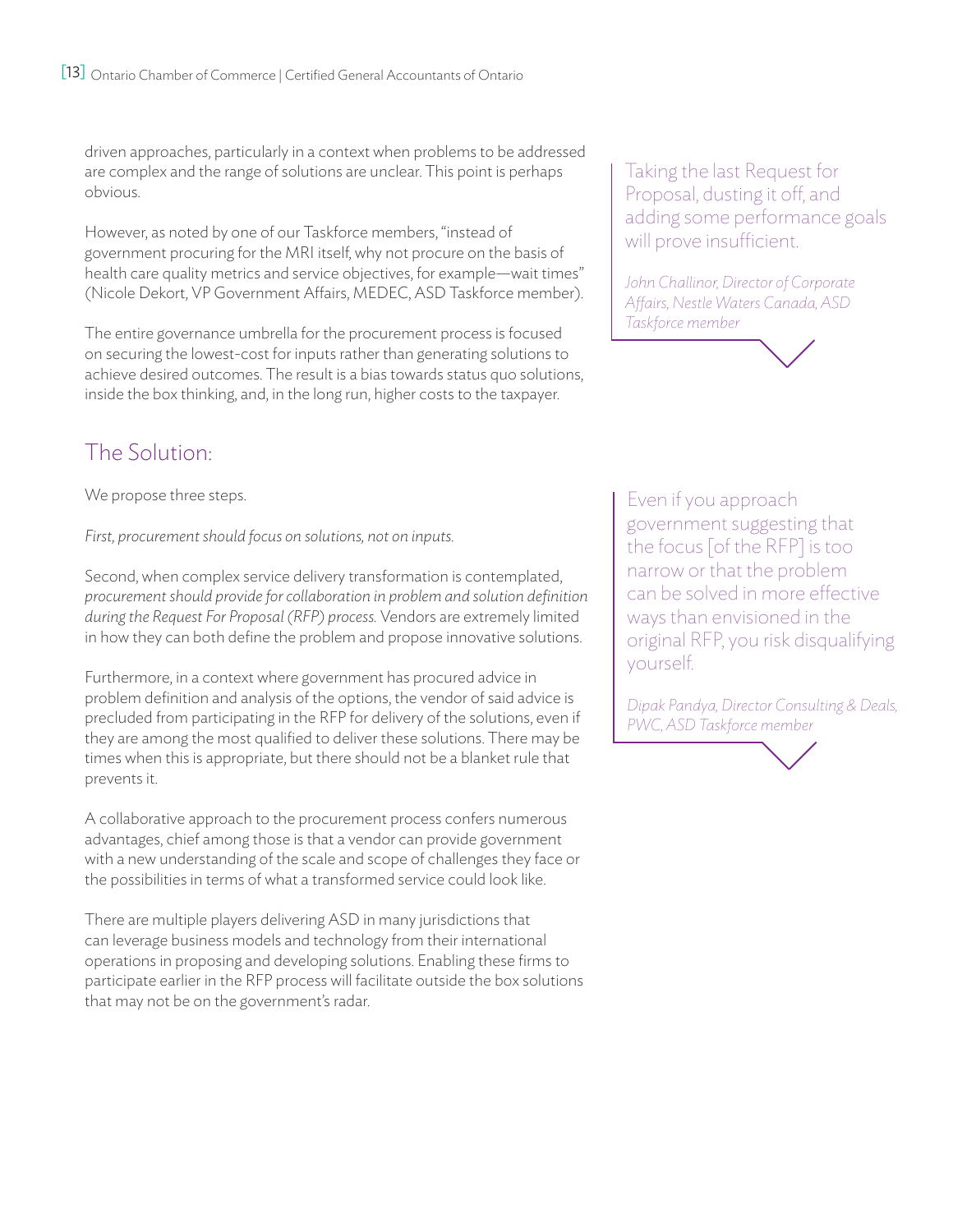Government therefore needs to establish a process whereby it invites vendor feedback regarding the RFP, contract structure, implementation, and operationalization. Of course, this process needs to be fair and transparent. Access to information and ability to provide comment should be open to all qualified and interested parties.

Government should make more strategic use of the Request for Quotation (RFQ) and Request for Information (RFI) when procuring services. An RFI, when used in conjunction with an RFP, allows government to engage with experts from the private sector, and can foster the creation of more innovative solutions.

The third step to making procurement more solutions-focused and collaborative is for *government to conduct a "lean assessment" of its procurement practices.*

The procurement process adds significant costs to both would be private and not-for-profit providers. In some instances, these transaction and opportunity costs can be high enough to discourage competition among potential bidders, increasing the overall cost to government of the procured solutions.

Public sector procurement should be streamlined. The Ontario Government should conduct a "lean assessment" of its procurement processes, identifying elements than can be streamlined or eliminated to increase efficiency (and make it easier for SMEs to participate). Both suppliers and government would benefit from faster turnaround times and less resource-intensive procedures.

### An Example:

Allowing for flexibility in the procurement process is vital. In the U.K., employment service providers were encouraged to offer "black box" solutions that would be free of government micromanagement or interference. As a result of service provider input, U.K.'s Work Programme now pays service providers more for tougher cases (see Recommendation 6 for more).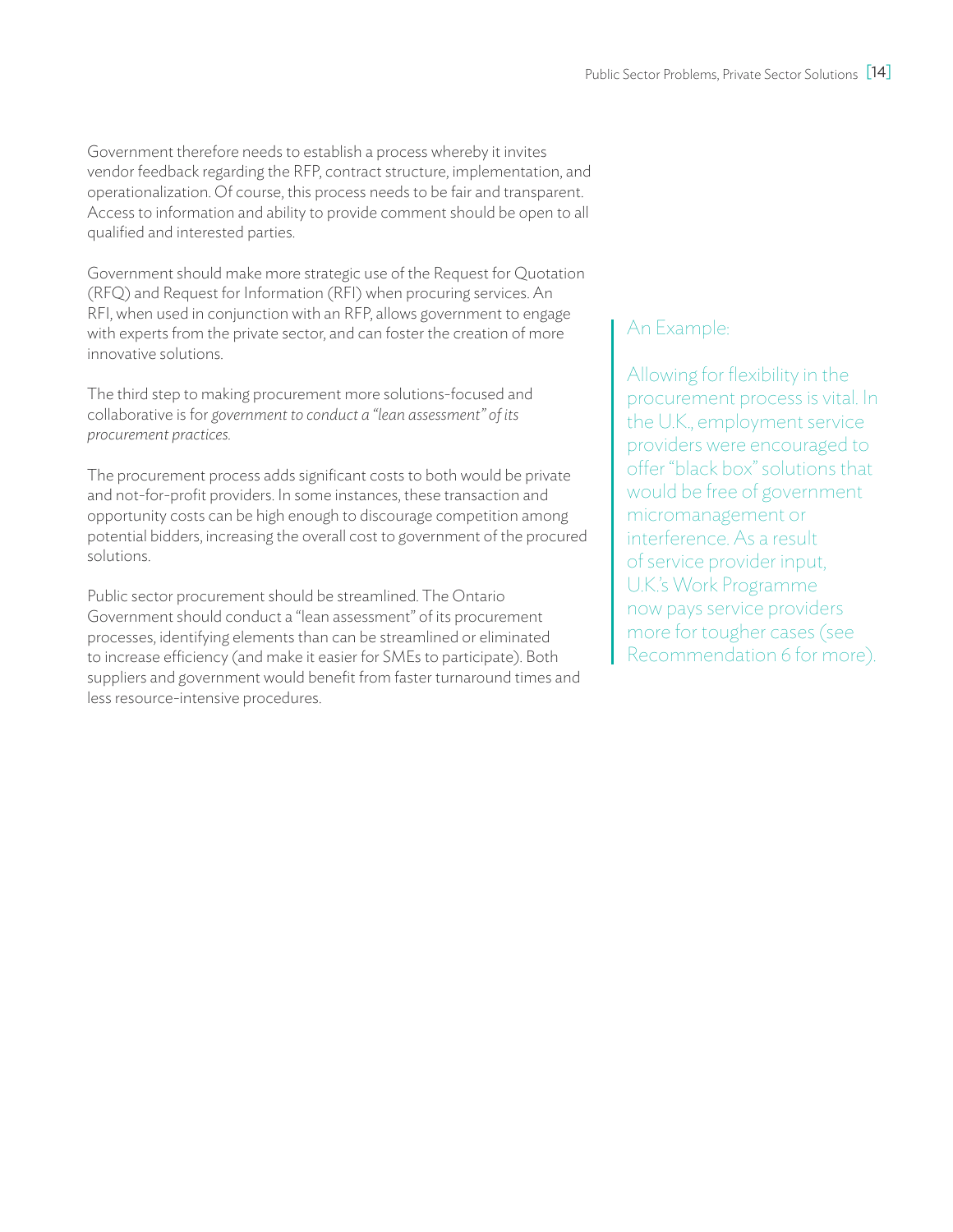## An Example:

In 2010, the U.K. Minister for the Cabinet Office announced a "Lean Review" to uncover wasteful practices and unnecessary complexity in the procurement process. The review provided the government with ways to improve the way the U.K. government buys goods and services and ways to use government's buying power to help support the economy. There are lessons from this review that could apply to Ontario:

- Making it possible for departments to jointly purchase common goods and services.
- Making sure government gets full value from SMEs by opening up access to contract opportunities and making it easier for SMEs to do business with the government.
- Training government practitioners in 'lean' methods helping to reduce the cost and length of the procurement process.

A final note on procurement: the process must always be open and fair. No changes to the RFP process should compromise principles of openness and fairness.

## recommendation 4

Ensure bureaucratic incentives and processes are aligned to support the implementation of an ASD model.

ASD is complex and is rarely just "a cut and lift" of responsibilities from government to the private or not-for-profit sector.

This is particularly true in a context where old service delivery models require transformation through technology and process improvements; where legacy systems are incompatible with new models and processes and client needs; where providers are paid on a results and outcomes basis, and/or where providers rely on information and client referrals from government.

Successful ASD requires collaboration. ASD runs into problems when either party lacks know-how, capacity, and the willingness to support transformation. Furthermore, asymmetries in capacity elevate the risk of regulatory capture of the government agency by the provider.

ASD requires the knowhow and skill to re-engineer processes, tackle legacy systems, and manage new technologies on both sides of the contract.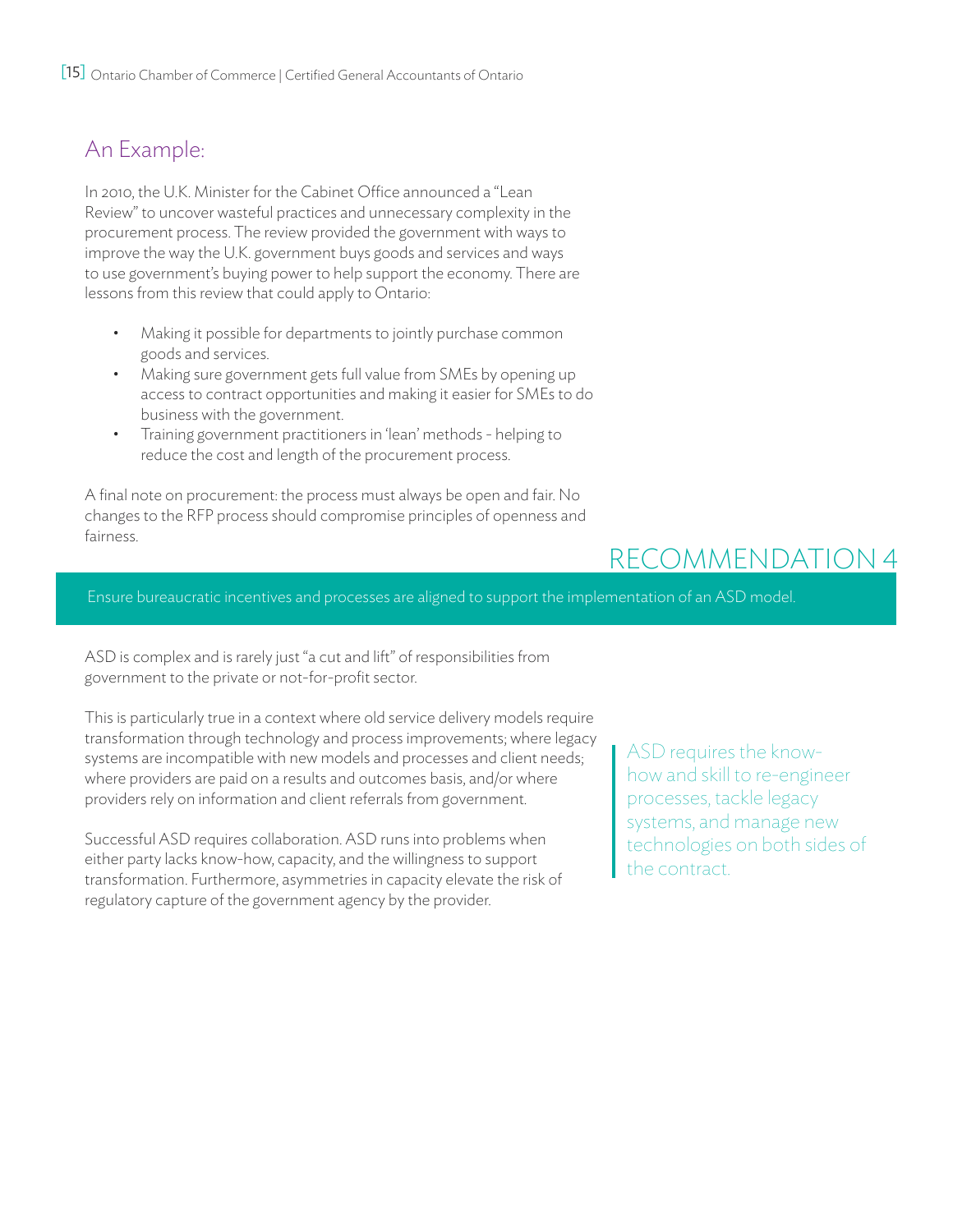## The Solution:

First, government must assess the capacity for its reporting and performance tracking systems. Particularly in pay-for-performance situations, the capacity to accurately and verifiably track outcomes is a must. Ensuring that the data collected is readily available to all parties and the public is also necessary.

Second, it is incumbent on both parties to *conduct skills audits* to make sure that the necessary capacity exists to fulfill mutual obligations, including tackling legacy systems and accurately measuring and assessing performance. Government employees may need skills upgrades or new staff may need to be brought in.

Third, government must drive the organizational change required to *allow the service provider to make necessary operating changes* that will improve the quality and efficiency of the service in question. Government needs to ensure that it has the equivalent capability necessary to support the service provider.

## An Example:

One ASD service provider explains that his company entered into a service contract to deliver employment services in a Canadian jurisdiction. The model was contingent on ministerial referrals of "complex" clients to the provider. However, the ministry did not build the capacity to effectively assess candidates. Further, the ministry had drastically underestimated the number of "complex" cases to be served. As a result, the provider was unable to meet service quantity requirements.

Embracing ASD will require government to develop an entirely new capability (people, process, and technology) to move from a 'direct delivery agent' of services to that of a contract manager.

*Kithio Mwanzia, Director of Policy and Government Relations, Greater Niagara Chamber of Commerce, ASD Taskforce member*

## recommendation 5

Contracts should be of an appropriate length—longer in the cases where high up-front capital costs must be taken on by the service provider. Contracts should have performance contingent escape clauses on both sides.

Complex ASD is typically a lengthy process. Providers and government partners need time to build and modify capacity and develop and introduce new processes. The transition from old to new service delivery models can take up to a year - and the road can sometimes be bumpy at first as new providers take over the delivery of a service.

Furthermore, establishing new infrastructure to support ASD can be capital intensive. Typically, legacy systems must be rebuilt or replaced; staff must be hired and/or retrained; space must be leased. All of this takes time and money.

Short-term contracts often force providers to adopt a 'month-tomonth' mentality where they put focus on renewing their government funding, rather than on working towards their mandate, as they'd rather be doing.

*Ed Kothiringer, Executive Director at ONESTEP, ASD Taskforce member*

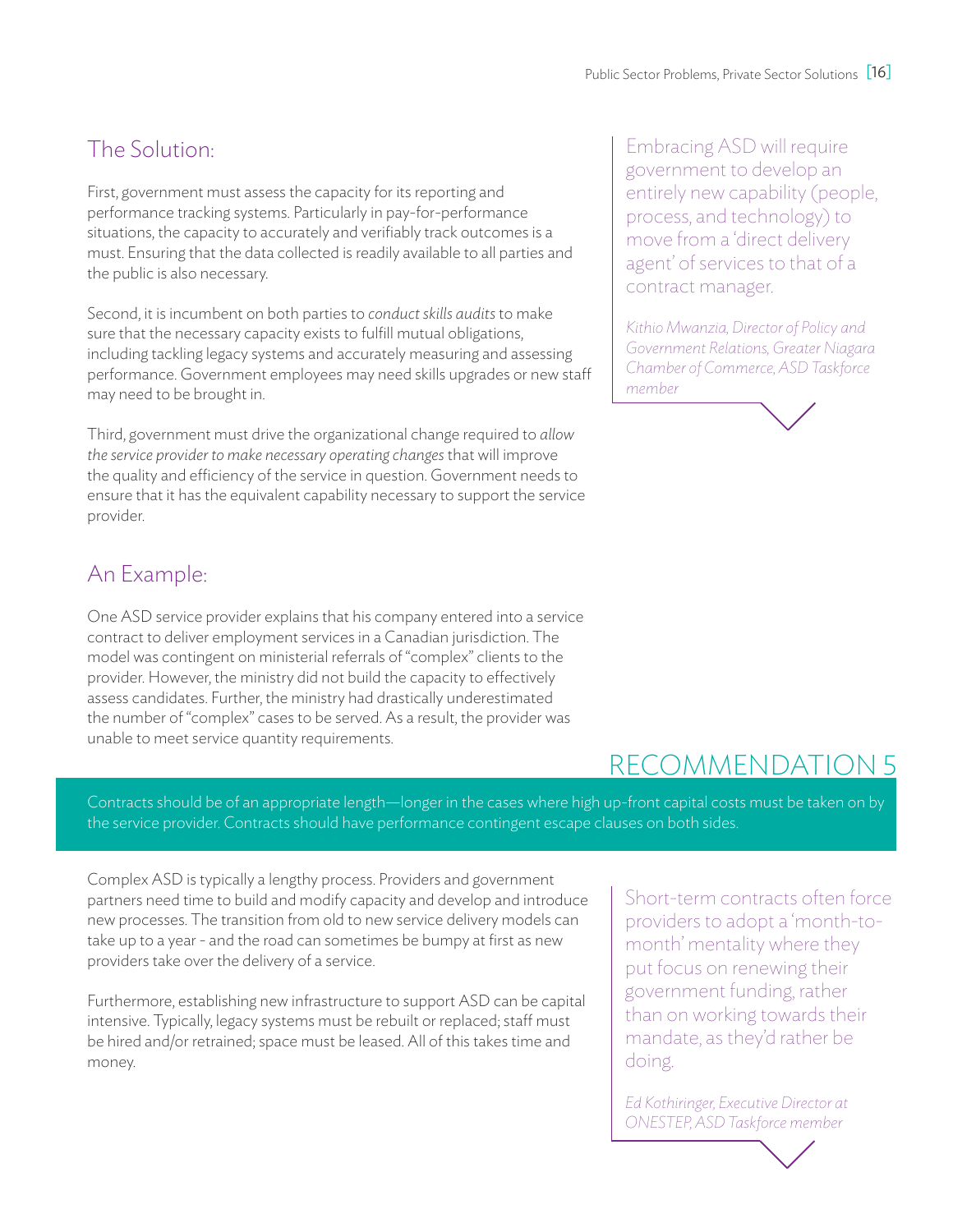Short-term contracts may lower the risk to government, but ultimately they raise providers' costs, deter competition between potential providers, and stifle innovation and investment, particularly in a context where contracts are based on pay-for-performance and the bulk of payments are backloaded and are not realized until the performance goals are met.

## The Solution:

Providers require time as well as stability in order to amortize their costs over the duration of a project and realize a return on their investments. This is even more important in the case of larger, capital intensive projects. Obviously, there is no ideal term applicable to all contracts. But, multi-year contracts with longer terms and options will enable agreements to progress and evolve.

This, of course, assumes that the provider is performing. Performance outcomes should be well-defined and measurable (see below). Where performance targets are not being met, both sides should have an escape clause.

## An Example:

In 2005, the government of B.C. awarded a 10-year contract to a service provider to administer the province's medical and drug benefits programs. The contract requires the service provider to make significant capital investments to replace aging technology supporting the two programs, investments that the province retains ownership of at the conclusion of the contract. The length of the contract allows the service provider a sufficient amount of time to amortize their up-front capital costs.

Since taking over the administration of B.C.'s medical and drug benefits programs, the service provider has met all 27 new service level requirements (for business, technology, and privacy) outlined in its master services agreement with the province. For example, all calls from citizens and providers are answered within specified time frames, whereas prior to adopting an ASD model, more than 50 percent of calls encountered a busy signal.

Short-term contracts may lower the risk to government, but ultimately they raise the provider's costs, deter competition between potential providers, and stifle innovation and investment.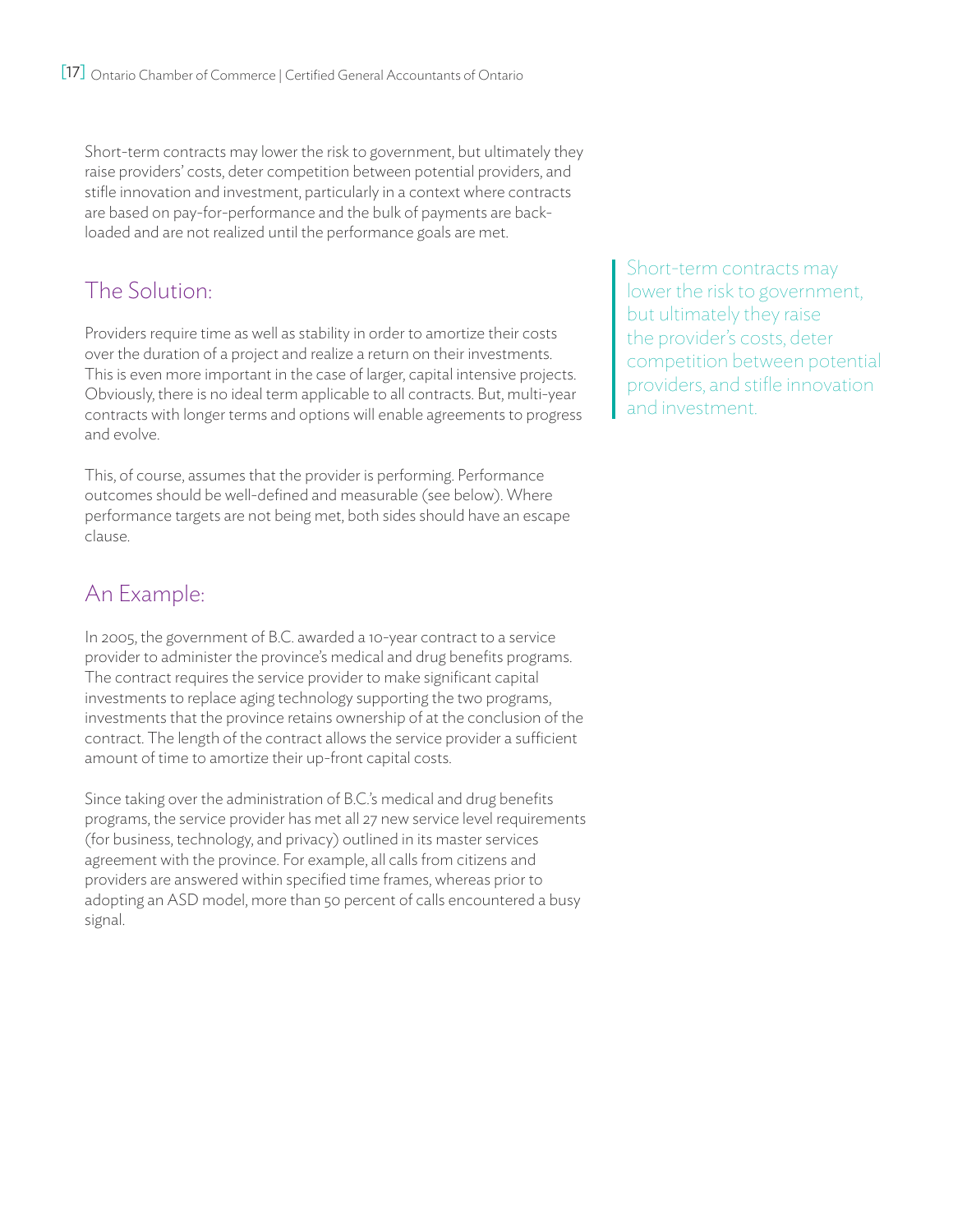## recommendation 6

#### Government should include pay-for-performance provisions in ASD agreements.

Pay-for-performance provisions in ASD agreements ensure that public funds are spent effectively and in a manner that has the most impact. They allocate funding to providers based on predetermined service targets that are agreed upon by government and the provider within a master services agreement. Providers are not typically paid (or only partially paid) until a specific outcome is met.

These types of provisions are increasingly making their way into master services agreements between public and private sector partners. They confer multiple benefits.

First, they help mitigate public resistance to ASD, since they establish clear lines of accountability and place the bulk of the risk on the private service provider.

Second, pay-for-performance provisions, in theory, allow providers more flexibility to focus on outcomes (as opposed to process). They therefore promote innovation and efficiencies and, over the long term, the capacity to serve a greater clientele—that is, doing more for less.

Third, these types of provisions help ensure that services are being delivered in a manner that generates the greatest return on public investment.

Pay-for-performance provisions in public-private service delivery agreements have shown to be quite successful across the OECD (Iossa, Spagnolo, Vellez, 2007).

### An Example:

In the case of its Families First Employment program, the Tennessee government put in place a rigorous pay-for-performance model requiring service providers to achieve high performance rates. The state government has retained multiple service providers who compete with one another. Since moving to a pay-for-performance model, the Families First work placement rate has gone from 24 percent to over 70 percent in four years.

Performance-based contracting offers an appealing risk sharing mechanism that allows agencies to contract for measurable results or outcomes.

*Dipak Pandya, Director Consulting & Deals, PWC, ASD Taskforce member* 



Pay-for-performance provisions allow providers more flexibility to focus on outcomes as opposed to processes.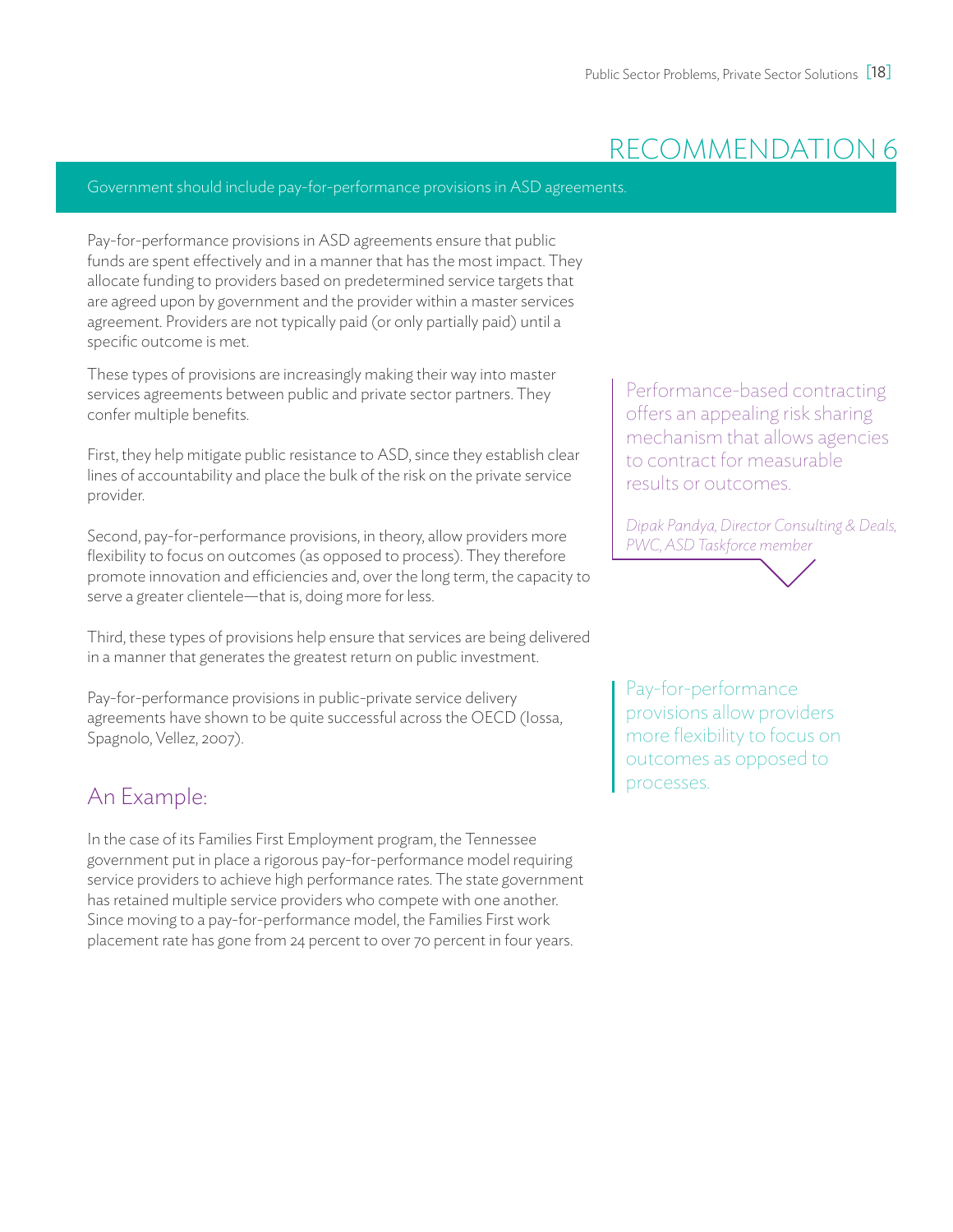# Creating economies of scale in Ontario's training space

ASD models are already in use in Ontario's training environment. However, economies of scale are rarely achieved because of the fragmented nature of the training space.

Currently, Ontario's training delivery organizations include small, notfor-profit training organizations, private organizations, employers, unions and colleges. Many of these organizations act as interfaces between Employment Ontario and individual clients.

There is a need for government to focus more on the achievement of learning and labour market outcomes in the selection and funding of organizations delivering training programs and services. This requires government to clearly identify and prioritize the desired outcomes and tie funding to performance.

The training space is not fully capitalizing on economies of scale and scope and there are opportunities to increase innovation and new business models.

The private sector and broader public sector can play a more important role in the aggregate administration in the training space, including case-to-case management, delivery of training, and/or quality assurance assessments.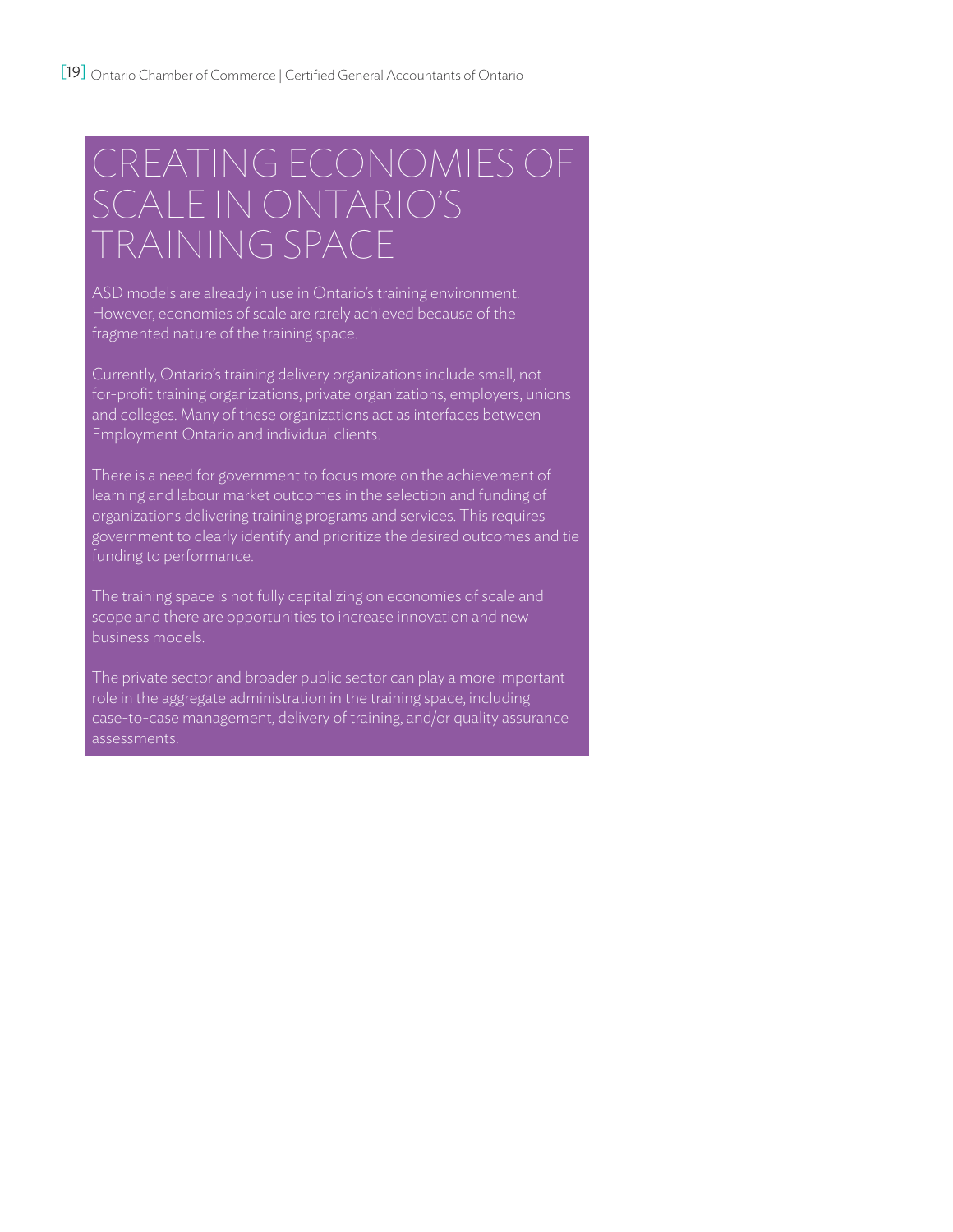1. Government must clearly identify and prioritize the desired outcomes. This is often trickier than it seems. Many current government programs in the health and human services either operate without clear performance goals and targets or the targets that are in place are crude and do not measure the desired outcomes. For example, in employment services, governments typically measure incidence of new employment instead of duration of labour market attachment.

2. Fewer measures are typically better than more. "Generally, it is better to identify fewer performance measures strategically focused on key outcomes as opposed to focusing on process measurements, such as assessments completed or hours of participation" (OCC Taskforce member). Rigid process requirements limit innovation and flexibility. Fewer measures will also lower reporting costs and administrative overhead.

3. Given the complexity of ASD models, governments may want to consider "soft starts" or transition periods. Given the complexity of some ASD arrangements and the disruption required in their implementation, initial performance targets may need to be lower and become progressively more ambitious. Depriving a vendor of capital in the critical transition phase may hurt the long-term success of the project, particularly in cases where the vendor is a not-for-profit or SME.

4. Establish baselines. We came across numerous examples where the before/after results of an ASD model are unclear simply because a baseline did not exist. Often, the problem can be traced to the fact that government was not measuring the appropriate outcomes in advance of the new model. In these cases, "soft starts" facilitate the establishment of baselines when none exist or where the available data does not correspond with the true objectives of the program.

5. Private operators could be held to higher performance standards than previously achieved by government. This will reduce citizen resistance and encourage innovation beyond current practices,

6. A hybrid model whereby vendors receive a combination of upfront and results-based payment may be appropriate when start-up costs are high, where competition among potential vendors is projected to be limited, and/or it is desirable to attract not-for-profit and SME participation in the procurement process. ASD in some areas, particularly in the provision of health care services, is capital intensive, which may be a significant barrier to SME and not-for-profit participation.

7. Governments may choose to include "cap payment" provisions on earned revenue in contracts. This will quell public resistance and to ensure that private sector profits do not exceed limits that test public tolerance—and the capacity of government treasuries. Of course, one consequence of capped payments may be reduced competition and private sector participation, which may drive up costs over the long-term anyway.

8. Make data on performance targets and achieved outcomes public. Without publicly available and prompt data on the results of ASD arrangements, there is little way to demonstrate ASD's value to the public. Making performance targets and outcomes public can serve the dual role of both increasing transparency and helping move the discussion from dollars to outcomes. Consideration will have to be given around sensitive or proprietary data of service providers.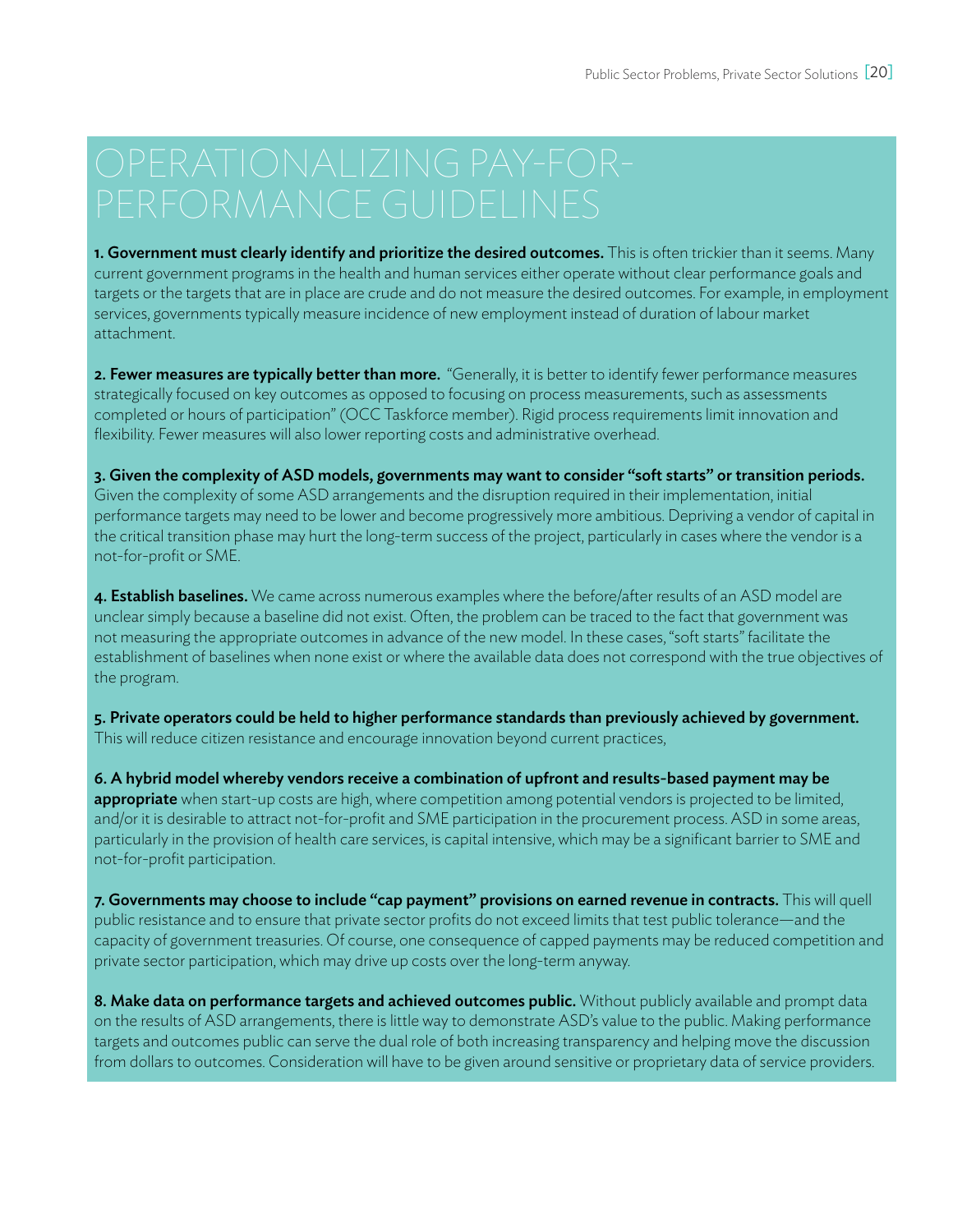## recommendation 7

Where relevant, government should pay less for simpler cases and more for complex ones in order to incent providers to take on tougher cases.

Early cases of ASD were fraught with a problem pejoratively known as "cherry picking," which refers to a provider choosing only to serve the best (i.e. low cost) clients in order to maximize their profits. The government is left with only the residual hard and complex cases, which may drive the overall cost of the service to the taxpayer higher.

### The Solution:

It may be necessary to structure master services agreements to include a tiered model of fee payments, based on the degree of complexity of the case in question. This would incent private sector entities to tackle the complex cases. This, of course, assumes processes are in place that enable initial assessment of clients and that the administrative cost of the assessment process does not negate the benefits of the ASD model.

### An Example:

Employment Services in Australia are delivered by private and not-for-profit providers under a pay-for-performance model. Providers are paid based on the number of candidates they are able to successfully place in new jobs.

To incent the placement of more difficult candidates—those facing greater barriers to entry into the workforce—candidates are divided into four streams, ranging from the most job ready in tier 1 to those with the greatest barriers in tier 4. Services providers receive greater compensation for placing those participants in higher tiers, and only receive compensation for successfully placing candidates.

The introduction of a tiered pay-for-performance model in Australia has resulted in a decrease in the average cost per case of 65 percent, an increase in job prospects by between 5 and 10 percent, and a steady decline in the average duration of unemployment per candidate.

Making performance targets and outcomes public can serve the dual role of both increasing transparency and helping move the discussion from dollars to outcomes.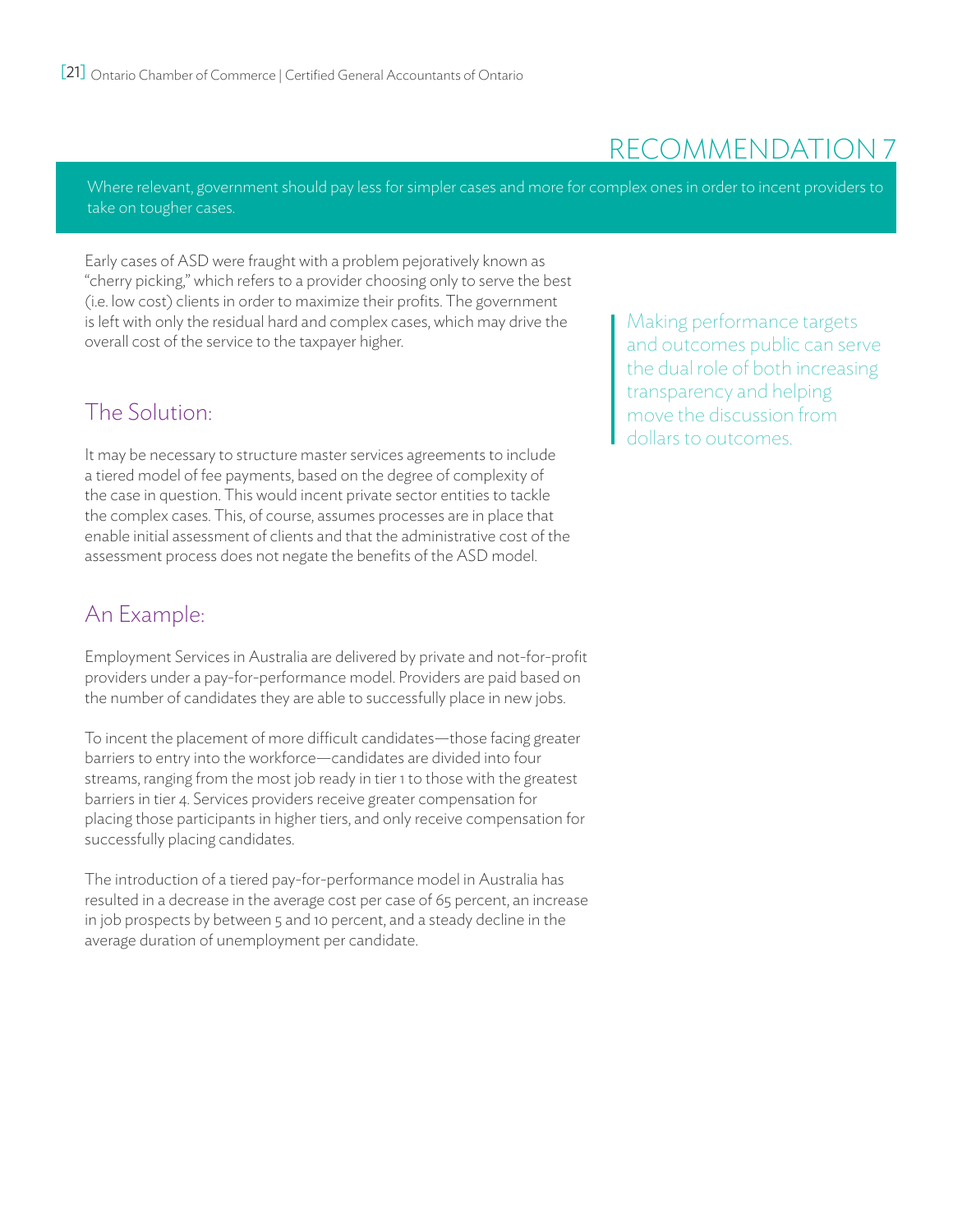## recommendation 8

The Province, in partnership with the private sector, should conduct a government-wide ASD audit as a means of identifying areas where the public would benefit from the introduction of an ASD model. Government should make the results of the audit public.

In their 2012 report on how best to reform Ontario's public services, the Commission on the Reform of Ontario's Public Services (i.e. the "Drummond Commission") urged the government to consider moving to the private delivery of services wherever feasible.

The Commission's report identifies a number of service areas that are ripe for a shift to an ASD model, many of which are featured in the next section of this report. However, conducting an exhaustive review of opportunities for private service delivery was beyond the mandate of the Drummond Commission and our own work here.

The government should pick up where the Drummond Commission left off by conducting an ASD audit to determine which services currently delivered by the public would benefit from the introduction of an ASD model.

The ASD audit should differ from other service delivery reviews. Specifically, the audit should gauge the suitability for shifting a given service to an alternative model of delivery based on a number of criteria, some of which are taken up in the following pages.

The audit must be lead by a third party or parties. As one of our taskforce members put it, "asking government departments to audit themselves is like asking them to sever their own limbs." An independent secretariat reporting directly to the Secretary of Cabinet is one option.

The third party must seek input from the private sector, public servants, and the public, perhaps through a call for ideas and proposals. A secretariat (or third party) should have the capacity to undertake vigorous due diligence.

The audit should gauge the suitability for shifting a given service to an alternative model of delivery based on a number of criteria, including the potential cost savings and the risk to the public interest from any potential service disruption.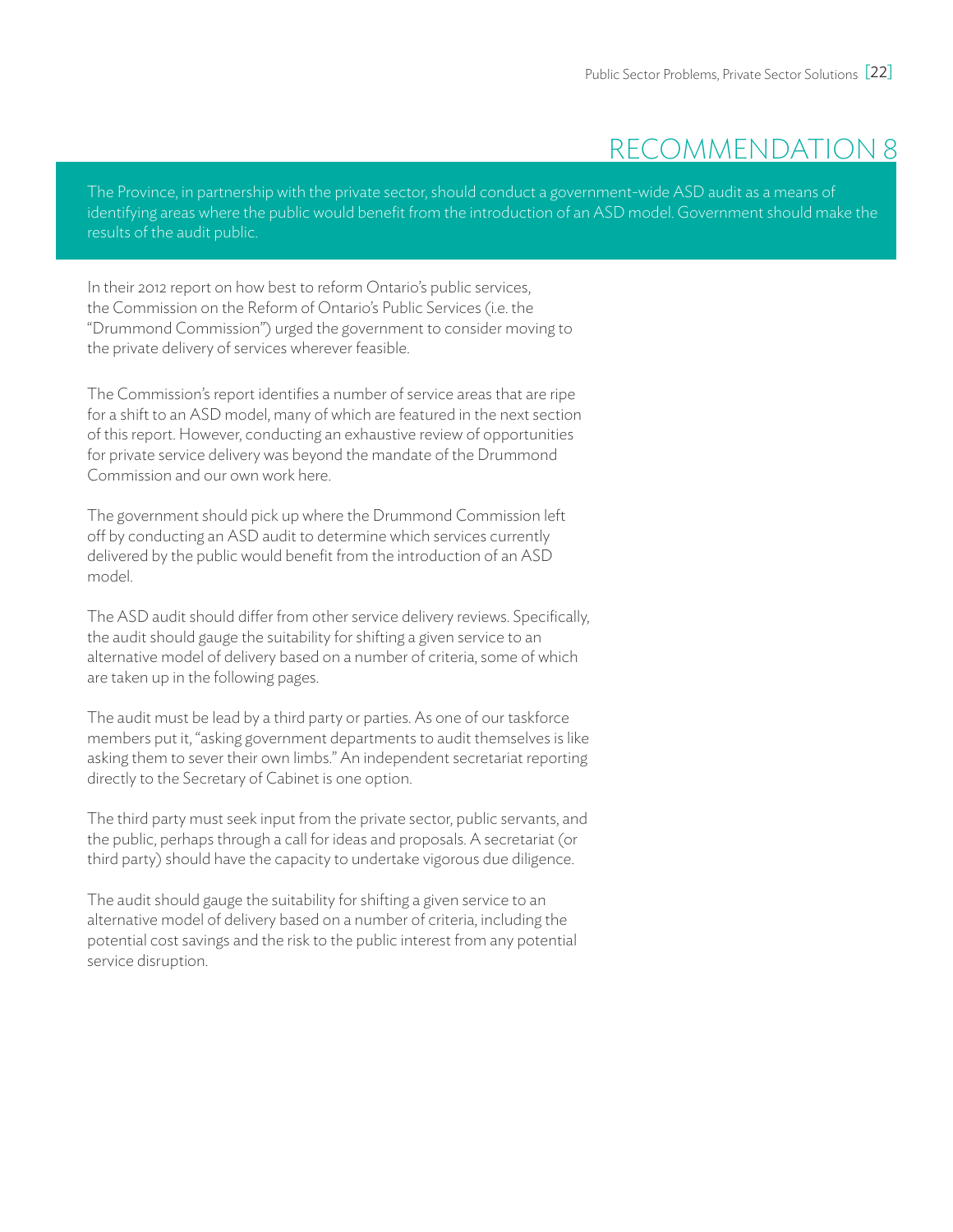# The Yellow Pages Test

The process of determining which services are suitable for transfer to the private or not-for-profit sectors can be difficult—and contentious. However, the former Mayor of Indianapolis came up with a simple approach when he first entered office.

The Mayor's informal "yellow pages test" is simple: if several companies offer the same core service provided by the government, then competition was possible.

The City of Indianapolis has been widely touted as a success story for managed competition. Faced with a fiscal crisis, its mayor, Stephen Goldsmith, introduced competitive bidding to redefine the roles of local government and the private sector in providing public services. The results generated greater efficiency, windfalls in savings for the city, as well as in-house units that were able to effectively compete with their private counterparts (Hai-Chiao Chang, 2005).

Over the course of five years (1992-97) the City of Indianapolis implemented a system of managed competiton across 70 city services. The results saw a total savings of \$230 million, or a 7 percent reduction in budgetary spending (Hai-Chiao Chang, 2005).

It is not unreasonable to expect similar savings and efficiency gains through properly structured and monitored ASD projects here in Ontario.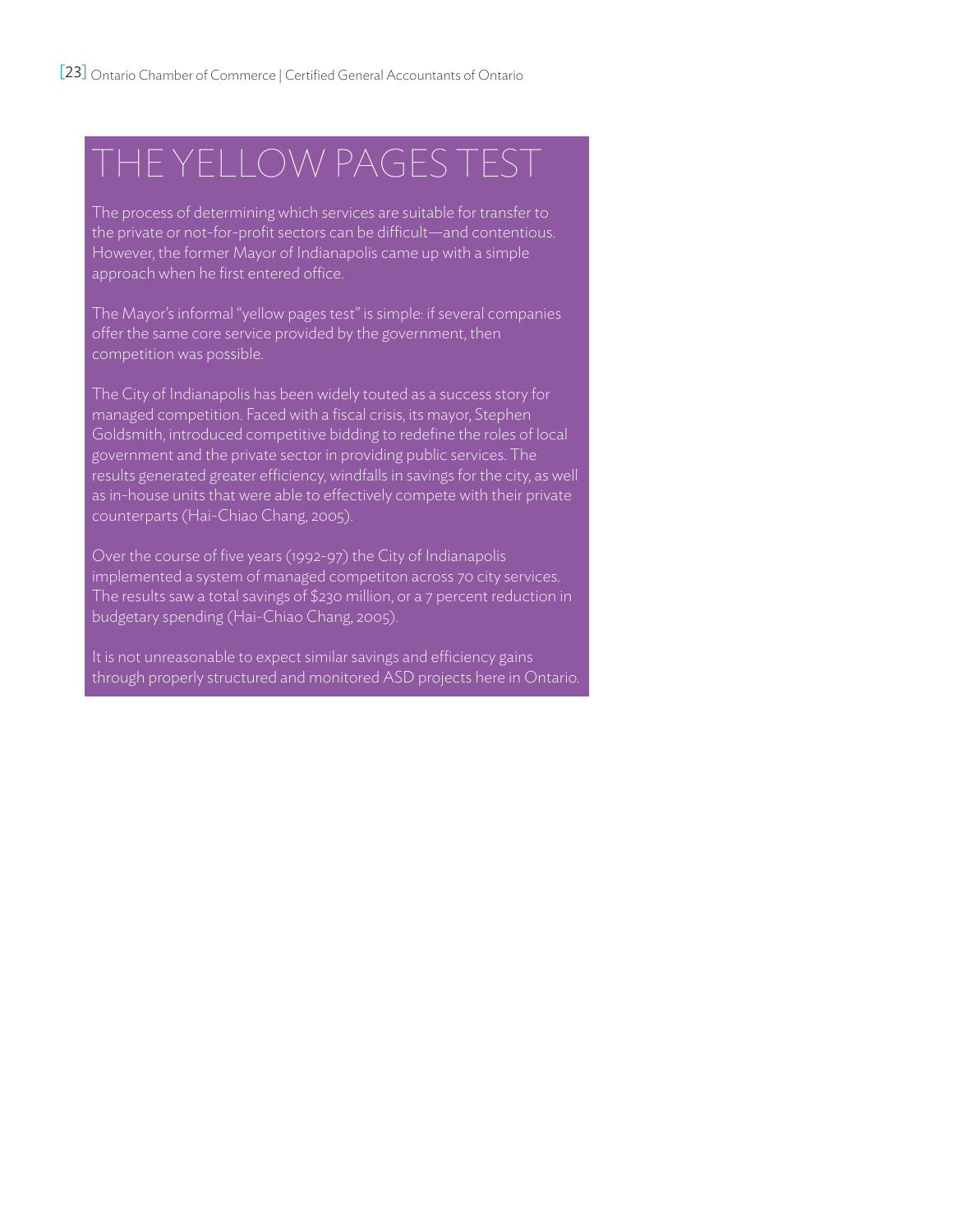THE POTENTIAL FOR ALTERNATIVE SERVICE DELIVERY IN ONTARIO

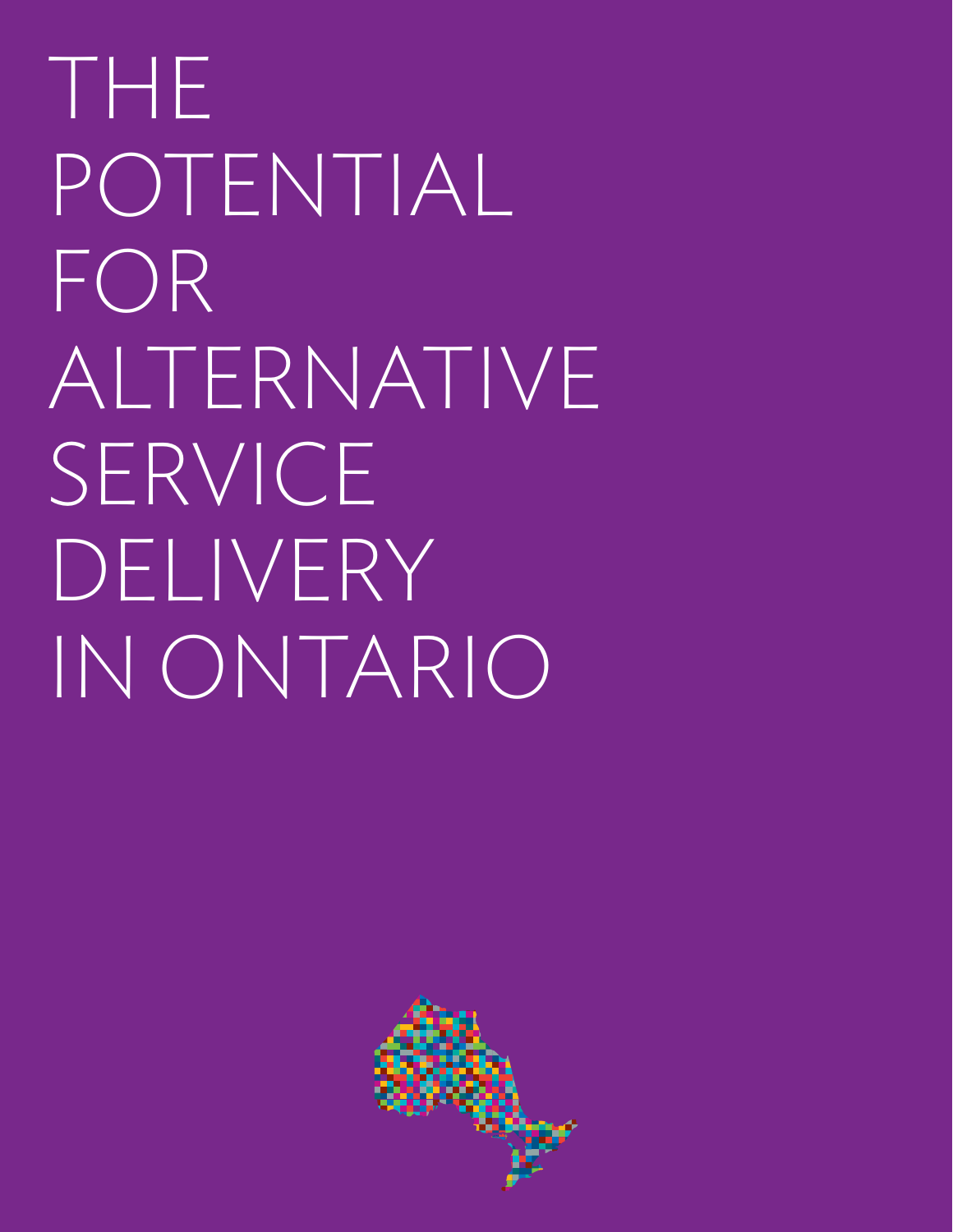# PART 3: THE POTENTIAL FOR Alternative Service DELIVERY IN ONTARI

So far this paper has outlined how government can successfully partner with the private sector to deliver services. Table 1 on page 28 outlines where the opportunities exist for such partnerships in Ontario.

Governments around the world face a paradoxical situation of growing debt burdens, large deficits, and increased system demand for services. The need to reinvent service delivery models in this context is generally accepted and well researched (see the Mowat Centre's *Shifting Gears* series for a further discussion).

Health and human services programs consume disproportionately growing shares of Ontario's budget. Health costs alone make up 40 percent of program spending.

Health care offers rich opportunities for service transformation because of the size and scope of the health care system in Ontario. The imperative for transformation in health is particularly acute, given the projected growth and demand.

Human services are a broadly defined category of deliverable services ranging from childcare to education to employment training. Human services aim to prevent and alleviate social problems, while improving the overall quality of life of service populations (National Organization of Human Services, 2013). International experience demonstrates that ASD models can be successfully applied to the human services, particularly in training and employment services.

The Ontario Government's back office operations also offer myriad ASD opportunities. In many areas the private sector has access to expertise, technology, and capital that governments do not. The Drummond Commission notes that Ontario Public Service operating expenditures account for about \$10 billion in annual spending.

Table 1 identifies specific services that could be shifted to an ASD model but that require further due diligence from government. In each case, we identify the rationale for shifting the delivery of the service in question to a private or not-for-profit service provider.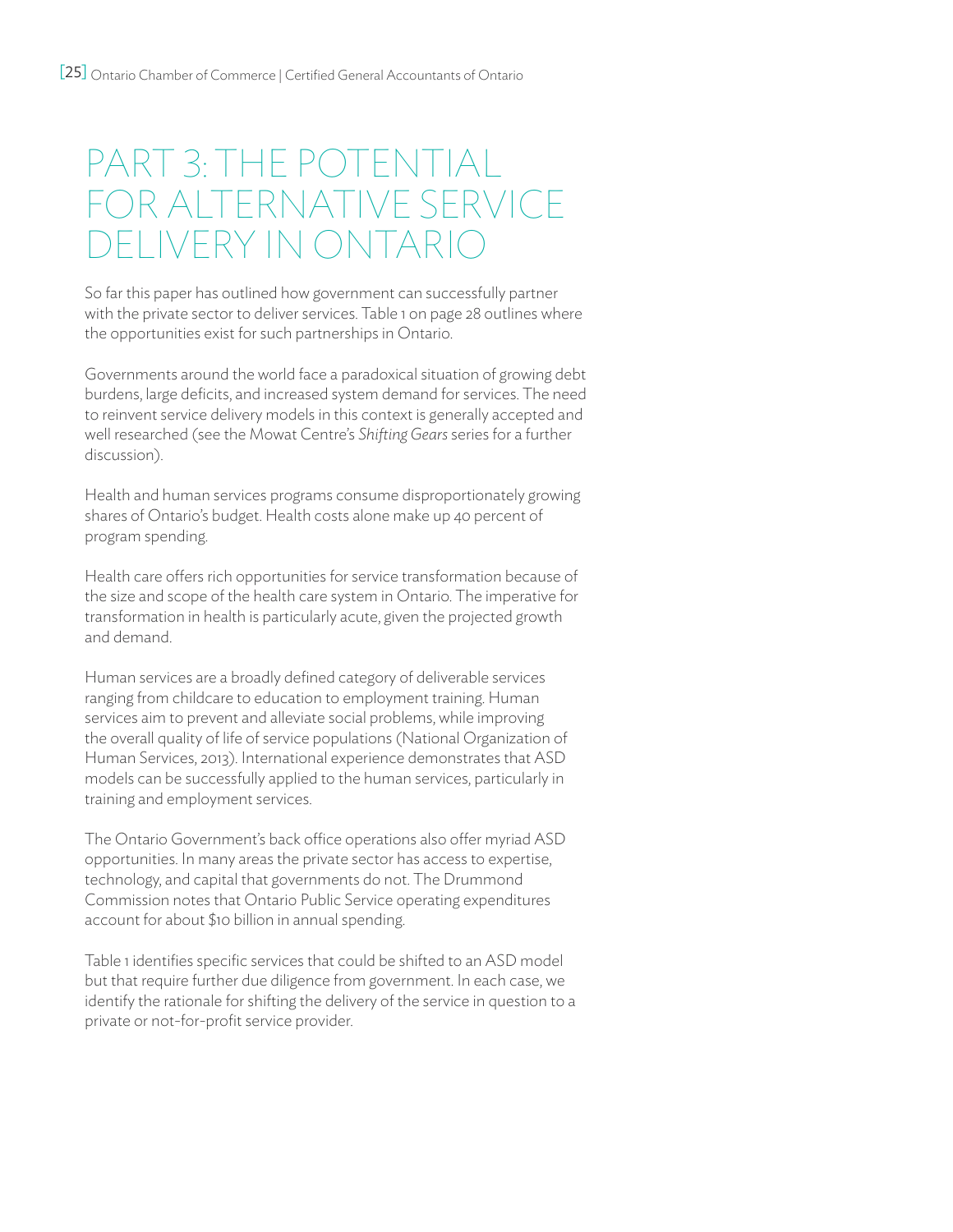Table 1 also makes an initial assessment of a service's potential to be shifted to an ASD model and ranks that potential as high, medium, or low.

The ranking is based on a number of factors, including:

- How feasible is it to shift the service to an ASD model? We consider the barriers (including attitudinal) government would face and the likelihood that these barriers could be overcome.
- Is this an area where the private sector is already active and where a marketplace already exists? With homage to the "yellow pages test," we examine whether the private sector is already active in this space.
- What is the potential for cost savings? This considers whether or not the government would benefit financially from moving the service to an ASD model.
- $\bullet$  Is the public sector best suited to act as the service provider? This considers whether or not the public sector has the most appropriate skills and expertise to deliver the service in question, or whether the private or not-for-profit sectors would be more suitable delivery agents.
- How successful have other jurisdictions been in moving this service to an ASD model? This considers the victories and defeats other jurisdictions have experienced when moving to an ASD model for a given service, and the potential for replicating success in an Ontario context.

Where more or less all the suitable conditions are present in a particular policy area, we categorize them as "high" potential.

Services are placed into one of two categories 1) those areas where changes are of a more transactional nature and, 2) those areas of service delivery that would require transformational changes to move to an ASD model.

Transactional changes are less complex in nature and ultimately will yield smaller dividends in terms of cost savings. Much of the framework for implementing transactional changes is already in place, facilitating a service's shift to an ASD model.

Transformational changes are more complex and can require wholesale changes to bureaucratic processes, incentives, and public attitudes. The returns from transformational changes are relatively high both in terms of cost savings and service quality improvements.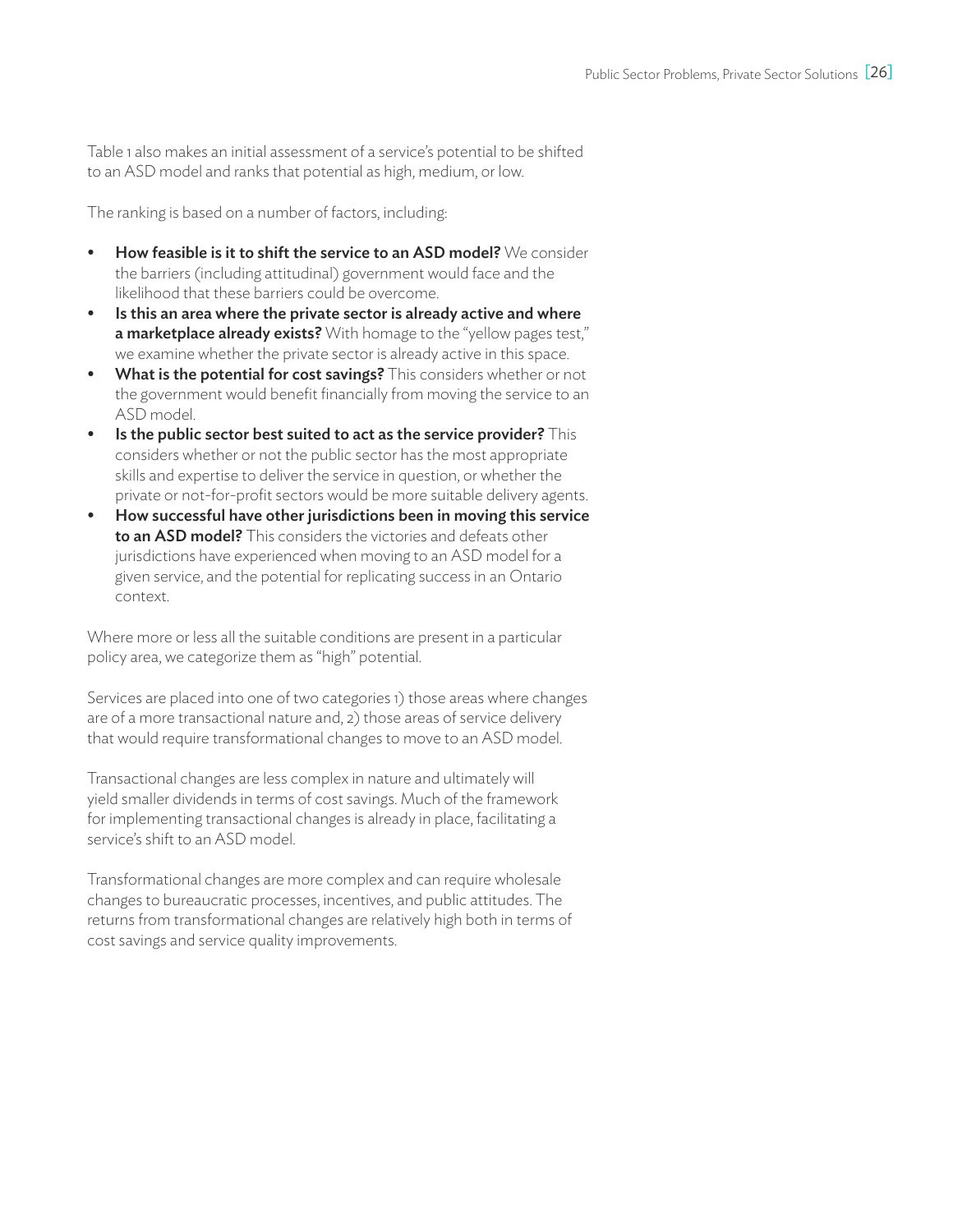## recommendation 9

The OCC and CGA Ontario recommend a two-phase approach to the implementation of ASD across government departments.

A two-phase approach recognizes the political sensitivities associated with adopting new service delivery models and the need to build up the capacities to design and procure them.

Phase one would focus on the transactional delivery areas. Many of these are obvious cases and relatively easy to implement with minimal attitudinal barriers and low risk associated with service disruption. Notably, success in these transactional areas can set the stage for phase two the more complex transformative initiatives that can deliver real service improvements and cost savings.

Many of the transformative measures are in areas where citizens expect government to be active and "steering the ship." Stakeholders may have a stake in the current operational models. Governments, themselves, might be resistant to reducing their capacity to interface directly with citizens for electoral and legitimacy reasons. As such, these initiatives may be harder and require more political capital to implement.

Phase two, therefore, focuses on these initiatives.

However, we firmly believe that the scope of the fiscal challenges and the rising demands on services necessitates a close examination of these harder, transformational areas.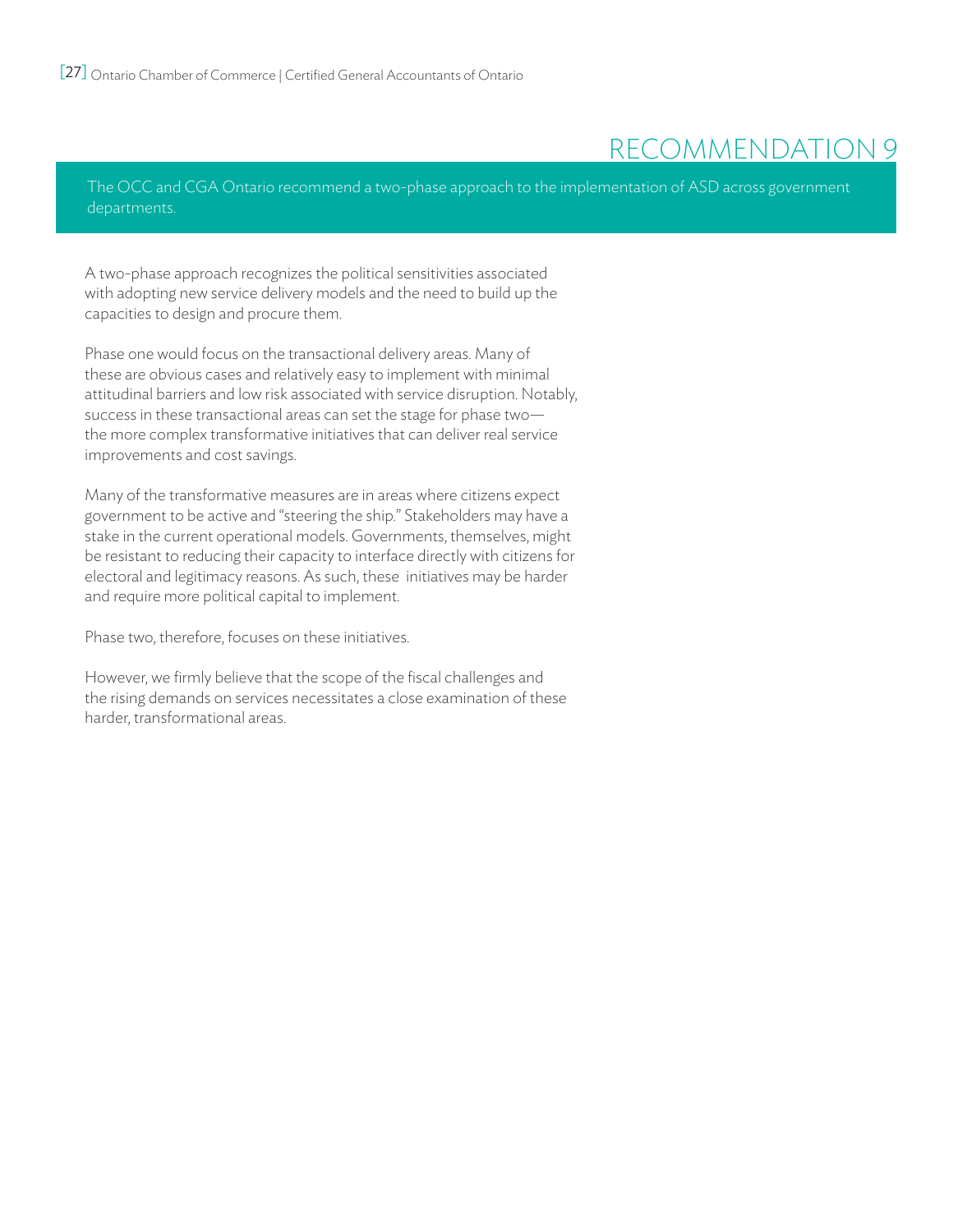| Area                                        | <b>Service</b>                                                                                                                                                 | Where it's being used                                                                                                                                                                                                                                              | Initial assessment of potential for Ontario<br>(high/medium/low)                                                                                                                                                                                                                                                                                                                                                                                                                                                                                                                                                                                                                                                                                                                                                                                                                                                                                                                                                                                                               |
|---------------------------------------------|----------------------------------------------------------------------------------------------------------------------------------------------------------------|--------------------------------------------------------------------------------------------------------------------------------------------------------------------------------------------------------------------------------------------------------------------|--------------------------------------------------------------------------------------------------------------------------------------------------------------------------------------------------------------------------------------------------------------------------------------------------------------------------------------------------------------------------------------------------------------------------------------------------------------------------------------------------------------------------------------------------------------------------------------------------------------------------------------------------------------------------------------------------------------------------------------------------------------------------------------------------------------------------------------------------------------------------------------------------------------------------------------------------------------------------------------------------------------------------------------------------------------------------------|
| <b>Back office</b><br>(transactional)       | Email hosting -<br>Currently, the public<br>sector uses a hardware<br>technology that is<br>costlier, and arguably<br>less efficient, than cloud<br>computing. | Washington D.C. has<br>moved to an enterprise<br>version of Google Apps,<br>a software suite that<br>includes e-mail (Gmail),<br>calendar, documents and<br>spreadsheets, and wikis<br>(known as Google Sites).<br>Washington D.C. cut its<br>email costs in half. | <b>HIGH</b><br>Resistance among public sector employees to a<br>$\bullet$<br>significant software shift may weaken bureaucratic<br>resolve.<br>Many businesses and organizations use Google<br>$\bullet$<br>applications as an inexpensive and effective<br>replacement to high maintenance hardware.<br>The potential for cost savings is very high, as<br>$\bullet$<br>experiences in other jurisdictions demonstrate.<br>Shifting email hosting to cloud computing leaves the<br>$\bullet$<br>public sector as the primary delivery agent.<br>Washington D.C. cut its email costs in half by moving to<br>$\bullet$<br>cloud computing.                                                                                                                                                                                                                                                                                                                                                                                                                                     |
| Correctional<br>services<br>(transactional) | Inmate transportation,<br>inmate health care,<br>food services, and<br>laundry services.                                                                       | U.K.<br>Australia<br>New Zealand                                                                                                                                                                                                                                   | <b>MEDIUM</b><br>The biggest obstacle to shifting correctional services<br>to an ASD model may be the failed examples of<br>correctional service transformation in Ontario, the U.S.,<br>and elsewhere.<br>The private sector is very active in the U.K., the U.S.,<br>$\bullet$<br>Australia, and New Zealand.<br>The potential for cost savings is unclear.<br>$\bullet$<br>The public sector has an important role to play in<br>$\bullet$<br>Ontario's correctional system. The private sector<br>may have a complimentary role to play, in terms of<br>transporting inmates, and providing food services,<br>health care, and laundry services.<br>Ontario's experience with privatized correctional<br>$\bullet$<br>facilities is negative-the Central North Correctional<br>Centre in Penetanguishene, Ontario was privatized in<br>the 1990s before being taken over by the government<br>again. Full scale privatization of correctional facilities<br>may not be appropriate-but shifting services<br>performed within the correctional system is another<br>matter. |

## Table 1: Public Services in Ontario that are Candidates for ASD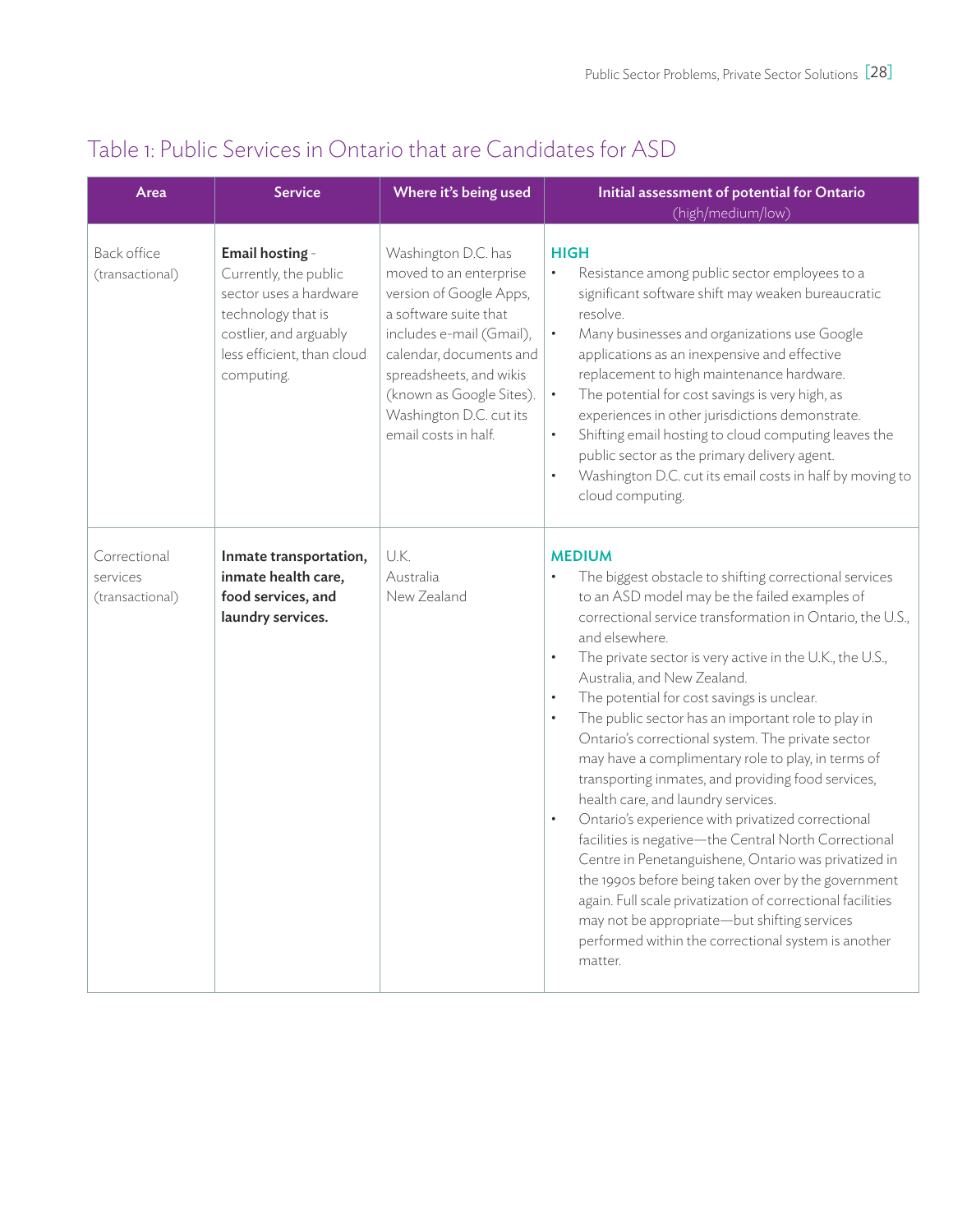| Economic<br>Development<br>(transactional) | <b>Business advisory</b><br>services - The<br>Government of Ontario<br>operates 12 business<br>advisory services offices<br>in southern Ontario. | Scotland - Scottish<br>Chambers of Commerce<br>provide businesses<br>with free mentoring<br>services on behalf of the<br>government.                  | HIGH<br>Government may not wish to leave the business<br>$\bullet$<br>advisory space.<br>$\bullet$<br>The not-for-profit and private sectors are already<br>leaders in providing business advisory services in the<br>province and elsewhere.<br>The province operates 12 business advisory offices<br>$\bullet$<br>across Ontario. The potential for cost savings is high.<br>Shifting these services to not-for-profits that already<br>have infrastructure in place would deliver immediate<br>cost savings.<br>The public sector has a role in providing strategic<br>$\bullet$<br>supports for the business sector. It is questionable as<br>to whether or not they should have a role in providing<br>advisory services when it could be done at a lower cost<br>by not-for-profits. |
|--------------------------------------------|--------------------------------------------------------------------------------------------------------------------------------------------------|-------------------------------------------------------------------------------------------------------------------------------------------------------|--------------------------------------------------------------------------------------------------------------------------------------------------------------------------------------------------------------------------------------------------------------------------------------------------------------------------------------------------------------------------------------------------------------------------------------------------------------------------------------------------------------------------------------------------------------------------------------------------------------------------------------------------------------------------------------------------------------------------------------------------------------------------------------------|
| Back office<br>(transactional)             | OHIP processing -<br>Currently, the public<br>sector administers the<br>provincial medical<br>benefits program<br>(OHIP).                        | U.K.<br><b>B.C. - MAXIMUS</b><br>operates British<br>Columbia's health and<br>benefits processing<br>functions (see<br>recommendation 4 for<br>more). | <b>HIGH</b><br>Few barriers exist-the Government of Ontario has<br>$\bullet$<br>already shifted Ontario Drug Benefit processing to the<br>private sector.<br>The private sector has a high level of expertise in<br>$\bullet$<br>back office processing functions. They also have the<br>capital necessary to make up-front IT infrastructure<br>investments.<br>A potential for cost savings exists. The potential for<br>$\bullet$<br>service improvement is also high: for example, before<br>B.C. shifted to an ASD model, more than 50 percent of<br>citizen calls encountered a busy signal. All calls from                                                                                                                                                                          |
|                                            | Northern Health Travel<br>Grants' processing -<br>Grants are processed<br>in-house by the Ministry<br>of Health and Long-<br>Term Care.          | N/A                                                                                                                                                   | citizens are now answered within specified time frames.<br>The public sector has some role in IT functions, but in<br>$\bullet$<br>an era of fiscal constraints, "governments cannot afford<br>to remain the only centres of expertise when it comes<br>to IT service delivery if more cost-effective options<br>are available" (Final Report by the Commission on the<br>Reform of Ontario's Public Services, 2012).<br>Nova Scotia and B.C. are increasingly relying on the<br>$\bullet$<br>private sector to deliver IT functions. The federal<br>government is consolidating its IT functions or shifting<br>them to the private sector when a cost savings can be<br>achieved.                                                                                                        |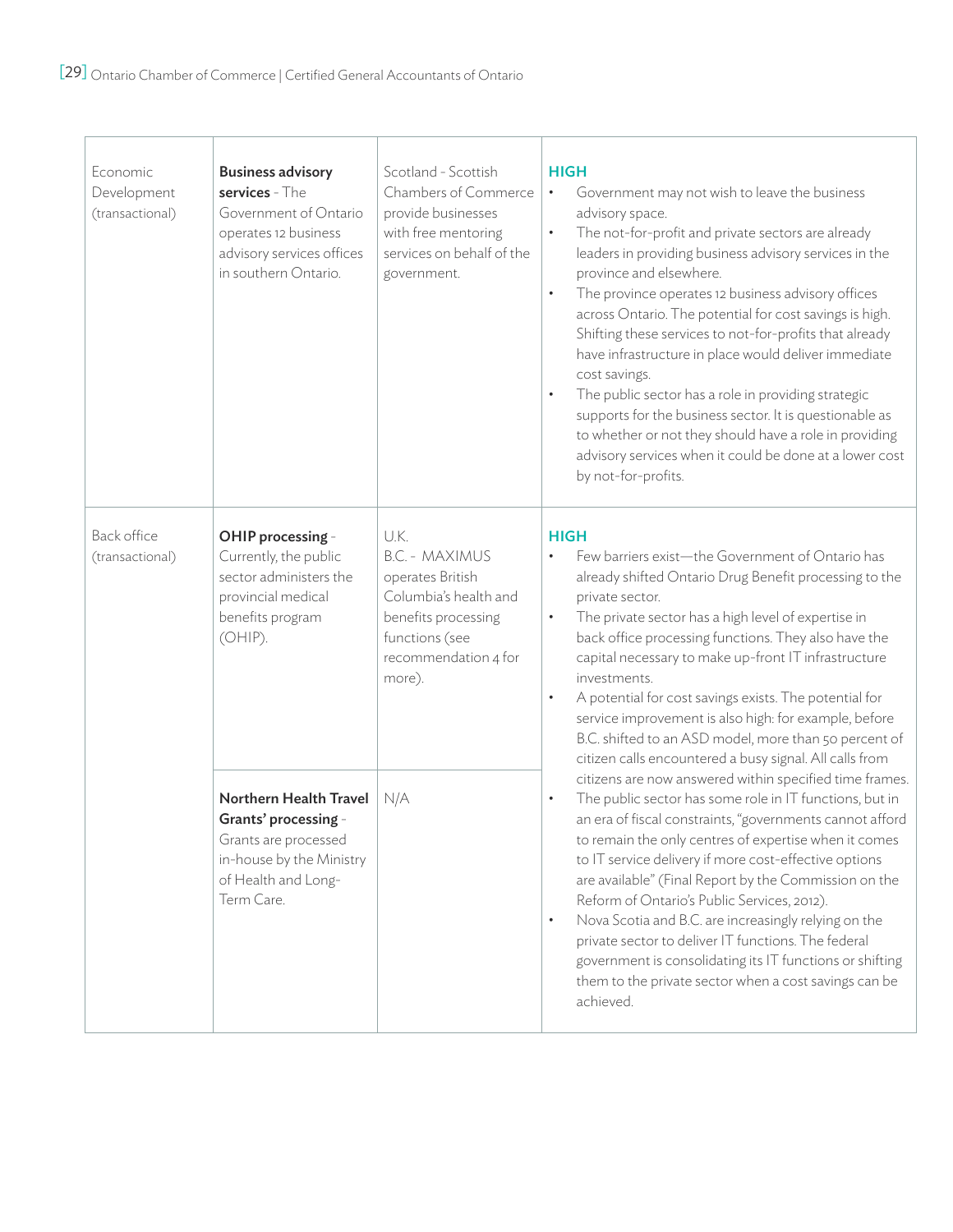| Human services<br>(transactional) | <b>Employment Training -</b><br>Ontario currently spends<br>roughly \$1.5 billion per<br>year on employment and<br>training services.                                         | B.C.<br>U.S.<br>U.K.<br>Netherlands<br>Australia - Employment<br>Services in Australia<br>are delivered by private<br>and not-for-profit<br>providers under a<br>pay-for-performance<br>model. Providers are paid<br>based on the number of<br>candidates they are able<br>to successfully place in<br>new jobs. | <b>HIGH</b><br>Resistance from stakeholders within the training space<br>is likely.<br>The private sector is very active in the training space in<br>$\bullet$<br>other jurisdictions, less so in Ontario.<br>The potential for cost savings and service quality gains<br>$\bullet$<br>is high. Los Angeles, Australia, and Tennessee have all<br>seen increases in work placement rates, and in some<br>cases, decreases in costs by opening up the training<br>space to competition.<br>Introducing ASD models in the training space has the<br>$\bullet$<br>potential to improve training outcomes, and possibly<br>make way for wider application of training services.<br>Note the public sector has a strong role to play in the<br>training space.<br>Australia's shift to an ASD model in the work placement<br>$\bullet$<br>space has resulted in a decrease in the average cost<br>per case of 65 percent, an increase in job prospects by<br>between 5 and 10 percent, and a steady decline in the<br>average duration of unemployment per candidate. |
|-----------------------------------|-------------------------------------------------------------------------------------------------------------------------------------------------------------------------------|------------------------------------------------------------------------------------------------------------------------------------------------------------------------------------------------------------------------------------------------------------------------------------------------------------------|------------------------------------------------------------------------------------------------------------------------------------------------------------------------------------------------------------------------------------------------------------------------------------------------------------------------------------------------------------------------------------------------------------------------------------------------------------------------------------------------------------------------------------------------------------------------------------------------------------------------------------------------------------------------------------------------------------------------------------------------------------------------------------------------------------------------------------------------------------------------------------------------------------------------------------------------------------------------------------------------------------------------------------------------------------------|
| Human services<br>(transactional) | <b>Family Responsibility</b><br>Office (FRO) - The FRO<br>is responsible for the<br>collection, distribution,<br>and enforcement of child<br>and spousal support<br>payments. | N/A                                                                                                                                                                                                                                                                                                              | <b>HIGH</b><br>Few barriers exist to shifting the Family Responsibility<br>$\bullet$<br>Office to the private sector.<br>The private sector is highly active in the debt collection<br>$\bullet$<br>and enforcement space across North America.<br>The potential for cost savings is moderate. The<br>$\bullet$<br>potential for more effective service delivery is high.<br>The public sector is not ideally suited to act as the<br>$\bullet$<br>service delivery agent for collecting and enforcing<br>support payments. As former Finance Minister Duncan<br>put it, "It is difficult for a debt collection operation to do<br>its job when its hours are limited to 9-5."                                                                                                                                                                                                                                                                                                                                                                                   |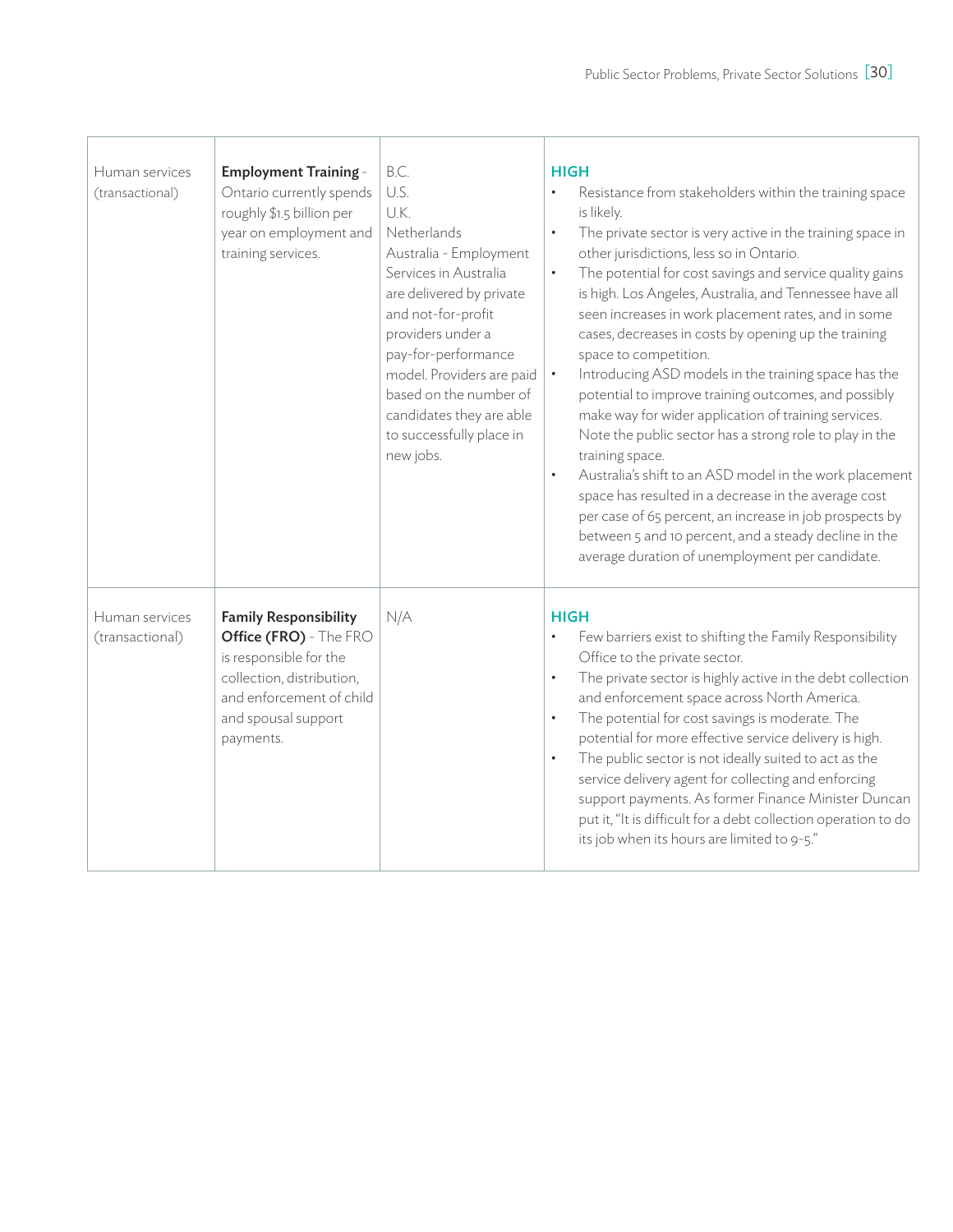| Health<br>(transformational)      | Low risk, routine<br>medical procedures<br>(cataracts, hernias,<br>skin grafts, knee<br>reconstruction).                                                                                | Ontario - The<br>Kensington Eye<br>Institute, a not-for-<br>profit organization,<br>has developed a<br>specialization that<br>has lowered cost per<br>procedure and increased<br>patient volume.                                                                                                                                                       | <b>HIGH</b><br>$\bullet$<br>Attitudinal barriers, mostly concerns about the<br>privatization of the health care system, are the biggest<br>obstacles to shifting medical procedures out of a<br>hospital setting.<br>The private sector is already extremely active in<br>$\bullet$<br>delivering health services in Ontario.<br>The potential for cost savings is high.<br>$\bullet$<br>The private and not-for-profit sectors have shown that<br>$\bullet$<br>they can provide health services at a higher level of<br>quality (Kensington clinic for example).<br>Publically funded, privately operated health care<br>$\bullet$<br>systems typify the highest ranked health care systems<br>in the world.                                                                                                                                                                                                                                                                                                                                                                  |
|-----------------------------------|-----------------------------------------------------------------------------------------------------------------------------------------------------------------------------------------|--------------------------------------------------------------------------------------------------------------------------------------------------------------------------------------------------------------------------------------------------------------------------------------------------------------------------------------------------------|--------------------------------------------------------------------------------------------------------------------------------------------------------------------------------------------------------------------------------------------------------------------------------------------------------------------------------------------------------------------------------------------------------------------------------------------------------------------------------------------------------------------------------------------------------------------------------------------------------------------------------------------------------------------------------------------------------------------------------------------------------------------------------------------------------------------------------------------------------------------------------------------------------------------------------------------------------------------------------------------------------------------------------------------------------------------------------|
| Back office<br>(transformational) | Information<br><b>Technology and</b><br>Information<br><b>Technology Functions</b><br>(help desks, local and<br>wide area network<br>management, mainframe<br>operations, web hosting). | Nova Scotia has entered<br>into a ten-year deal<br>with IBM who will<br>provide SAP application<br>management services<br>for the provinence's Core<br>Competency Centre and<br>Health Administrative<br>Services programs.<br>IBM has extended job<br>offers to all seventy-five<br>government employees<br>who were managed<br>under those services. | <b>MEDIUM</b><br>$\bullet$<br>Bureaucratic incentives may not be aligned.<br>The private sector has a high level of expertise in IT.<br>$\bullet$<br>They also have the capital necessary to make up-front<br>IT infrastructure investments.<br>$\bullet$<br>A potential for cost savings exists. The potential for<br>efficiency gains is high, according to the Final Report<br>by the Commission on the Reform of Ontario's Public<br>Services.<br>The public sector has some role in IT functions, but in<br>$\bullet$<br>an era of fiscal constraints, "governments cannot afford<br>to remain the only centres of expertise when it comes<br>to IT service delivery if more cost-effective options<br>are available" (Final Report by the Commission on the<br>Reform of Ontario's Public Services, 2012).<br>Nova Scotia and B.C. are increasingly relying on the<br>$\bullet$<br>private sector to deliver IT functions. The federal<br>government is consolidating its IT functions or shifting<br>them to the private sector when a cost savings can be<br>achieved. |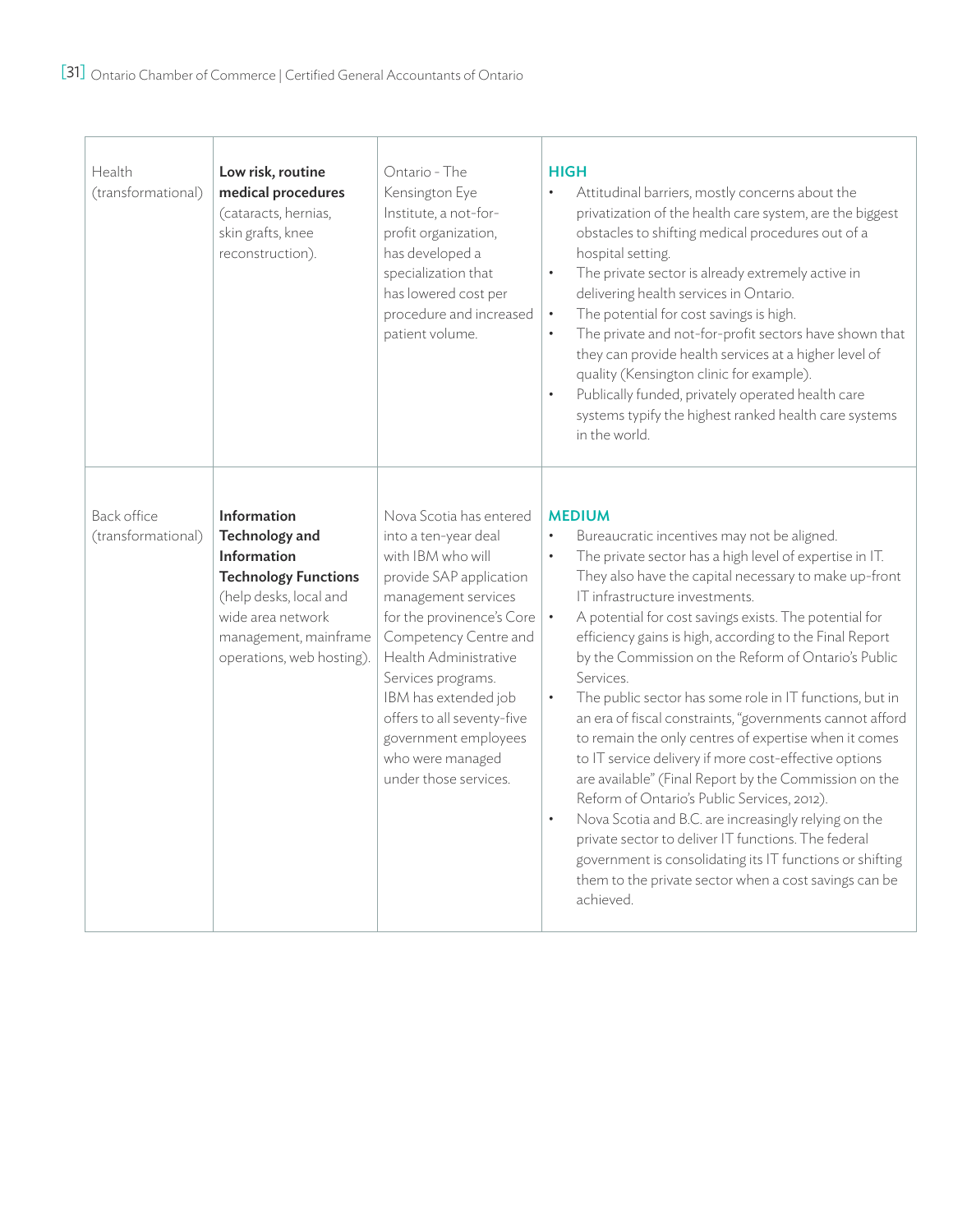| Education<br>(transformational) | School operations -<br>Sweden and Denmark<br>have universal systems<br>of school vouchers, with<br>private for-profit schools<br>competing with public<br>schools. | Denmark<br>Sweden - Since 1992,<br>Sweden has allowed<br>private operators to<br>manage publicly funded<br>schools. The operators<br>are given greater<br>flexibility in shaping<br>curriculum. | <b>LOW</b><br>Attitudinal barriers are high. Ontarians may feel strongly<br>$\bullet$<br>that their public education system should be left alone.<br>The private sector is active in managing publicly funded<br>$\bullet$<br>schools in Nordic countries.<br>The potential for cost savings is moderate. Sweden's<br>$\bullet$<br>privately operated schools have delivered mixed results<br>in terms of achieving a cost savings.<br>The public sector has an important role to play in<br>$\bullet$<br>Ontario's education system. The private sector may<br>have a complimentary role to play, especially if they<br>can be shown to improve student education outcomes<br>without compromising access. |
|---------------------------------|--------------------------------------------------------------------------------------------------------------------------------------------------------------------|-------------------------------------------------------------------------------------------------------------------------------------------------------------------------------------------------|-------------------------------------------------------------------------------------------------------------------------------------------------------------------------------------------------------------------------------------------------------------------------------------------------------------------------------------------------------------------------------------------------------------------------------------------------------------------------------------------------------------------------------------------------------------------------------------------------------------------------------------------------------------------------------------------------------------|
|---------------------------------|--------------------------------------------------------------------------------------------------------------------------------------------------------------------|-------------------------------------------------------------------------------------------------------------------------------------------------------------------------------------------------|-------------------------------------------------------------------------------------------------------------------------------------------------------------------------------------------------------------------------------------------------------------------------------------------------------------------------------------------------------------------------------------------------------------------------------------------------------------------------------------------------------------------------------------------------------------------------------------------------------------------------------------------------------------------------------------------------------------|

т

Т

I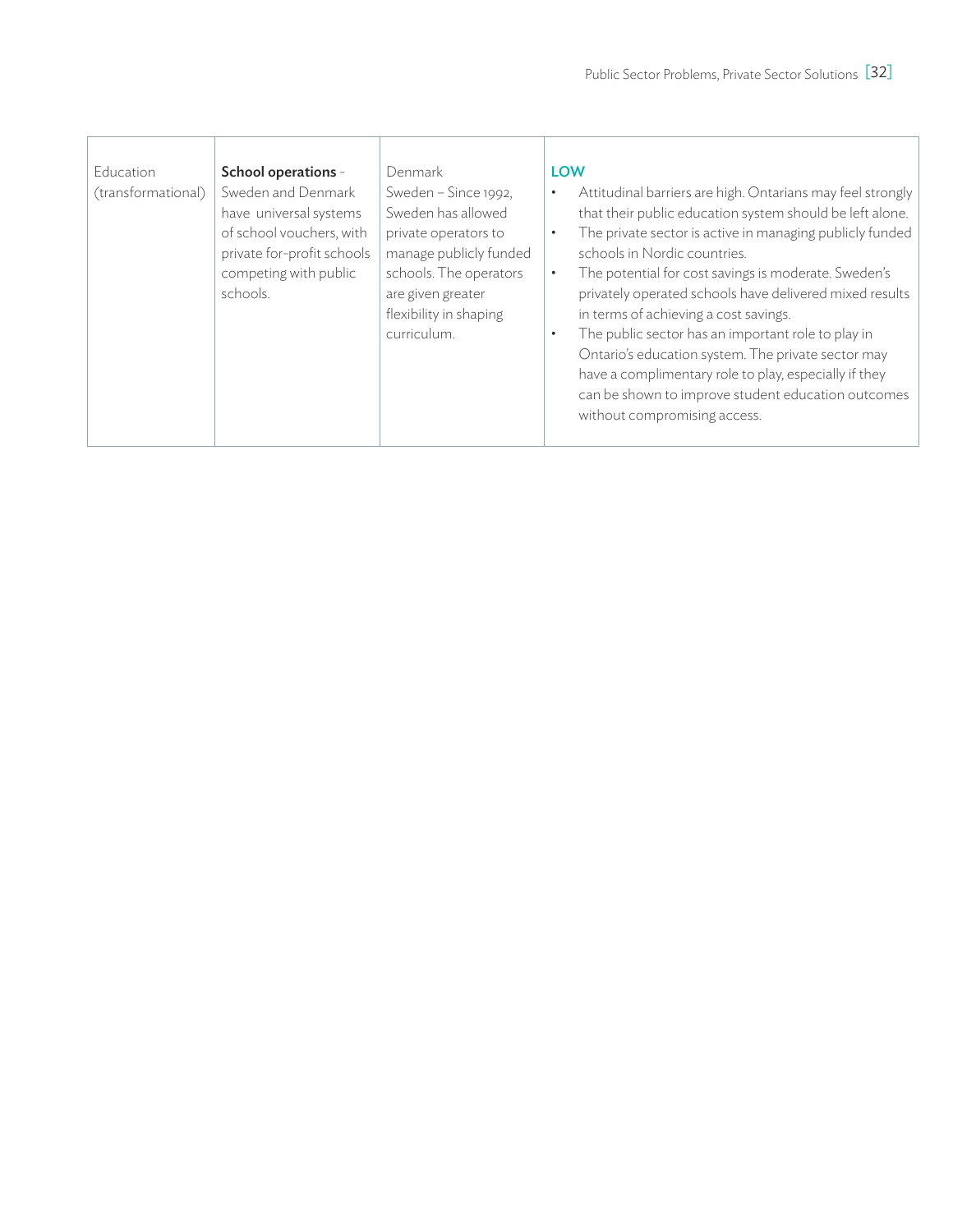# conclusion

Our goal with this report is to kick-start a conversation among Ontarians about the future of government in the province.

This conversation must be framed by our fiscal challenges: our growing debt and rising demand across many services. We are convinced that the status quo is unsustainable. Ontario's debt cannot continue on its current trajectory.

We need to ask some basic questions - what is government's role in the provision of services? How do we ensure that future generations have access to quality public services?

ASD is not a panacea. However, it offers Ontario an opportunity to cut costs, improve services, and increase public sector productivity across many areas—but only if we are strategic in its operationalization. A growing body of evidence from jurisdictions around the world is proof of ASD's potential.

This report is not an attack on government or public services. It is not motivated by ideology. On the contrary, it is motivated by a desire to preserve the ability for government to meet current and pending challenges and to be there when citizens need it.

We look forward to a continuation of the discussion.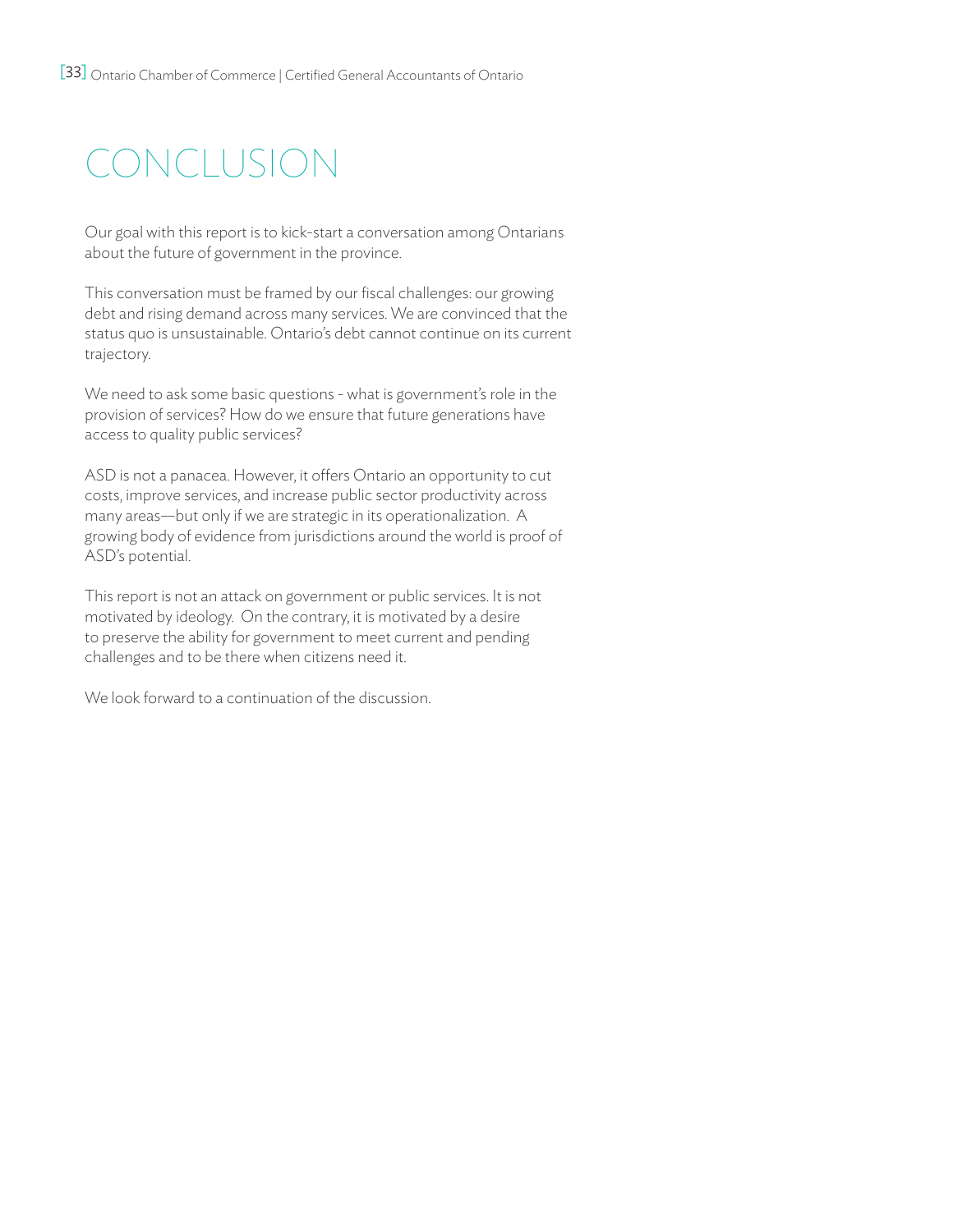# WORKS CITED AND CONSULTE

Accenture. 2012. *Delivering Public Services for the Future: Canada Government Profile*. http://www.accenture.com/ SiteCollectionDocuments/PDF/Accenture-Public-Service-for-the-Future-Canada-Government-Profile. pdf

Accenture. 2012. Delivering Public Services for the Future: Navigating the Shifts. http://www.accenture. com/SiteCollectionDocuments/PDF/Accenture-Delivering-Public-Service-for-the-Future-112812.pdf

Adams, David and Michael Hess. 2000. Alternatives to competitive tendering and privatization: A case study from the Australian Health industry. Australian Journal of Public Administration, Vol. 59, Issue 1, pages: 49-59.

Adams, Stephen. 2012. *NHS 'pay-for-performance' scheme saves 900 lives*. The Telegraph. http://www.telegraph.co.uk/health/ healthnews/9662052/NHS-pay-for-performancescheme-saves-900-lives.html

Australian Resource Centre for Health care Innovations. 2012. *High Volume Short Stay Surgical (HVSSS) Model of Care*. http://www.archi.net.au/ documents/resources/hsd/surgery/predictable\_ surgery/hvsss-fact.pdf

Baily, Martin Neil, Karen Croxson, Thomas Dohrmann, and Lenny Mendonca. 2011. The Public-Sector Productivity Imperative. McKinsey & Company: http:// www.mckinsey.com/client\_service/public\_sector/ latest\_thinking/summit\_on\_public\_sector\_ productivity

Cabinet Office. 2010. *Lean Procurement Project Diagnostic Findings*. HM Revenue & Customs; Unipart Expert Practices. http://www.cabinetoffice.gov.uk/sites/ default/files/resources/lean-procurement-projectdiagnostic-findings.pdf

Castoro, Carlo, Luigi Bertinato, Ugo Baccaglini, Christina A. Drace, and Martin Mckee. 2007. *Policy Brief: Day Surgery: Making it Happen. World Health Organization: European Observatory on Health Systems and Policies.* http://www.euro.who.int/\_\_data/assets/ pdf\_file/0011/108965/E90295.pdf

Chang, Hai-Chiao, Youhei Itou, Velika Kabakchieva, Lesia Lozowy, Ramon Munoz-Raskin, Rene Ramos, Mark Seaman, and Yasemin Tugce Tumer. 2005. *Managed Competition in Indianapolis: The Case of Indianapolis Fleet Services*. New York. School of International and Public Affairs, Columbia University. http://www.innovations.harvard.edu/cache/ documents/11043.pdf

 CIO. 2008. *How Vivek Kundra Fought Government Waste One Google App At a Time*. Retrieved on March 1 2013, http://www.cio.com/article/450636/How\_Vivek\_ Kundra\_Fought\_Government\_Waste\_One\_Google\_ App\_At\_a\_Time\_

Commission on the Reform of Ontario's Public Service. 2012. Public Service for Ontarians: A Path to Sustainability and Excellence. Toronto: Ontario. http:// www.fin.gov.on.ca/en/reformcommission/chapters/ report.pdf

Cumming, Lauren M. 2011. *Payment-by-Outcome in Welfare to Work.* London: 2020 Public Services Trust at the RSA. http://www.serco.com/Images/W2W%20 case%20study\_tcm3-37266.pdf

Dean Tony, 2009. UK Public Service Reforms: A Canadian Perspective. Institute of Public Administration of Canada. February 2009. http://www. ipac.ca/ecommerce/uploads/NewDirections20-2009. pdf

Dean, Tony. 2011. Is Public Service Delivery Obsolete? Literary Review of Canada. September 2011. http:// reviewcanada.ca/essays/2011/09/01/is-public-servicedelivery-obsolete/

Dean, Tony. 2013. Ontario Ministry of Consumer Services is a Small but Nimble Service Champion. The Toronto Star. January 31, 2013. http://www.thestar.com/ opinion/editorialopinion/2013/01/31/ontario\_ministry\_ of\_consumer\_services\_is\_a\_small\_but\_nimble\_ consumer\_champion.html

Deber, Raisa B. 2002. *Discussion Paper No. 17. Delivering Health Care Service: Public, Not-for-profit, or Private?* Toronto: University of Toronto. http://publications. gc.ca/collections/Collection/CP32-79-17-2002E.pdf

Drainmin, Tim, Robin Cory, and Adam Jagelewski. 2010. *Social Impact Bonds: Potential Applicability for Canada.* Toronto: Social Innovation Generation. http://socialfinance.ca/uploads/documents/SiG\_ SIBPotentialApplicabilityforCanada\_2010.pdf

Dwight, Duncan. 2013. *Speech to The Canadian Club*. Toronto: The Canadian Club. http://www.canadianclub. org/Libraries/Event\_Transcripts/Canadian\_Club\_ Dwight\_Duncan\_Speech\_January\_22\_2013\_pdf.sflb. ashx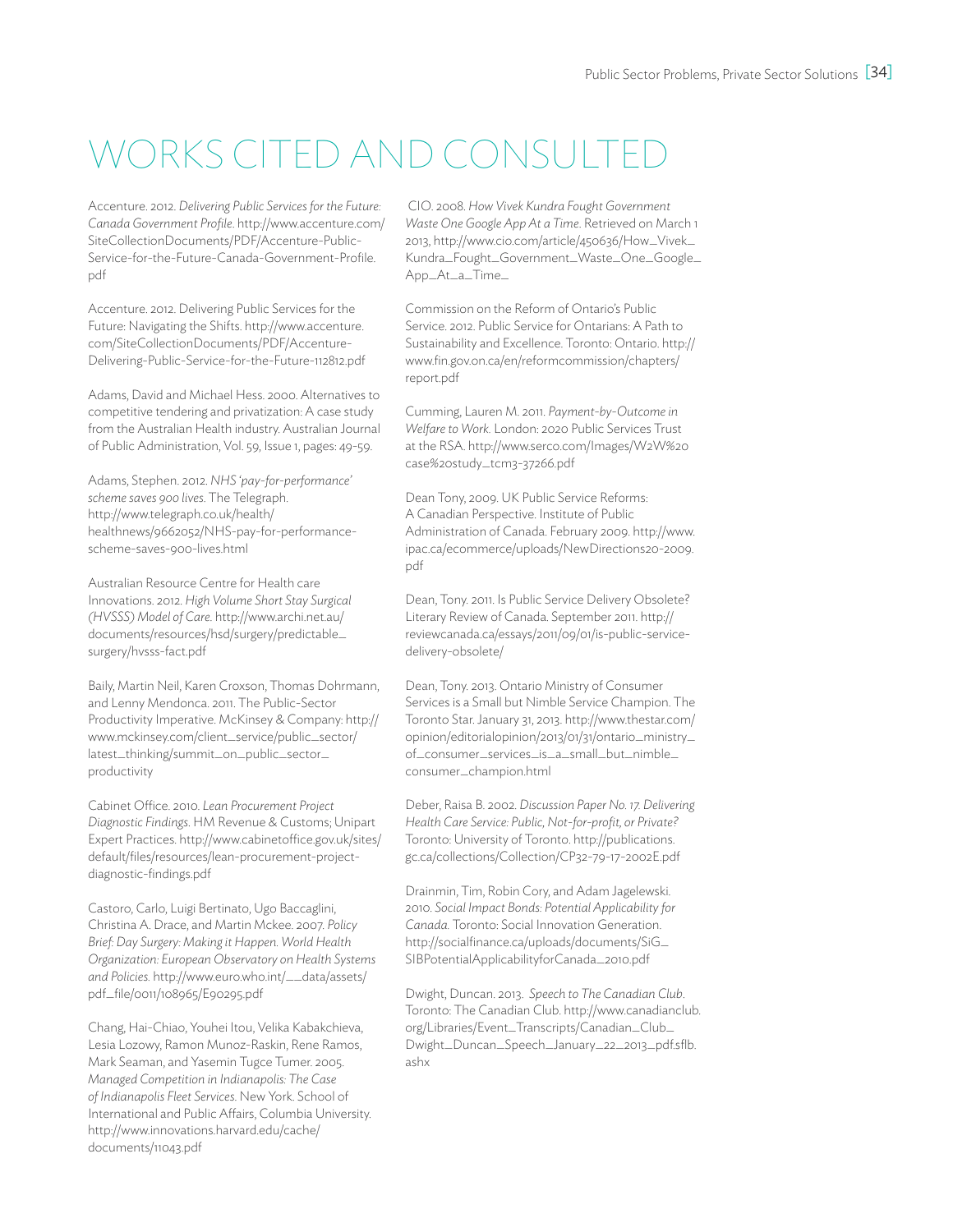[35] Ontario Chamber of Commerce | Certified General Accountants of Ontario

The Economist. 2012. I'll put \$2.4m on recidivism to fall. http://www.economist.com/blogs/ democracyinamerica/2012/08/social-impact-bonds

The Economist. 2013. *The Next Supermodel: Politicians from both the right and left could learn from the Nordic countries*. The Economist, February 2, 2013. http://www. economist.com/news/leaders/21571136-politiciansboth-right-and-left-could-learn-Nordic-countriesnext-supermodel

The Economist. 2013. The secret of their success: The Nordic countries are probably the best-governed in the world. The Economist, February 2, 2013. http://www. economist.com/news/special-report/21570835-Nordiccountries-are-probably-best-governed-world-secrettheir

Eggers, William D., and Joshua Jaffe. 2013. *Gov on the Go: Boosting Public Sector Productivity by Going Mobile*. Deloitte University Press: http://dupress.com/ articles/gov-on-the-go/?id=us:el:dc:govgo:visualizati on\_download:du:021813

Falk, Will, Matthew Mendelsohn, Josh Hjartarson and, Alex Stoutley. 2011. *Fiscal Sustainability and the Transformation of Canada's Health care System: A Shifting Gears Report*. Toronto: Mowat Centre for Policy Innovation. http://www.mowatcentre.ca/researchtopic-mowat.php?mowatResearchID=59

Finn, Dan. 2011. *Job Services Australia: Design and Implementation Lessons for the British Context.* London: Department of Work and Pensions. http://research. dwp.gov.uk/asd/asd5/rports2011-2012/rrep752.pdf

Finn, Dan. 2008. *The British 'Welfare Market': Lessons from Contracting Out Welfare to Work Programmes in Australia and the Netherlands.* York: Joseph Rowntree Foundation.http://www.jrf.org.uk/sites/files/jrf/2306 welfare-unemployment-services.pdf

Ford, Robin and David Zussman. 1997. *Alternative Service Delivery: Transcending Boundaries.* Toronto: KPMG and IPAC.

Fox, Chris, Kevin Albertson. 2011. *Payment by results and social impact bonds in the criminal justice sector: New challenges for the concept of evidence-based policy?*  Criminology and Criminal Justice, Vol. 11, Issue 5, pages: 395-413.

Furlong, Kathryn and Karen Bakker. 2010. *The Contradictions "Alternative" Service Delivery: Governance, Business Models, and Sustainabiliity in Municipal Water Supply.* Environment and Planning C: Government and Policy, Vol. 28.

 Fyfe, Toby and Tom Fitzpatrick. 2002. *Distributed Public Governance: Agencies, Authorities and Other Autonomous Bodies in Canada*. OECD. http://www.oecd. org/canada/43506633.pdf

Fyfe, Toby, Michael McConkey, and Patrice Dutil. 2004. *Reinventing Service: Processes and Prospects for Municipal Alternative Service Delivery.* Toronto. The Institute of Public Administration of Canada (IPAC). http://www. ipac.ca/documents/ND14-RevFeb20091.pdf

Gibson, Diana, Jill Clements. 2012. *Delivery Matters: The High Costs of For-Profit Health Services in Alberta.* Edmonton: Parkland Institute. http://parklandinstitute. ca/downloads/reports/HRC-Report.pdf

Global News. 2012. *Majority of Canadians prefer mixedmodel health care system: poll.* http://www.globalnews.ca/majority+of+ canadians+prefer+mixed-model+health care+system+poll/6442669684/story.html

Good, David A. and Barry Carin. 2003. *Alternative Service Delivery (Draft).* Prepared as part of the CEPRA project on "Sector and Regional Specifics of Reformation of Budgetary Institutions." http://www. aucc.ca/\_pdf/english/programs/cepra/ASDPaper.pdf

Goss Gilroy Inc. 2008. *Evaluation of the JobsNow Pilot – Final Report*. Ottawa. http://www.mcss.gov. on.ca/documents/en/mcss/social/publications/ JobsNowDraftEvaluationReportWeb.pdf

Iossa, Elisabetta, Giancarlo Spagnolo, and Mercedes Vellez. 2007. *Best Practices on Contract Design in Public-Private Partnerships.* World Bank.

Joan Price Boase, Joan Price. 2000. *Beyond government? The appeal of public private partnerships.* Canadian Public Administration, Vol. 43, Issue 1, pages: 75-92.

KPMG International. 2009. *Tough Choices Ahead: The Future of the Public Sector.* http://www.kpmg. com/CN/en/IssuesAndInsights/ArticlesPublications/ Documents/Future-of-the-public-sector-O-201002. pdf

Lavery, Kevin. 1999. *Smart Contracting for Local Government Services: Processes and Experience.* Westport, Conn: Praeger.

The Local: Sweden's News in English. Do Sweden's free schools make the grade? Retrieved on March 1 2013. http://www.thelocal.se/45628/20130116/#. UTQAnDBQHfc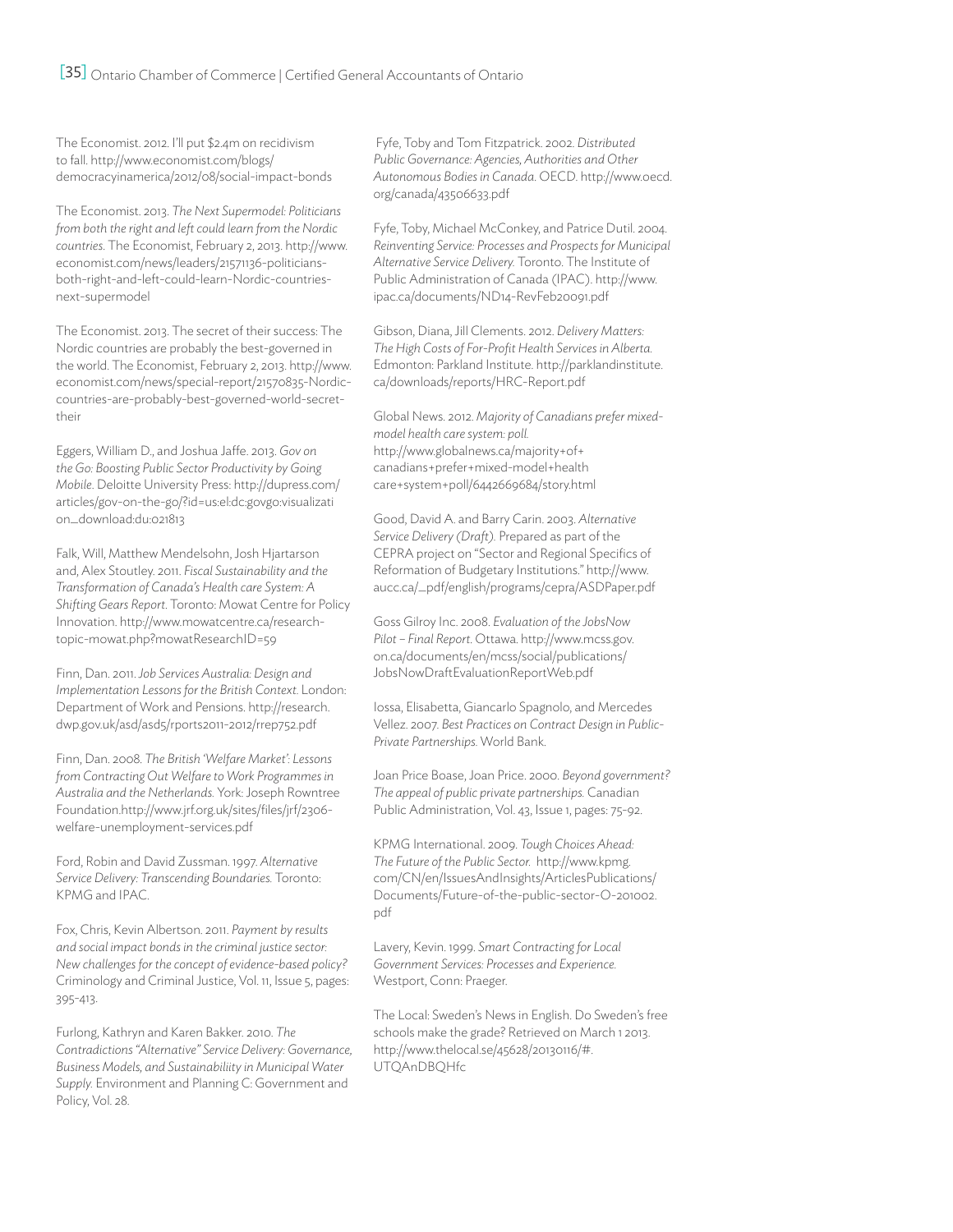McKinsey & Company. 2012. *From Potential to Action: Bring Social Impact Bonds to the U.S.* http://mckinseyonsociety.com/social-impact-bonds/

Mohr, Robert, Steven C. Deller and John M. Halstead. 2010. *Alternative Methods of Service Delivery in Small and Rural Municipalities.* Public Administration Review, Vol. 70, Issue 6, pages: 894-905.

Mulgan, Geoff, Neil Reeder, Mhairi Aylott, and Luke Bo'sher. 2011. *Social Impact Investment: the challenge and opportunity of Social Impact Bonds.* London: The Young Foundation. http://youngfoundation.org/wp-content/ uploads/2012/10/Social-Impact-Investment-Theopportunity-and-challenge-of-Social-Impact-Bonds-March-2011.pdf

Mylvaganam, Chandran. 2000. *Extending the Canadian Treasury Board's "Framework for Alternative Program Delivery – Identifying Risk a First look.* Unpublished paper. http://www1.worldbank.org/publicsector/civilservice/ ExtendingTreasury.pdf

National Audit Office. 2011. *Establishing social enterprise under the Right to Request Programme*. London: Comptroller and Auditor General. http://www.nao.org. uk/publications/1012/the\_right\_to\_request\_programme. aspx

National Organization for Human Services. What is Human Services? Retrieved March 1, 2013. http://www. nationalhumanservices.org/index.php?option=com\_ content&view=article&id=88:what-is-humanservices?&catid=19:site-content&Itemid=89

NSW Ministry of Health. 2011. *High Volume Short Stay Surgical Model Toolkit. Sydney*: Australia. http://www0. health.nsw.gov.au/pubs/2011/pdf/hi\_vol\_short\_stay\_ surgery.pdf

OECD (Organization for Economic Cooperation and Development). 1997. *Contracting Out Government Services: Best Practice Guidelines and Case Studies.* Public Management Occasional Papers No. 20 OECD/PUMA

Office of the Auditor General of Ontario. 2012. *Special Report - Ornge Air Ambulance and Related Services.* Toronto. http://www.auditor.on.ca/en/reports\_en/ornge\_ web\_en.pdf

Ontario Medical Association. 2011. *Ontario Medical Association Background Paper: Models and Processes of Delivery for Specialty Care.*  https://www.oma.org/Resources/Documents/ ModelsofDeliveryforSpecialtyCareBkgrnd20101222.pdf

Ontario Medical Association. 2011. *Better care. Healthier patients. A stronger Ontario. Insights and Recommendations from Ontario's Doctors.* https://www.oma.org/Resources/Documents/ InsightsAndRecommendations.pdf

Ontario Medical Association. 2011. *Move More Procedures Out Of Hospitals And Into The Community: Ontario's Doctors*. https://www.oma.org/Mediaroom/PressReleases/ Pages/MoveMoreProceduresOutOfHospitalAndI ntoTheCommunityOntario%60sDoctors.aspx

Ontario Medical Association. 2011. *OMA Principles and Recommendations: Models and Processes of Delivery for Specialty Care.* https:// www.oma.org/Resources/Documents/ ModelsandProcessesofDeliveryforSpecialtyCare.pdf

Ontario Ministry of Finance. 2012. S*trong Action for Ontario: 2012 Ontario Budget*. Toronto. http://www.fin.gov. on.ca/en/budget/ontariobudgets/2012/papers\_all.pdf

Ontario Public Service Restructuring Secretariat. 1999. *Alternative Service Delivery In the Ontario Public Sector.* http://www.iccs-isac.org/en/pubs/asd\_on.pdf.pdf

Osborne, David, and Ted Gaebler. 1993. *Reinventing Government: How The Entrepreneurial Spirit is Transforming The Public Sector*. New York: Penguin Group.

Rosenau, Pauline Vaillancourt. ed 2000. *Public-Private Policy Partnerships.* Cambridge, MA: MIT Press.

Scourfield, Peter. 2012. *Catetelization revisited and the lessons of Southern Cross.* Critical Social Policy Vol. 32 pages: 137-148.

Skelly, Michael J. 1997. *Alternative Service Delivery in Canadian Municipalities.* Toronto: ICURR Publications.

Treasury Board of Canada Secretariat. 2002. *Archived – Policy on Alternative Service Delivery.* http://www.tbs-sct. gc.ca/pubs\_pol/opepubs/tb\_b4/asd-dmps01-eng.asp

Urban Systems Ltd. 2005. *Background Paper: Best Practices for Moving Towards Change in the Delivery of Local Government Services.* http://www.cscd.gov.B.C..ca/lgd/ policy\_research/library/Best\_Practices\_for\_Moving\_ Toward\_Change.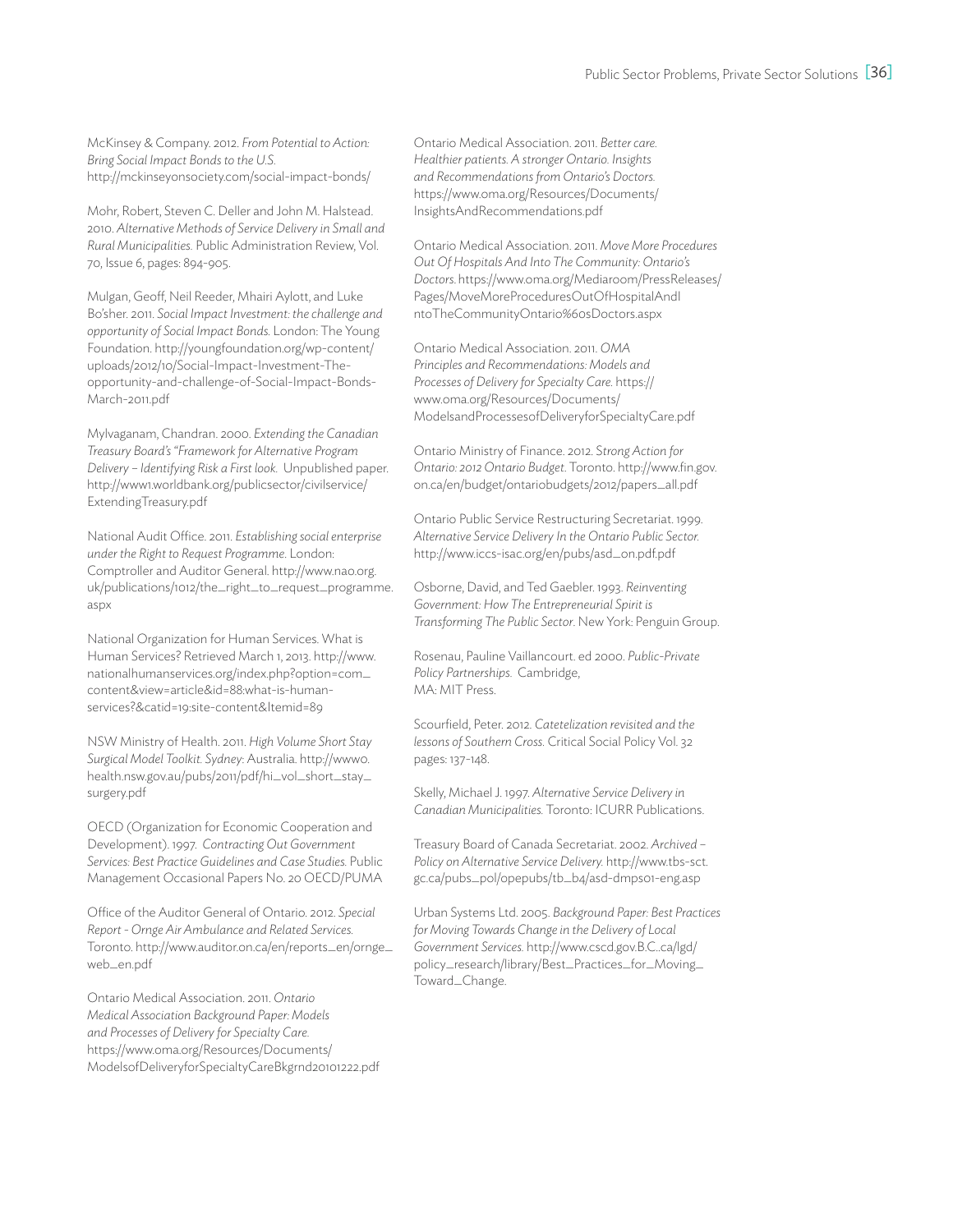# About the Ontario Chamber of Commerce

The Ontario Chamber of Commerce (OCC) is the most diverse and representational business group in the province. The OCC works closely with governments, labour, academia, and other business associations to create a stronger and more vibrant Ontario economy.

The OCC represents 60,000 businesses across the province through our network of local chambers of commerce and boards of trade. Our members employ about two million people and produce roughly 17 percent of Ontario's Gross Domestic Product.

# About THE Certified General Accountants )F ONTARI

CGA Ontario is a self-governing body that grants the exclusive rights to the CGA designation, and controls the professional standards, conduct and discipline of its members and students in the province of Ontario. Certified general accountants (CGAs) are committed to meeting the needs of businesses and organizations with strategic insight, leadership and demonstrated abilities. In Ontario, there are more than 22,000 CGAs and approximately 8,000 students working towards their designation.

CGA Ontario is committed to innovation and excellence, fostering career advancement, international mobility and lifelong professional development in the accounting and finance profession.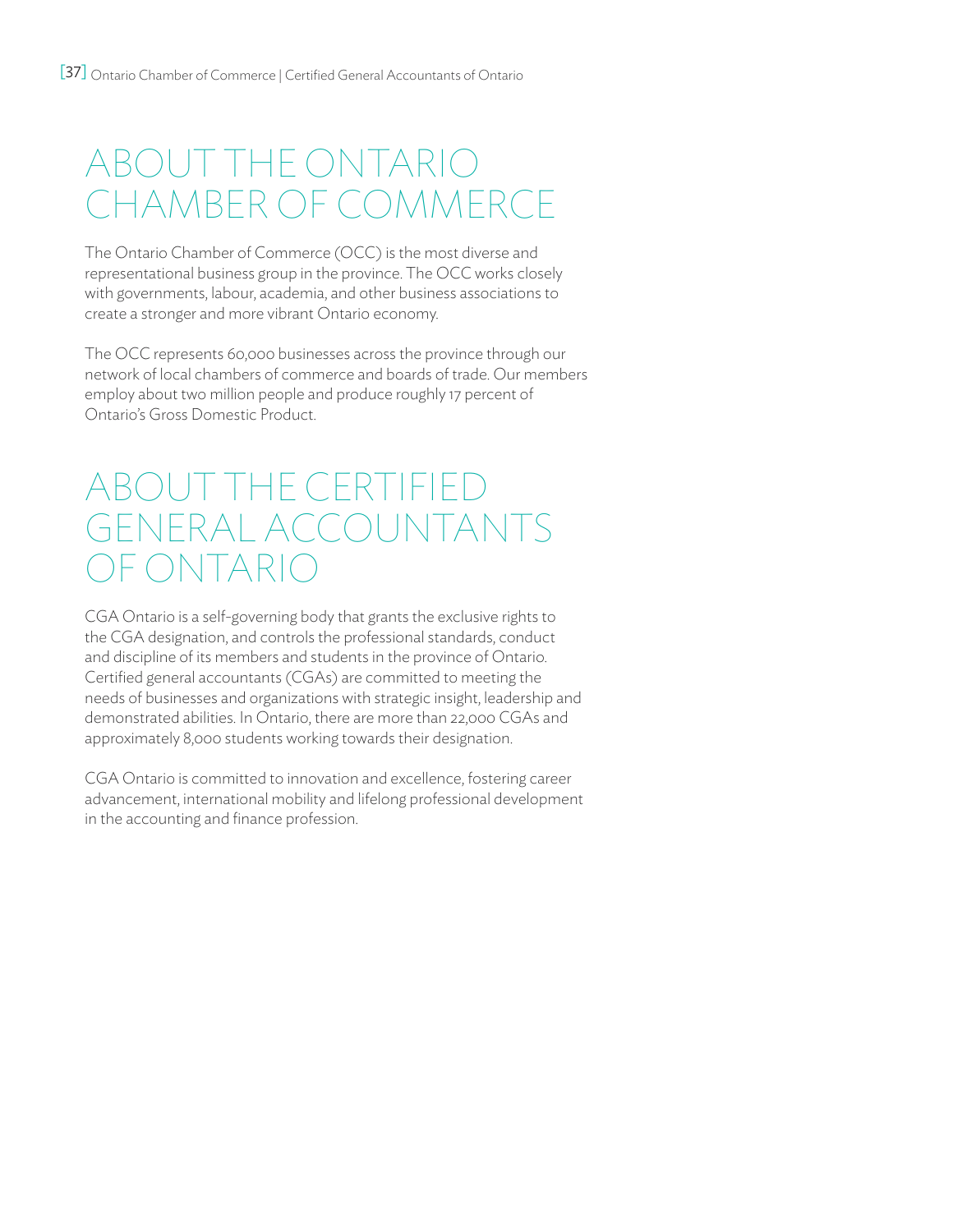# Members of the Alternative Service Delivery Taskforce

- • Ted Wigdor (Chair), Certified General Accountants of Ontario
- • John Challinor, Nestlé Waters Canada
- • Deron Clements, KPMG
- • Nicole Dekort, MEDEC
- • Jennifer Gold, Mowat Centre
- • Ed Kothiringer, ONESTEP
- • Richard Koroscil, Korlon Strategic Services & OCC Board Member
- • Jon Laderoute, Sudbury Chamber of Commerce
- • Kithio Mwanzia, Greater Niagara Chamber of Commerce
- • Debbi Nicholson, Sudbury Chamber of Commerce
- John Prezioso, Hicks Morley